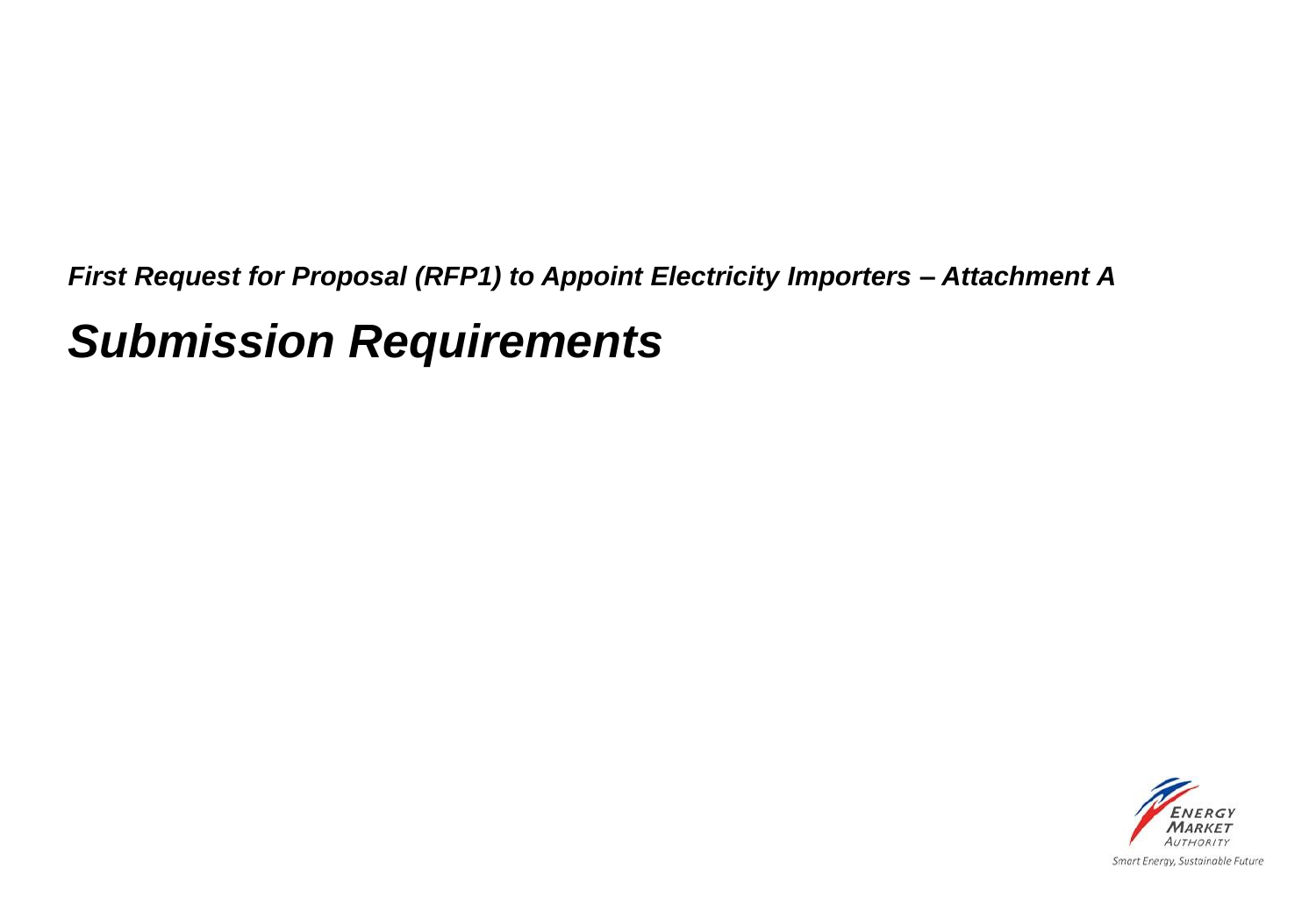

### <span id="page-1-0"></span>*A1*

#### *Singapore Deliverability Expertise*

*A1.1 Previous Experience* [A1.1.1 Compilation of Relevant Projects](#page-3-0) *A1.2 Capabilities* [A1.2.1 The Participant's Organisation](#page-4-0)

### *A2*

*Technical Feasibility*

#### *A2.1 Overall System Design*

[A2.1.1 Overall Project Summary](#page-6-0)  [A2.1.2 Single Line Diagram](#page-7-0) [A2.1.3 Non-Intermittency Management](#page-8-0) [A2.1.4 Energy Availability Analysis](#page-9-0) [A2.1.5 Design Philosophy](#page-10-0) [A2.1.6 Grid Connection Timeline](#page-11-0) *A2.2 Constructability* [A2.2.1 Route Options](#page-12-0) [A2.2.2 List of Surveys](#page-13-0) [A2.2.3 Key Construction Activities](#page-14-0) [A2.2.4 Major Construction Constraints](#page-15-0) *A2.3 Technologies* [A2.3.1 Equipment Datasheets](#page-16-0) [A2.3.2 Technology Readiness](#page-17-0) *A2.4 Transmission Code Compliance* [A2.4.1 Transmission Code Compliance Capability](#page-18-0)

#### **Legend**

| $\mathbf x$               | Not developed       |
|---------------------------|---------------------|
| $\checkmark$ (Indicative) | Partially developed |
|                           | Fully developed     |

## *A3*

*Design Phase A3.1 Planning and Permitting* [A3.1.1 List of Required Permits](#page-20-0) [A3.1.2 Land Access Strategy](#page-21-0) *A3.2 Regulatory* [A3.2.1 Regulatory Requirements Overview](#page-22-0) *A3.3 Design Phase Project Management* [A3.3.1 Organisational Structure](#page-23-0) [A3.3.2 Project Lifecycle](#page-24-0) [A3.3.3 Governance Structure](#page-25-0) [A3.3.4 Design Phase Key Risks](#page-26-0) [A3.3.5 Lessons Learnt](#page-27-0) [A3.3.6 Stakeholder Management](#page-28-0) *A3.4 Design Phase Plan* [A3.4.1 Design Phase Schedule](#page-29-0) [A3.4.2 Design Phase Schedule Uncertainty Analysis](#page-30-0)  *A3.5 Procurement & Contract Strategy* [A3.5.1 Supply Chain Analysis](#page-31-0) [A3.5.2 Procurement & Contract Strategy](#page-32-0)

#### *A4 Construction Phase*

*A4.1 Construction Phase PM* [A4.1.1 Delivery Model/Strategy](#page-34-0) [A4.1.2 Construction Phase Key Risks](#page-35-0) *A4.2 Construction Phase Plan* [A4.2.1 Construction Phase Schedule](#page-36-0) *A4.3 Safety, Health, Environment & Quality* [A4.3.1 SHEQ Competence](#page-37-0)

### *A5*

#### *Operation & Maintenance*

*A5.1 O&M Strategy* [A5.1.1 O&M Strategy](#page-39-0) *A5.2 Energy Availability* [A5.2.1 Asset Failure Causation](#page-40-0) [A5.2.2 Mean Time to Repair](#page-41-0) *A5.3 Decommissioning Strategy* [A5.3.1 Decommissioning Assumptions](#page-42-0)

### *A6*

*Financial Deliverability*

*A6.1 Financing Strategy* [A6.1.1 Financing Strategy & Supporting Analysis](#page-44-0) *A6.2 Implementation of the Financing Strategy* [A6.2.1 Participant's Financing Track Record](#page-45-0) [A6.2.2 FID/FC Requirements & Plan](#page-46-0) *A6.3 Insurance Strategy* [A6.3.1 Insurance Strategy](#page-47-0)

### *B*

*Commercial Section*

*[B1.1 Duration of Electricity Importer Licence](#page-49-0) [B2.1 Proof of Commercial PPAs](#page-50-0) [B3.1 Request for Revenue Support](#page-51-0) [B4.1 Baseline Offer](#page-52-0) [B5.1 Project Financial Model](#page-53-0) [B5.2 Financial Model Supporting Documentation](#page-54-0)*

### *C*

*Carbon Section [C1.1 Carbon Emissions](#page-56-0)*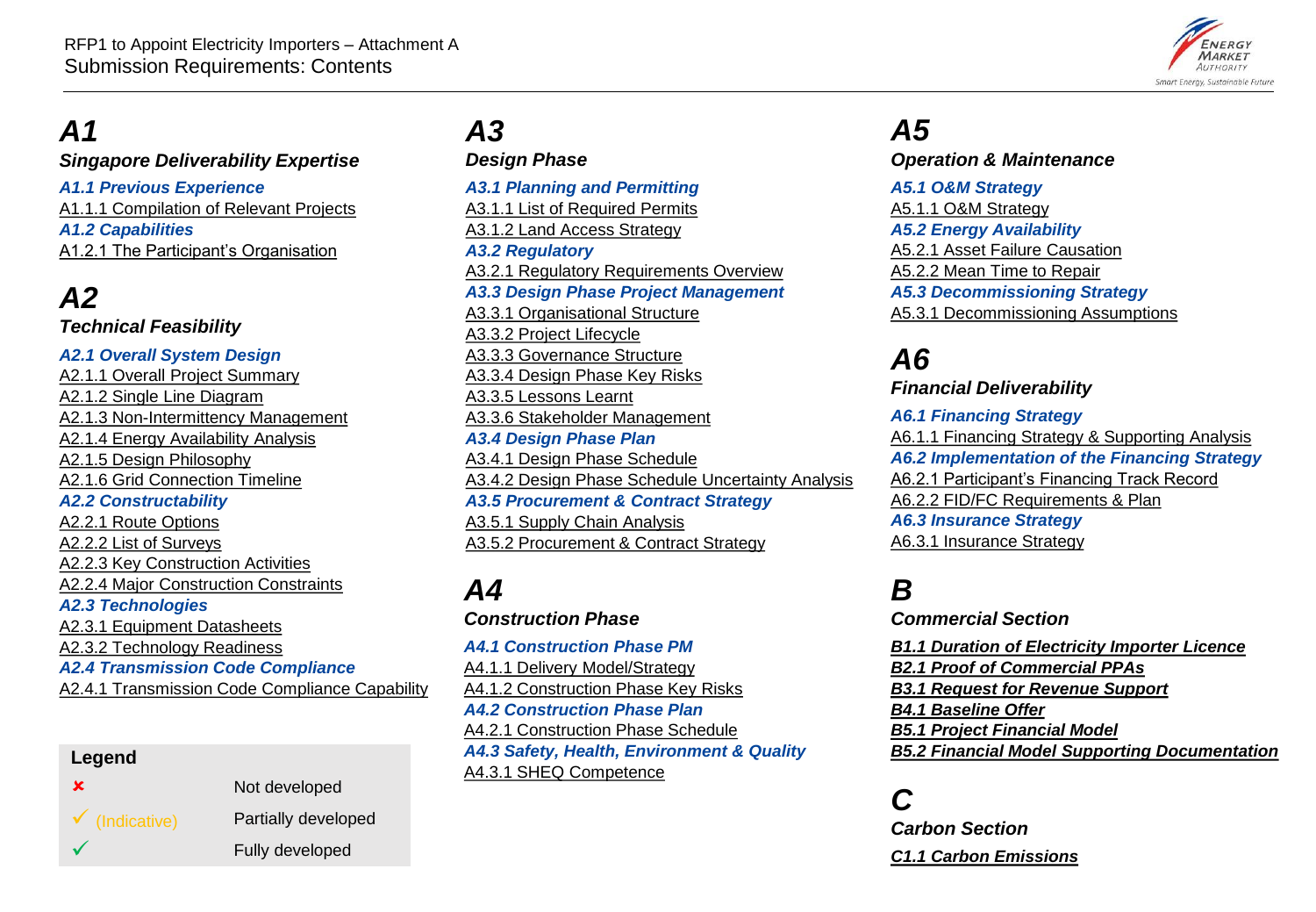

## *A1*

## *Singapore Deliverability Expertise*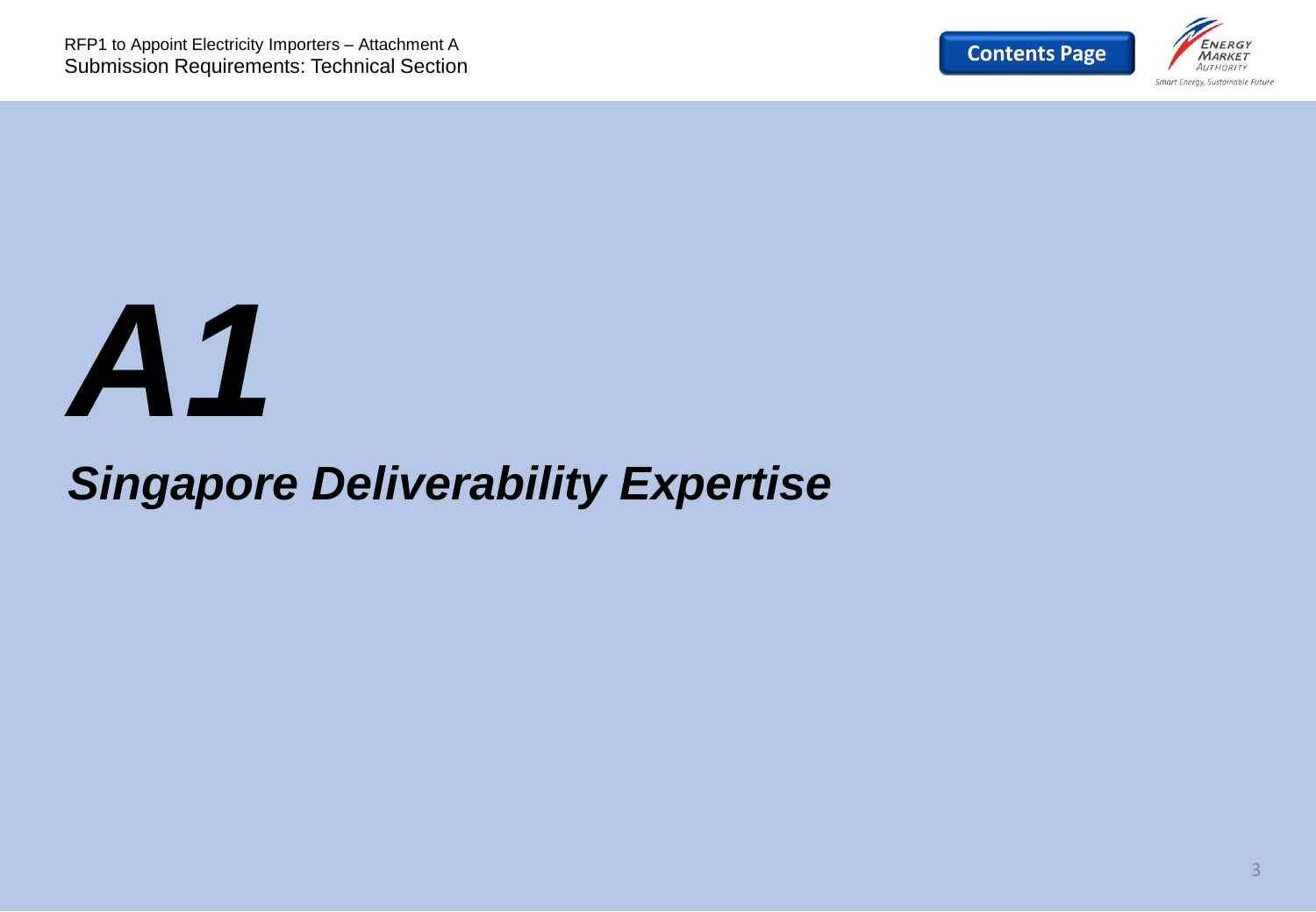#### <span id="page-3-0"></span>*A1.1 Previous Experience A1.1.1 Compilation of Relevant Projects*

#### **Objective**

The Participant must demonstrate to the EMA that it:

- Is experienced in the design, delivery, operation and maintenance of large and complex projects
- Is experienced in the management of energy assets
- Understands the Singaporean and regional energy market

#### **Submission Document Requirements**

#### *Type of Submission Document*

The Participant must submit a Word document / PDF using the template provided by the EMA. Each project example shall be limited to 1 page.

#### *Submission Document Content*

The Submission Document to be provided by the Participant must include:

- Up to 5 examples of the development and/or delivery of large/complex energy projects (preference for Singapore market projects)
- Up to 2 examples of the operation and management of 2 large energy assets/systems (preference for Singapore market projects)

The examples provided must include:

- Project name and location
- Cost and timeframe (only applicable for development/delivery examples)

*Note to Participants: in case of partnerships, the Participant can use experience from all partner organisations.*

*If a Participant cannot provide valid examples to demonstrate relevant experience, an explanation shall be provided on how this is intended to be mitigated.*

\_\_\_\_\_\_\_\_\_\_\_\_\_\_\_\_\_\_\_\_\_\_\_\_\_\_\_\_\_\_\_\_\_\_\_\_\_\_\_\_\_\_\_\_\_\_

• A description of the overall scope, including indication

• The Participant's role in the delivery of the scope

of assets' size

#### **Initial Bid vs Final Bid Requirements**



#### **Submission Document Template**

The Participant shall provide its response by completing the template **A1.1.1 – Compilation of Relevant Projects** provided with this Corrigendum.

Smart Eneray, Sustainable Future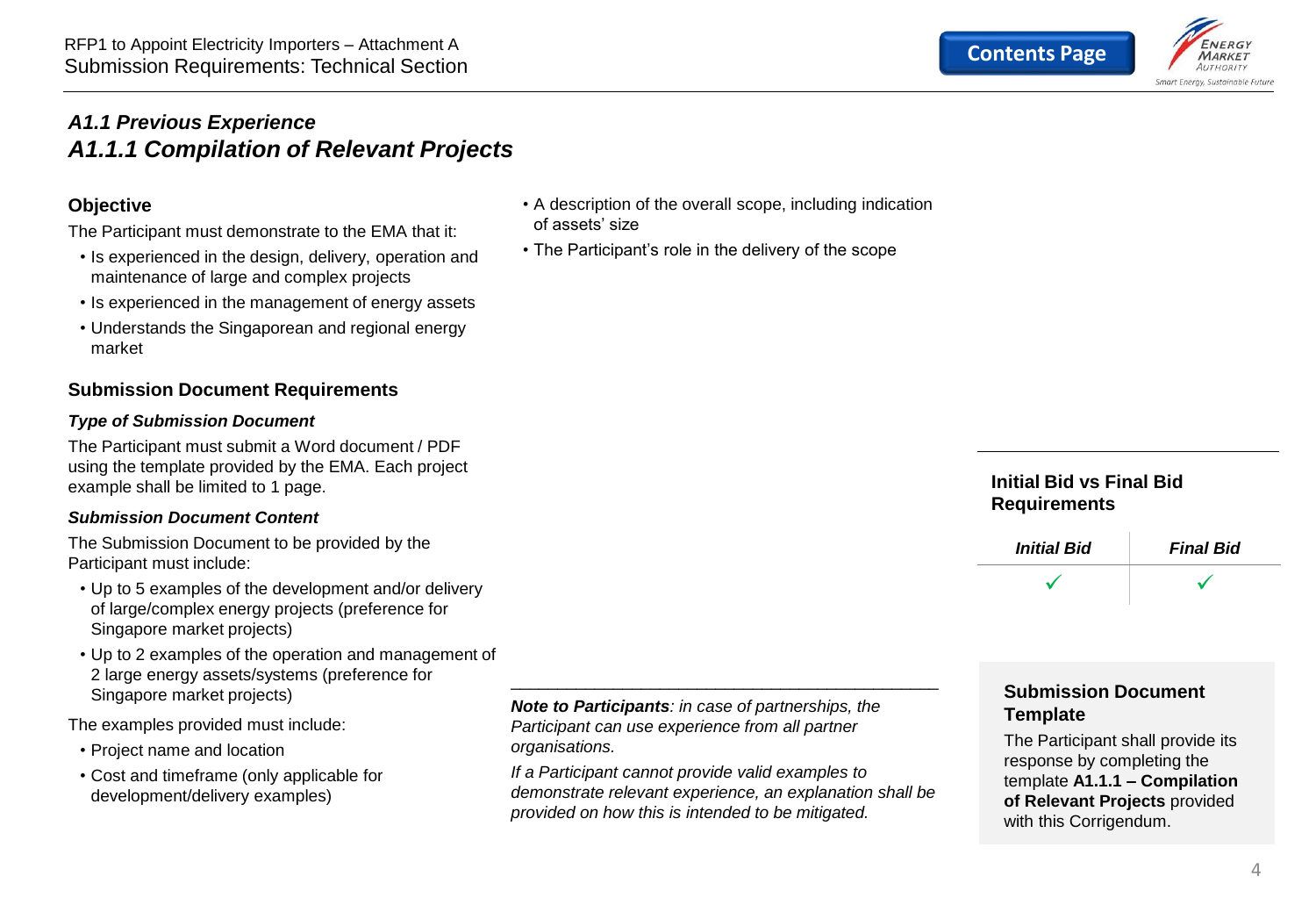#### <span id="page-4-0"></span>*A1.2 Capabilities A1.2.1 The Participant's Organisation*

#### **Objective**

The Participant must demonstrate to the EMA that its organisation has:

- The right capabilities for the delivery of the project
- The right capabilities for the operation of the assets/system
- Sufficient capacity for the delivery of the proposed project

#### **Submission Document Requirements**

#### *Type of Submission Document*

The Participant must submit a Word document / PDF of a maximum of 10 pages (excluding CVs; CVs will be considered as supporting evidence and shall be a maximum of 2 pages each and there is not a limit to the number that can be provide).

#### *Submission Document Content*

The Submission Document to be provided by the Participant must include:

- A summary of the Participant's organisation, including business sectors, locations and size
- An overview of the organisation's teams expected to be involved in the development and delivery of the project
- Indication of the Participant's base (location) for the development of the project

*Note to Participants: in case of partnerships, the Participant can combine the capabilities and capacity of all partner organisations.*

\_\_\_\_\_\_\_\_\_\_\_\_\_\_\_\_\_\_\_\_\_\_\_\_\_\_\_\_\_\_\_\_\_\_\_\_\_\_\_\_\_\_\_\_\_\_

#### • CVs for key project members, including but not limited

to:

- o Project Director or equivalent
- o Project Manager or equivalent
- o Technical Lead or equivalent
- o Permits and Consent Lead or equivalent

#### **Initial Bid vs Final Bid Requirements**



#### **Submission Document Template**

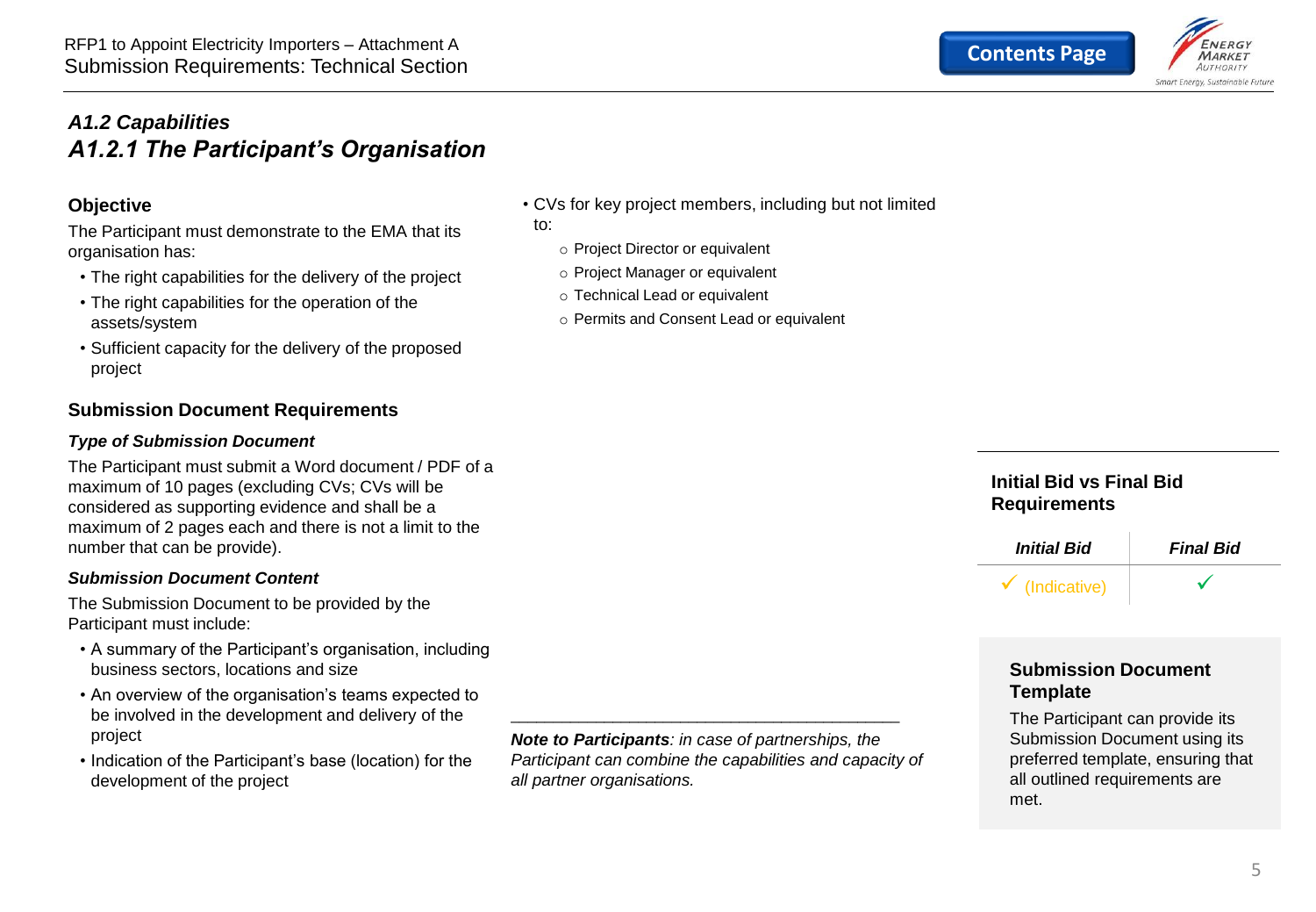

## *A2*

## *Technical Feasibility*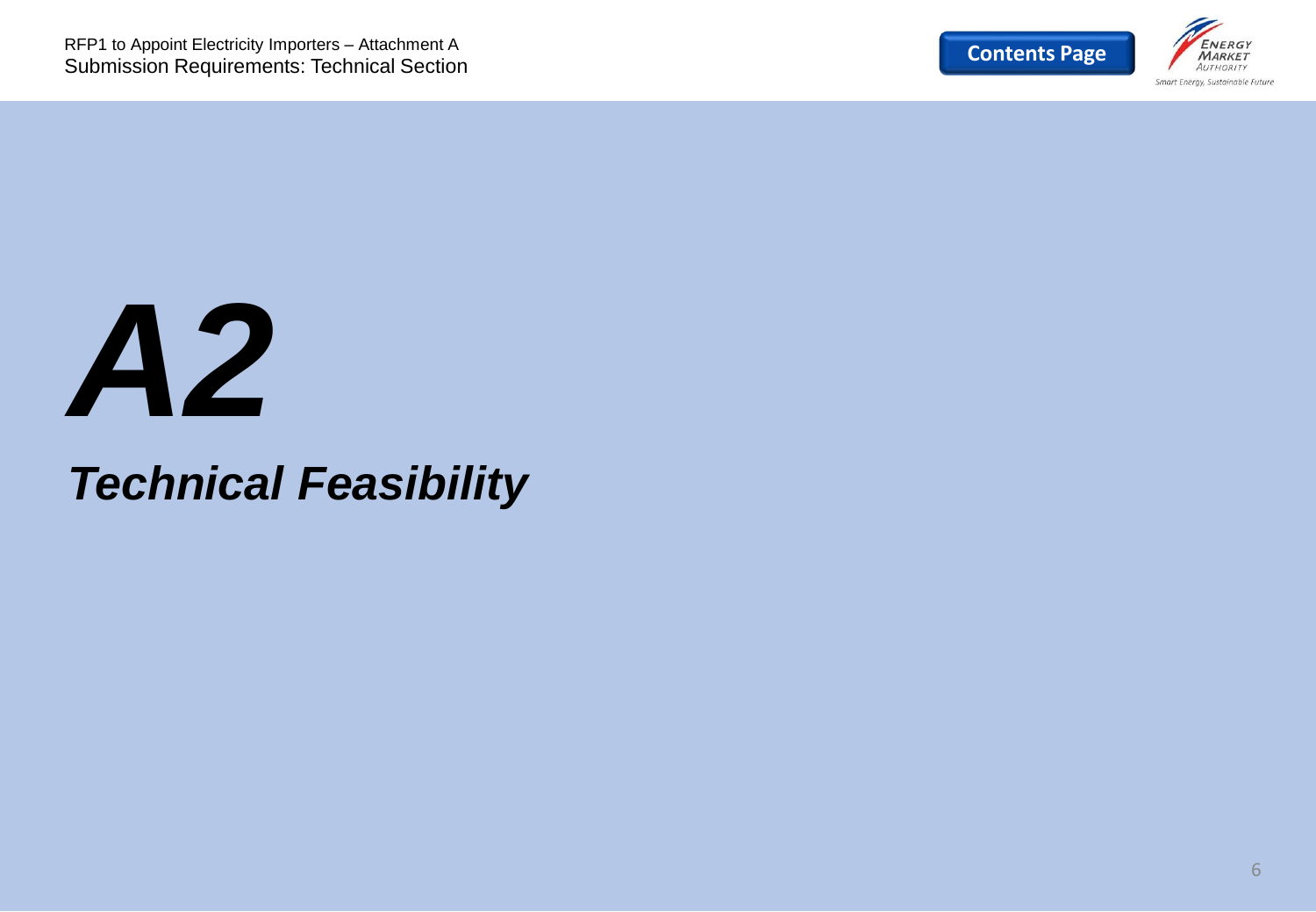

#### <span id="page-6-0"></span>*A2.1 Overall System Design A2.1.1 Overall Project Summary*

#### **Objective**

To provide the EMA with an overview of the proposed entire import facility (including HVDC/HVAC system if applicable) from the generation source to the point of connection at Singapore Grid.

#### **Submission Document Requirements**

#### *Type of Submission Document*

The Participant must submit a Word document / PDF of a minimum of 5 pages and a maximum of 10 pages.

#### *Submission Document Content*

The Submission Document to be provided by The Participant must at least include the following content :

- Project description
- A schematic representing key assets, route and geographies
- Description of key assets, interfaces and technologies
- Key milestones

#### **Initial Bid vs Final Bid Requirements**



#### **Submission Document Template**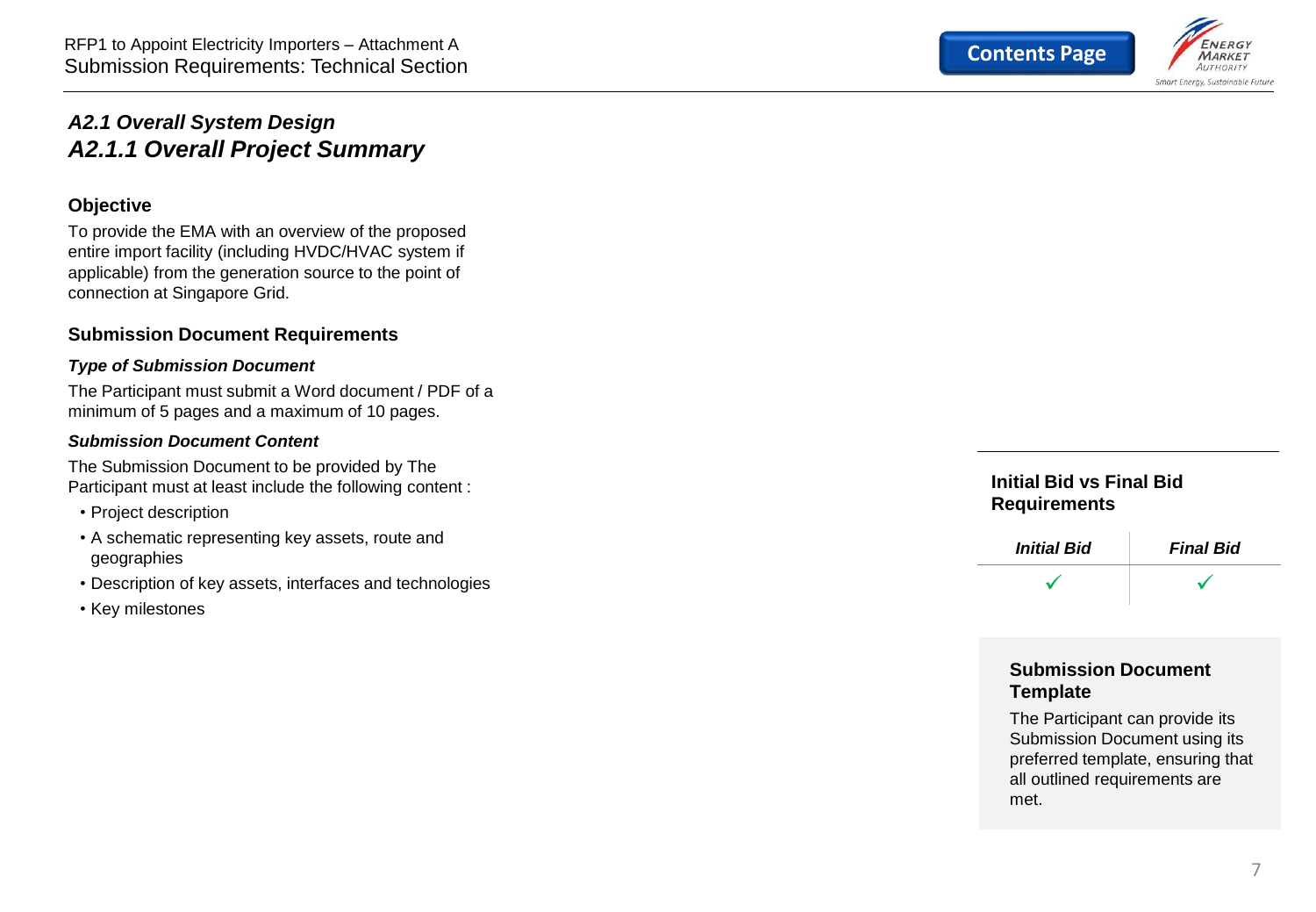

#### <span id="page-7-0"></span>*A2.1 Overall System Design A2.1.2 Single Line Diagram*

#### **Objective**

The Participant must demonstrate to the EMA:

- The import capacity
- The electrical topology and configuration of the proposed network
- Main items of electrical equipment
- Proposed staged delivery of the network, if applicable

#### **Submission Document Requirements**

#### *Type of Submission Document*

The Participant must submit a schematic SLD drawing in a PDF format .

#### *Submission Document Content*

The Submission Document to be provided by The Participant must at least include the following content:

- Import capacity from generation source to the point of connection at the Singapore grid.
- Key electrical components (including switchgear configuration at generation switchhouse), including as a minimum their power rating, nominal current, voltage and fault level withstand
- Number of circuits, cabling type and approximate lengths
- Key equipment type and make
- Key interface boundaries with the TSO/ Grid operator and other potential point(s) of connection
- Itemised drawing legend

#### **Initial Bid vs Final Bid Requirements**



#### **Submission Document Template**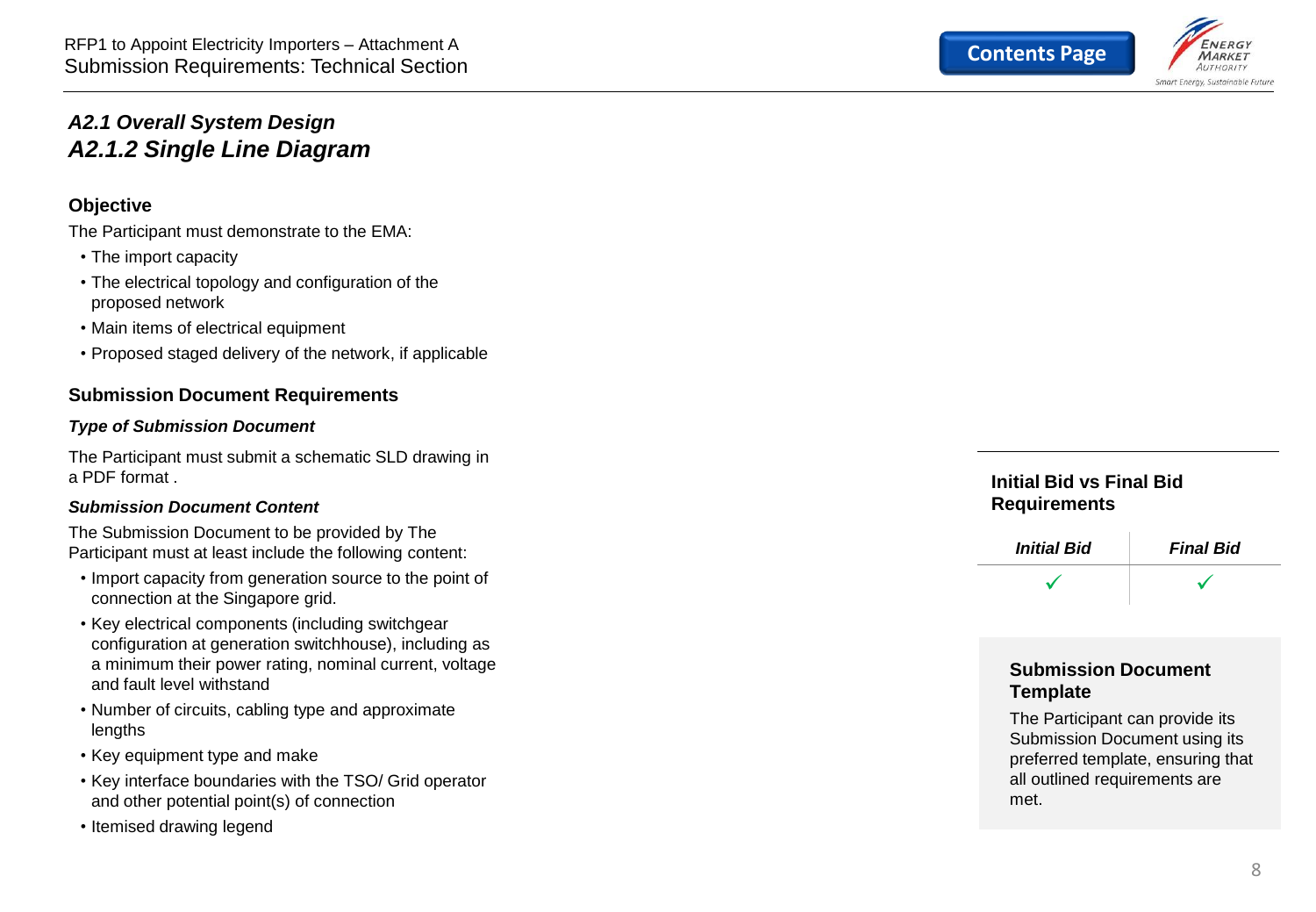

#### <span id="page-8-0"></span>*A2.1 Overall System Design A2.1.3 Non-Intermittency Management*

#### **Objective**

The Participant must demonstrate to the EMA the:

- Intent for intermittent or non-intermittent energy source
- If intermittent, whether an energy storage solution is being proposed
- Energy storage strategy and technology type if applicable
- Main items of equipment associated with the energy storage system
- Operational strategy
- Previous experience with energy storage schemes for a similar technology or geographical location

#### **Submission Document Requirements**

#### *Type of Submission Document*

The Participant must submit a written report of a maximum of 10 pages in a PDF format

#### *Submission Document Content*

The Submission Document to be provided by the Participant must at least include the following content:

If the proposed energy source is intermittent

- Intent for energy storage
- Energy Storage summary strategy
- Energy storage sizing methodology and calculation documents.
- Design & technical specification for energy storage for

proposed import profile and its control strategy

- Energy Storage capacity (MWh)
- Storage main items of electrical equipment and topology/ interfaces with the electrical network
- Operational timeframes
- Charging and discharging times

#### If the proposed energy source is non-intermittent

• Explanation on how the energy source is able to meet the non-intermittency requirement

#### **Initial Bid vs Final Bid Requirements**



#### **Submission Document Template**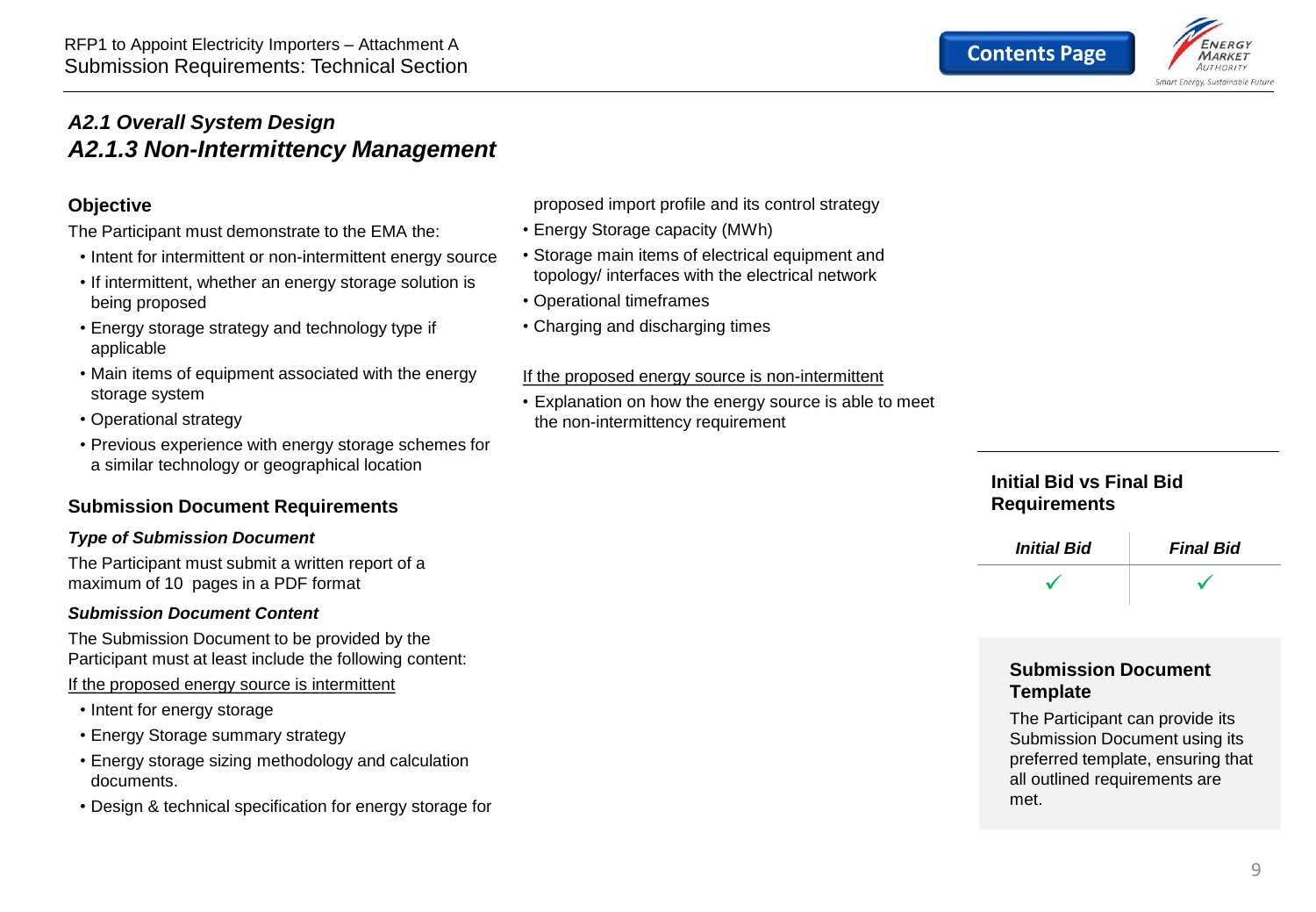

#### <span id="page-9-0"></span>*A2.1 Overall System Design A2.1.4 Energy Availability Analysis*

#### **Objective**

The Participant must demonstrate to the EMA the:

- Availability of the electrical import over time
- Weather availability analysis if the import strategy is reliant upon this
- Resilience strategy including alternatives to network expansion such as energy storage installations
- Anticipated capacity factor of the electrical import
- Due diligence used to confirm the availability of the electrical import against other similar technologies deployed in similar geographical locations
- Anticipated network efficiency

#### **Submission Document Requirements**

#### *Type of Submission Document*

The Participant must submit a written report of a maximum 10 pages in a PDF format.

#### *Submission Document Content*

The Submission Document to be provided by The Participant must at least include the following content:

- Energy availability calculations of the whole proposed system and its individual components/assets
- Capacity factor
- Resilience considerations on system's design
- Anticipated solution efficiency, such as an estimate for the overall electrical network losses or conversion losses per GWh
- Clearly identified assumptions and data sources

#### **Initial Bid vs Final Bid Requirements**



#### **Submission Document Template**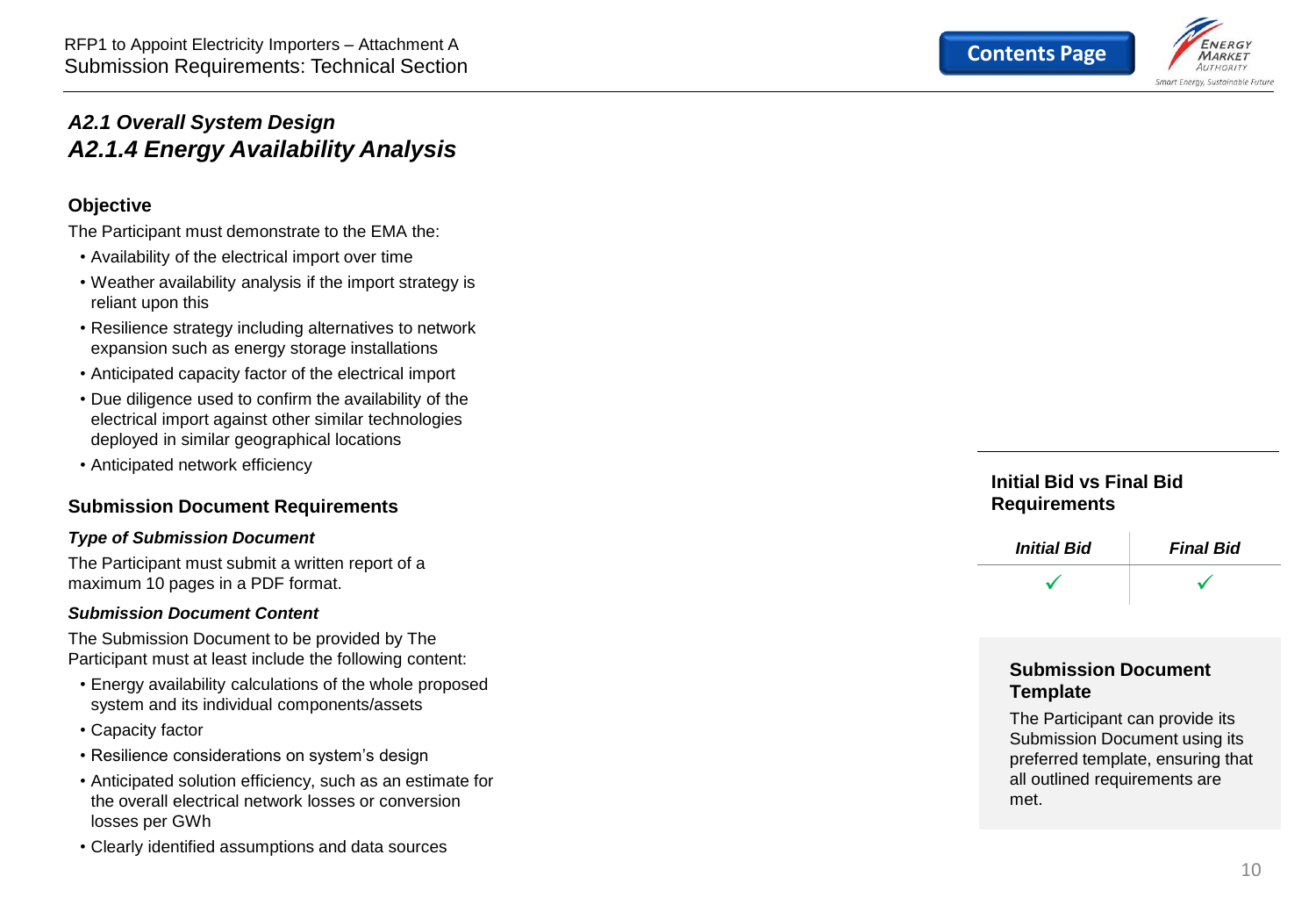

#### <span id="page-10-0"></span>*A2.1 Overall System Design A2.1.5 Design Philosophy*

#### **Objective**

The Participant must demonstrate to the EMA the anticipated:

- Import capacity
- Key design considerations
- Key risks and risk mitigation
- Resilience considerations
- Site location and existing Infrastructure
- Environmental constraints and considerations
- Key regulatory and transmission operator requirements and standards
- Phasing/ deployment of the network
- Anticipated control and protection systems
- Anticipated future desktop and site surveys

#### **Submission Document Requirements**

#### *Type of Submission Document*

The Participant must submit a written report of a maximum 30 pages and supporting drawings in a PDF format

#### *Submission Document Content*

The Submission Document to be provided by the Participant must include:

- Overall Basis of Design (BoD) for the system capturing the above points.
- Availability and redundancy analysis.
- High level site plan.
- Equipment Material Take Off (MTO).
- Anticipated location for points of connection and landfall locations if applicable.
- Maintainability and asset life considerations.
- Risk Register.

#### **Initial Bid vs Final Bid Requirements**



#### **Submission Document Template**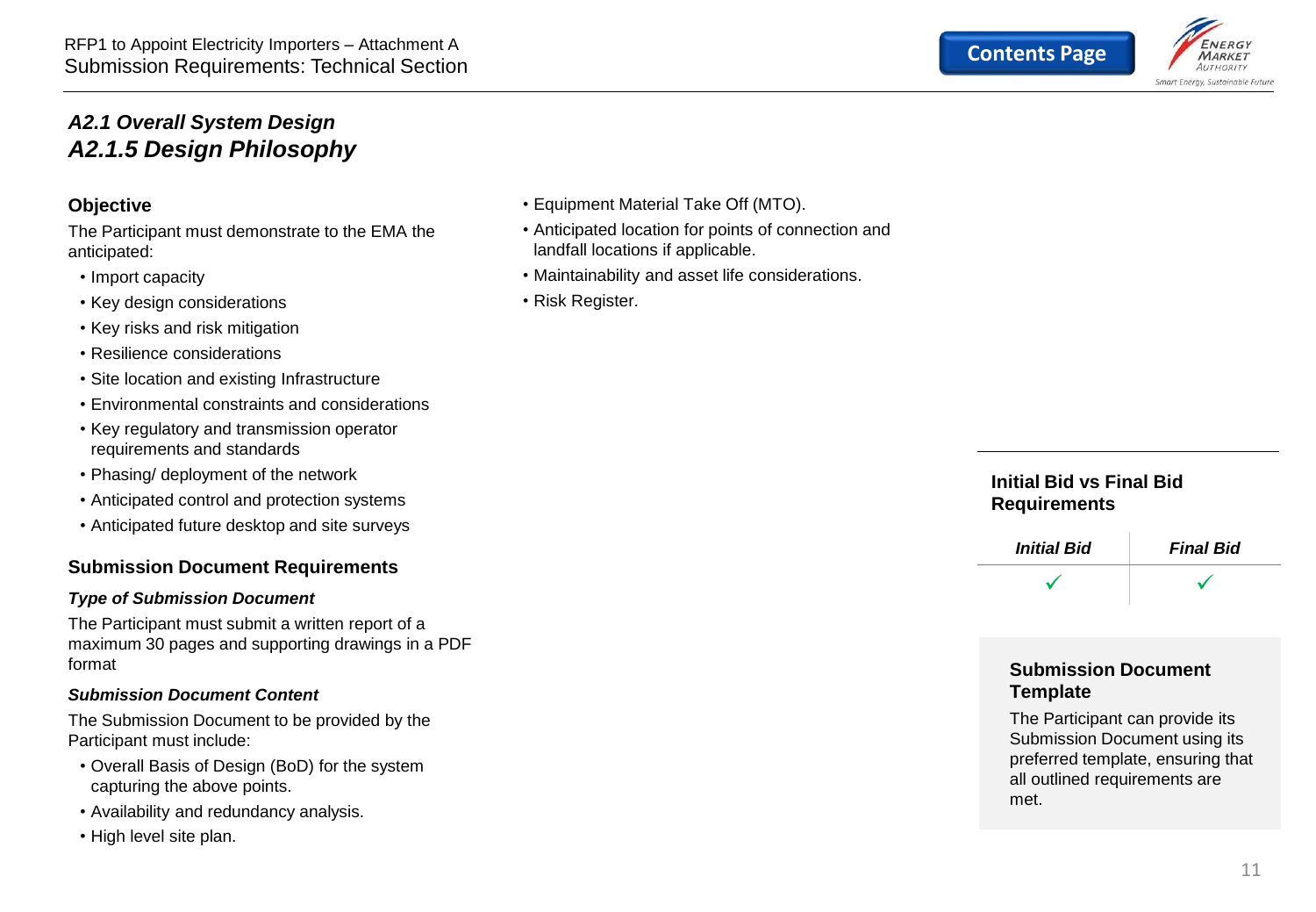

#### <span id="page-11-0"></span>*A2.1 Overall System Design A2.1.6 Grid Connection Timeline*

#### **Objective**

The Participant must demonstrate to the EMA the:

- Key activities and milestones for acquiring a grid connection within Singapore and if applicable respective connecting countries
- Anticipated programme illustrating the above items and critical path
- Internal and external organisations/ stakeholders required during the grid connection process
- Interfaces with external organisations
- Anticipated Grid connection location(s)

#### **Submission Document Requirements**

#### *Type of Submission Document*

The Participant must submit a paper of a maximum of 5 pages in a PDF format.

#### *Submission Document Content*

The Submission Document to be provided by The Participant must at least include the following content :

- High level description of the grid connection assessment and methodology, based upon the relevant grid operators standards and procedures.
- Previous experience of any grid application projects completed for a similar proposal (technology) in the same geographical location.
- Identification of land/site considerations and internal

and external stakeholders required. This can include letters of support from any corresponding authorities, if available.

- Indication of technical analysis to be undertaken, e.g.:
	- oSSR and Torsional Interaction Analysis
	- oHarmonic Performance Assessment
	- oElectromagnetic Transient Assessment
	- oProtection and Control Facilities
	- oSafety and Operational Interlocking Arrangement
- Key grid connection dates/milestones, including but not limited to expected:
	- oCompletion of substation bay design requirements
	- oProcurement of EPC Contractors/long-lead items
	- oConnection date
	- oThis include a letter from relevant grid operator / grid owner indicating the bidder has a pre-consultation with them.

#### **Initial Bid vs Final Bid Requirements**

| <b>Initial Bid</b> | <b>Final Bid</b> |
|--------------------|------------------|
|                    |                  |

#### **Submission Document Template**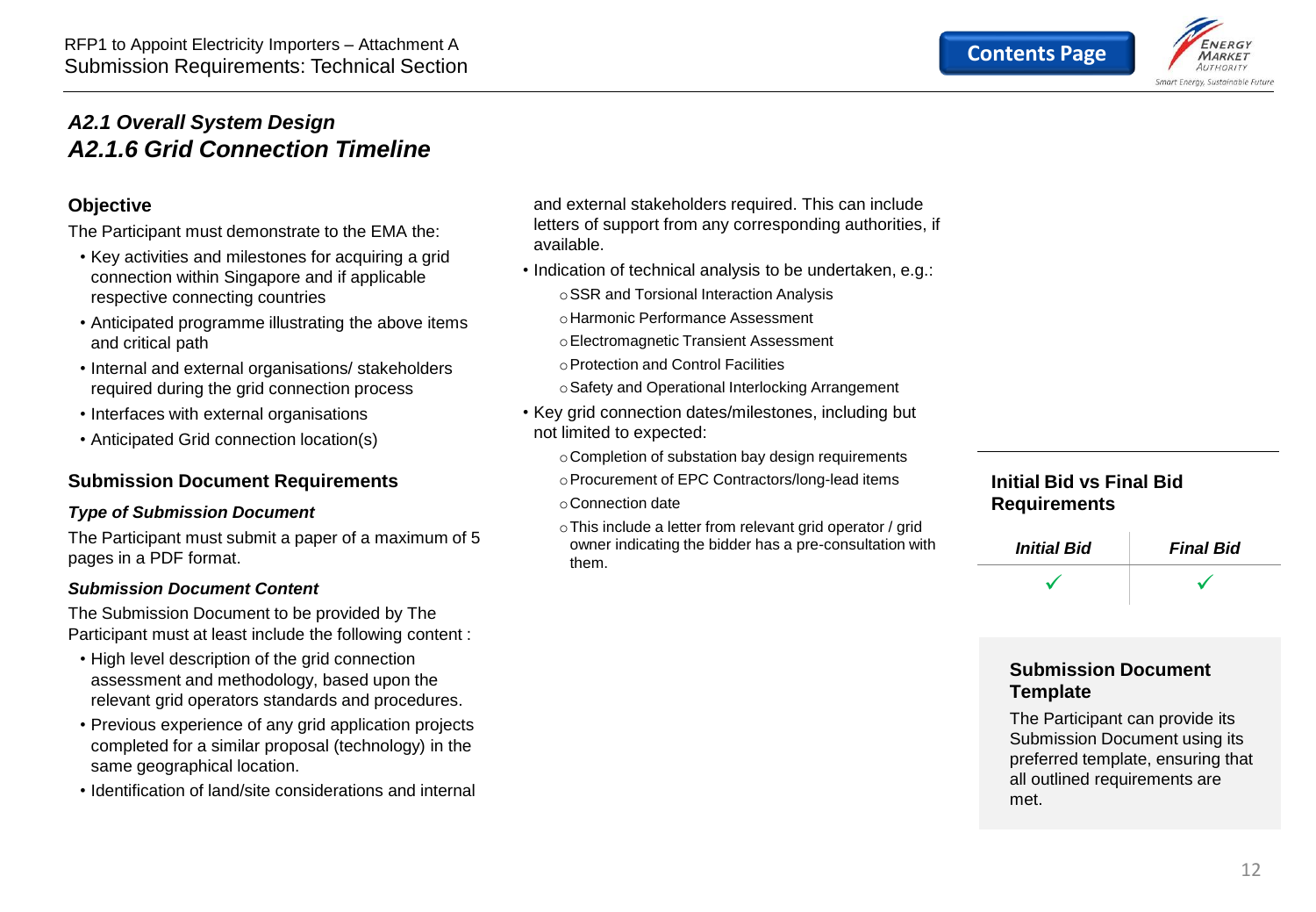#### <span id="page-12-0"></span>*A2.2 Constructability A2.2.1 Route Options*

#### **Objective**

The Participant must demonstrate to the EMA that:

• The proposed cable route is feasible, recognises the expected permitting requirements, can be installed with available industry technology, will be reliable and provide the required interconnector availability over the proposed service life as stated by the Participant.

#### **Submission Document Requirements**

#### *Type of Submission Document*

The Participant must submit a technical proposal with adequate detail to support the objective.

#### *Submission Document Content*

The Submission Document to be provided by the Participant must at least include the following content:

- To submit up to 3 proposed feasible cable routes, including 1 recommended cable route to be implemented.
- Desk top study (DTS) equal to ICPC recommendation #9 "Minimum Technical Requirement for a Desktop Study" including cable route position list.
- Cable burial assessment.
- Study of marine traffic and other hazards.
- Reliability calculations.



#### **Initial Bid vs Final Bid Requirements**



#### **Submission Document Template**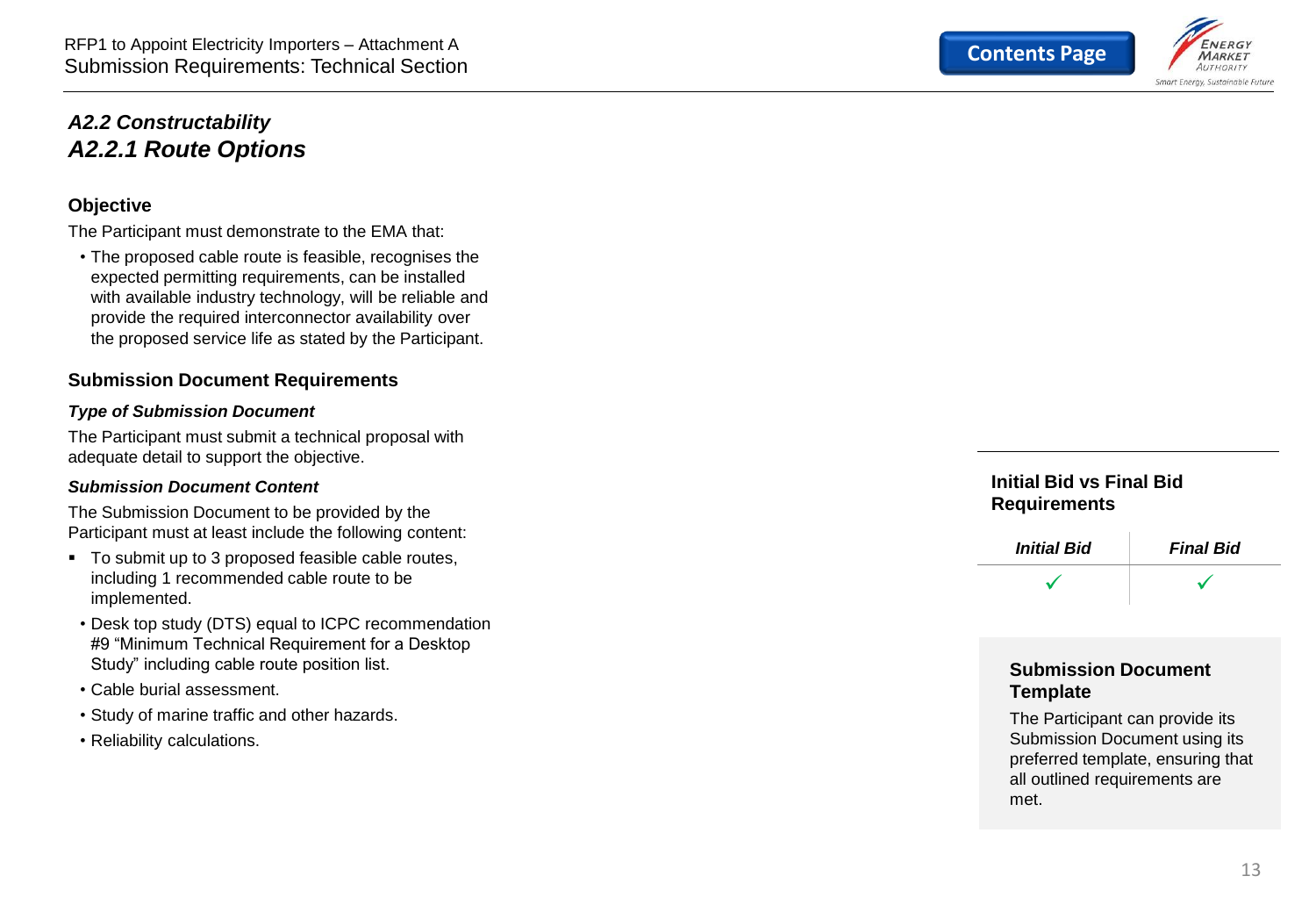#### <span id="page-13-0"></span>*A2.2 Constructability A2.2.2 List of Surveys*

#### **Objective**

The Participant must demonstrate to the EMA that:

- The Participant will perform an industry standard cable route survey to confirm or amend the proposed cable route identified in the DTS.
- It has considered onshore surveys.

#### **Submission Document Requirements**

#### *Type of Submission Document*

The Participant must submit an Excel register using the template provided by the EMA.

#### *Submission Document Content*

The Submission Document to be provided by The Participant must include:

- Clear indication of the type of surveys, their objectives and location (i.e. onshore/offshore, territory/country, asset).
- Narrative on planned standard of surveys (e.g. proposed cable route survey scope of work compliant with ICPC recommendation #18 "Minimum Technical Requirement for the Acquisition and Reporting of Submarine Cable Route Surveys")

#### **Initial Bid vs Final Bid Requirements**



#### **Submission Document Template**

The Participant shall provide its response by completing the template **A2.2.2 – List of Surveys** provided with this Corrigendum.

**MARKET** Smart Energy, Sustainable Future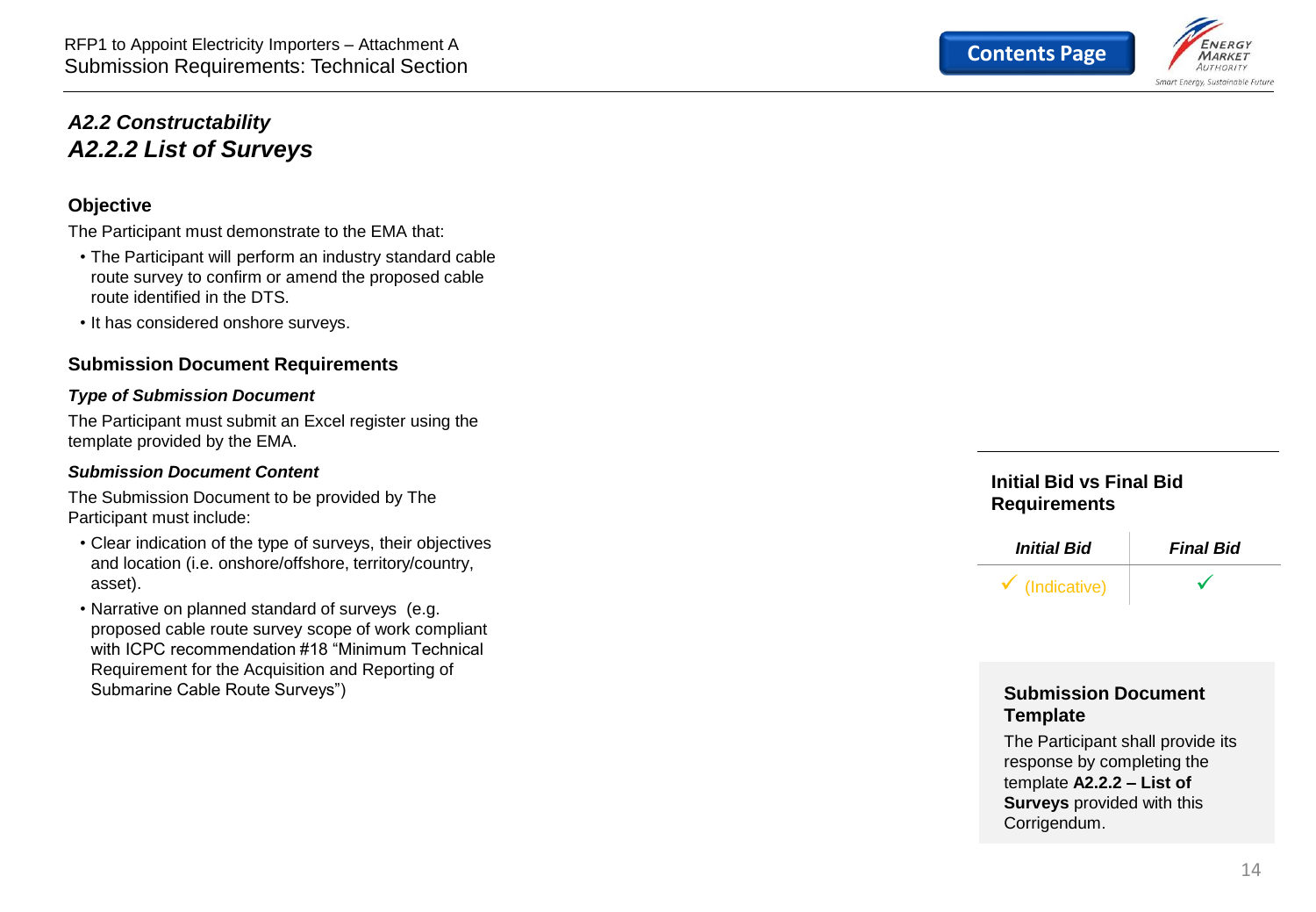#### <span id="page-14-0"></span>*A2.2 Constructability A2.2.3 Key Construction Activities*

#### **Objective**

The Participant must demonstrate to the EMA that:

- The proposed design meets the energy transmission objectives of this RFP
- Understands the whole extent of on-site activities that are expected to be required
- Appropriate and adequate installation resources are being planned for

#### **Submission Document Requirements**

#### *Type of Submission Document*

The Participant must submit a detailed technical proposal of at least the following content.

#### *Submission Document Content*

The Submission Document to be provided by The Participant must include:

- A narrative overview, to complement the Construction Phase Schedule, articulating its approach to construction activities covering the entirety of the construction phase scope for the totality of the proposed import system
- Potential early/enabling works requirements
- Identification of long lead items and an understanding of the programme constraints associated with their procurement
- Links between design phase scope, construction activities and the procurement & contract strategy
- Descriptions of proposed logistics activities (including cable transportation, if applicable)
- Indication of installation activities and resources
- Details of expected test plan through to commissioning
- Link between selected procurement strategy and interface during construction and commissioning

#### **Initial Bid vs Final Bid Requirements**



#### **Submission Document Template**

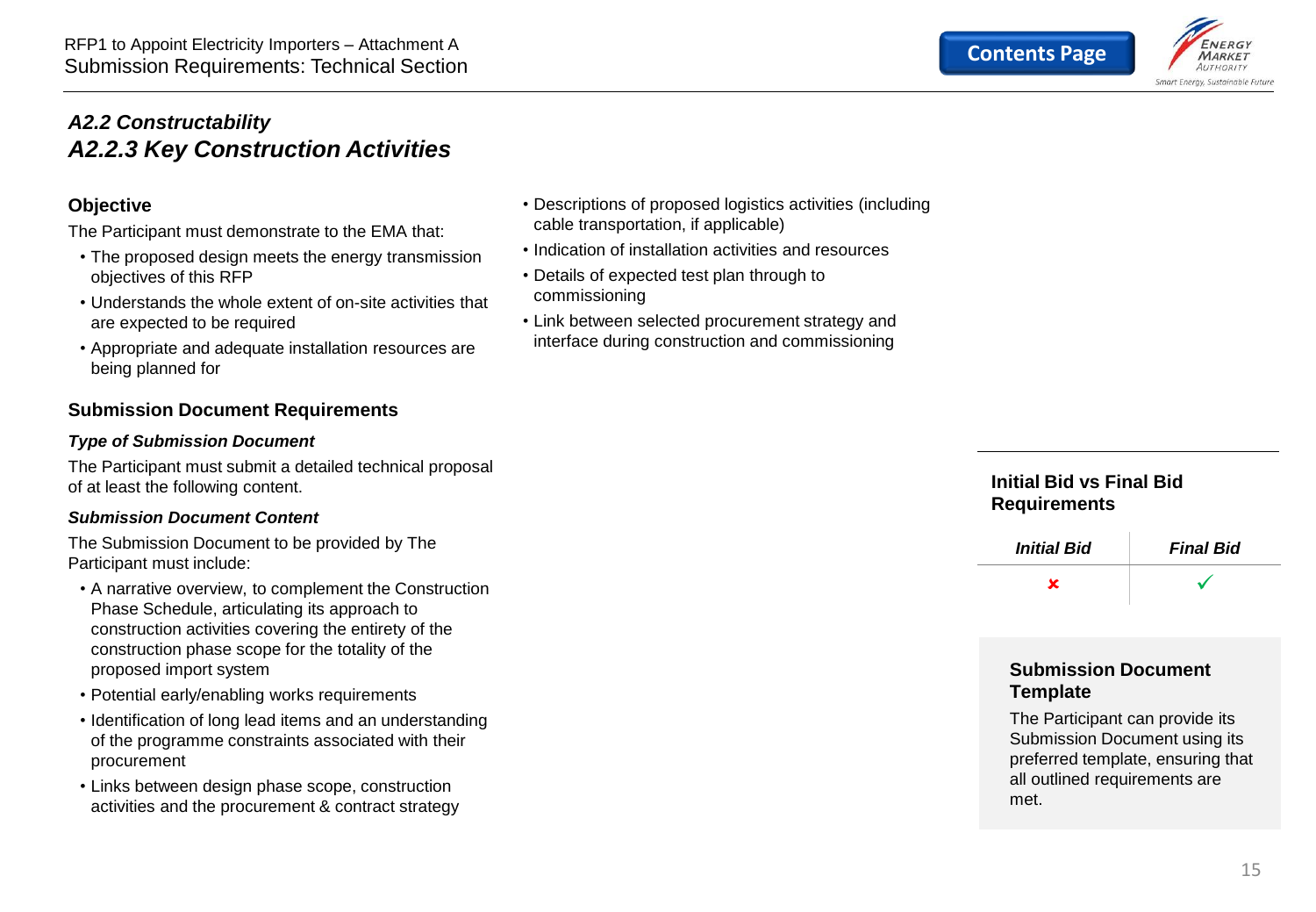

#### <span id="page-15-0"></span>*A2.2 Constructability A2.2.4 Major Construction Constraints*

#### **Objective**

The Participant must demonstrate to the EMA that:

- They have identified major constraints, including geographical elements and interfaces with other major assets (e.g. crossings)
- Have engaged with supply chain to consider construction capability and experience that may influence construction constraints (e.g. ship operational limits – depth, weather conditions, etc.)
- Have recognised likely consenting or regulatory constraints that may restrict construction (e.g. Working hours, exclusion zones, fishing rights, noise, etc.)

#### **Submission Document Requirements**

#### *Type of Submission Document*

The Participant must submit a Word document / PDF of a minimum of 3 pages and a maximum of 5 pages (excluding cross referenced documents to be provided)

#### *Submission Document Content*

The Submission Document to be provided by the Participant must include:

- Narrative description of each constraint.
- Cross reference to Risk register explaining impact and mitigation associated with constraint.
- Narrative on relevant management plans.
- Cross reference to project schedule and associated activities.

#### **Initial Bid vs Final Bid Requirements**



#### **Submission Document Template**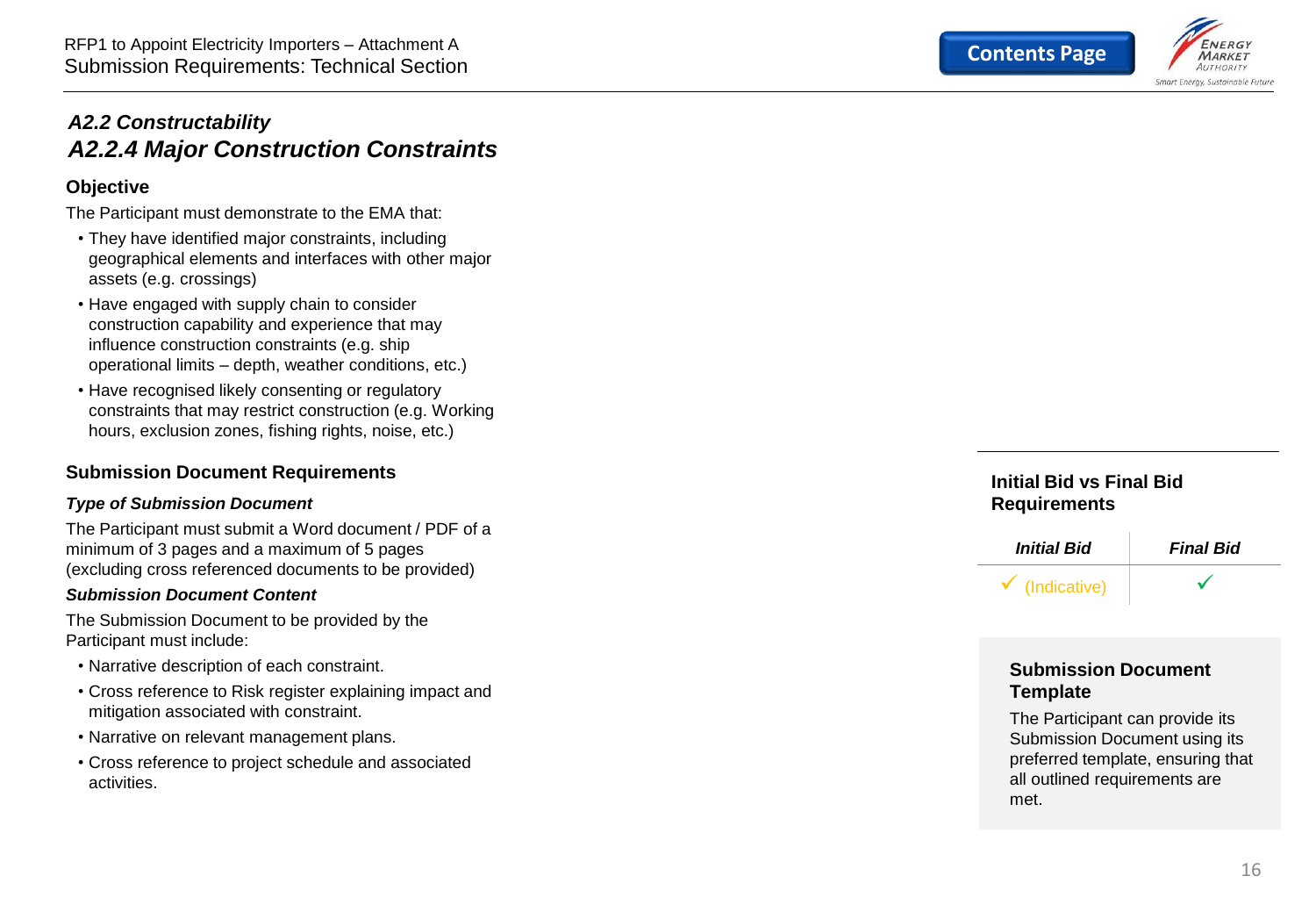#### <span id="page-16-0"></span>*A2.3 Technologies A2.3.1 Equipment Datasheets*

#### **Objective**

The Participant must demonstrate to the EMA the:

- High level performance capabilities of the main import technology (generator or interconnector)
- High level performance capabilities of the main items of electrical equipment, including any anticipated energy storage.

#### **Submission Document Requirements**

#### *Type of Submission Document*

The Participant shall submit a completed equipment data sheet for each key item of main electrical equipment summarised.

#### *Submission Document Content*

The Submission Document to be provided by the Participant must include as a minimum the equipment:

- Description and function, including type of technology
- Electrical performance criteria, such as:
	- o Nominal voltage
	- o Impulse withstand voltage
	- o Voltage regulation
	- o Power rating
	- o Storage capacity
	- o Fault contribution/ withstand
	- o Construction make-up
	- o Cooling arrangement
	- o Cooling fluids
	- o Arching medium
- o Insulation properties
- o Impedance
- Spatial considerations:
	- o Dimensions: L x W x H (m)
	- o Access and maintenance
	- o Total weight





#### **Submission Document Template**

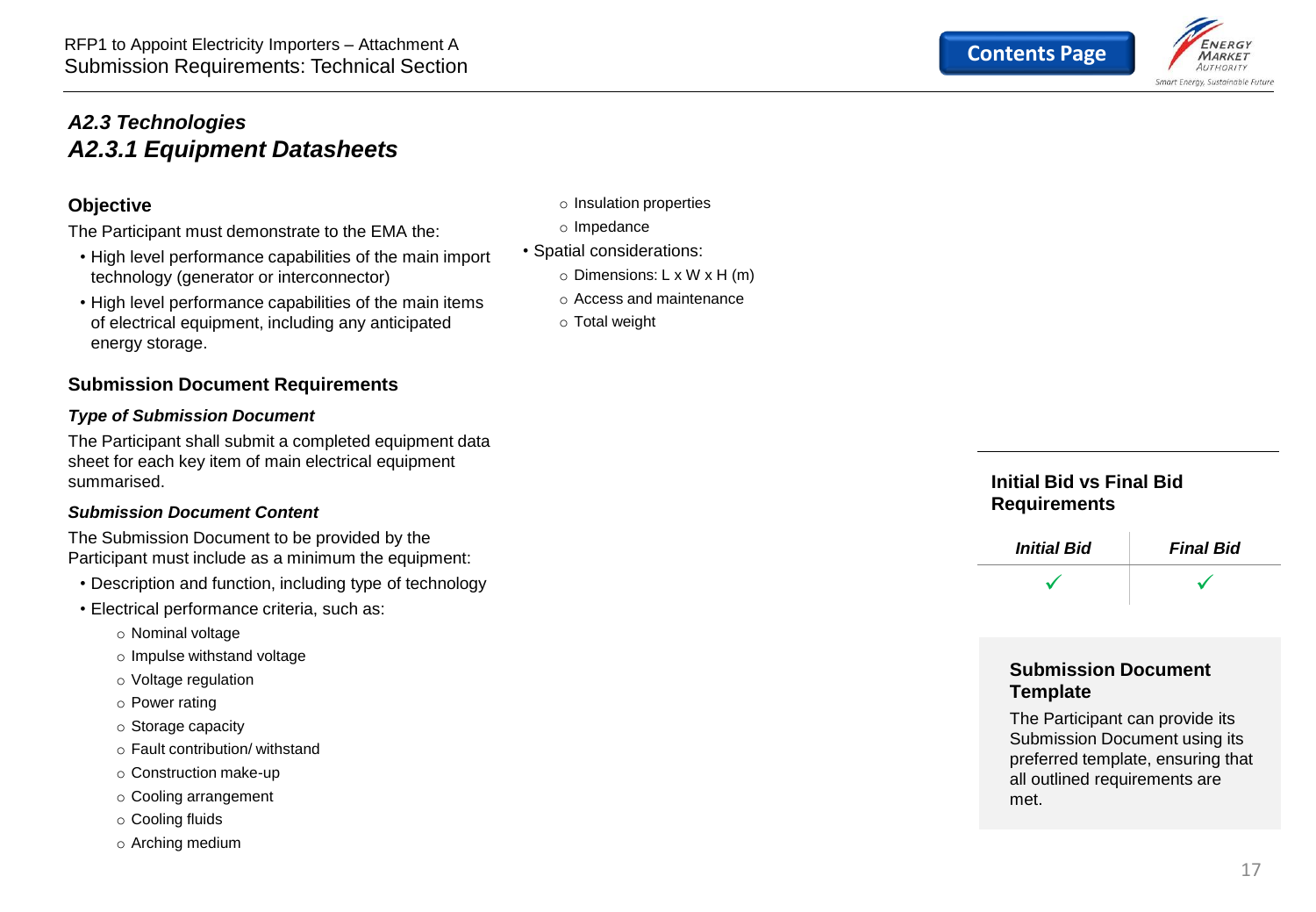

#### <span id="page-17-0"></span>*A2.3 Constructability A2.3.2 Technology Readiness*

#### **Objective**

The Participant must demonstrate to the EMA the:

- Rationale for selection of the proposed technology choices.
- Generation technology manufacturer Electrical system manufacturer
- 
- Current equipment capability
- Future equipment capability and developments along with a timescale roadmap
- Project examples of equipment/ system installation
- Individual equipment failure rates

#### **Submission Document Requirements**

#### *Type of Submission Document*

The Participant must submit a written report of a maximum of 10 pages in a PDF format.

#### *Submission Document Content*

The Submission Document to be provided by the Participant must include:

- Original Equipment Manufacturer combined report that includes the above objectives
- Technology Readiness Assessment that examines program concepts, technology requirements, and demonstrated technology capabilities similar in principle to the ENTSO -E: TRL scoring matrix [\(https://www.entsoe.eu/Technopedia/trls/](https://www.entsoe.eu/Technopedia/trls/) )

#### **Initial Bid vs Final Bid Requirements**



#### **Submission Document Template**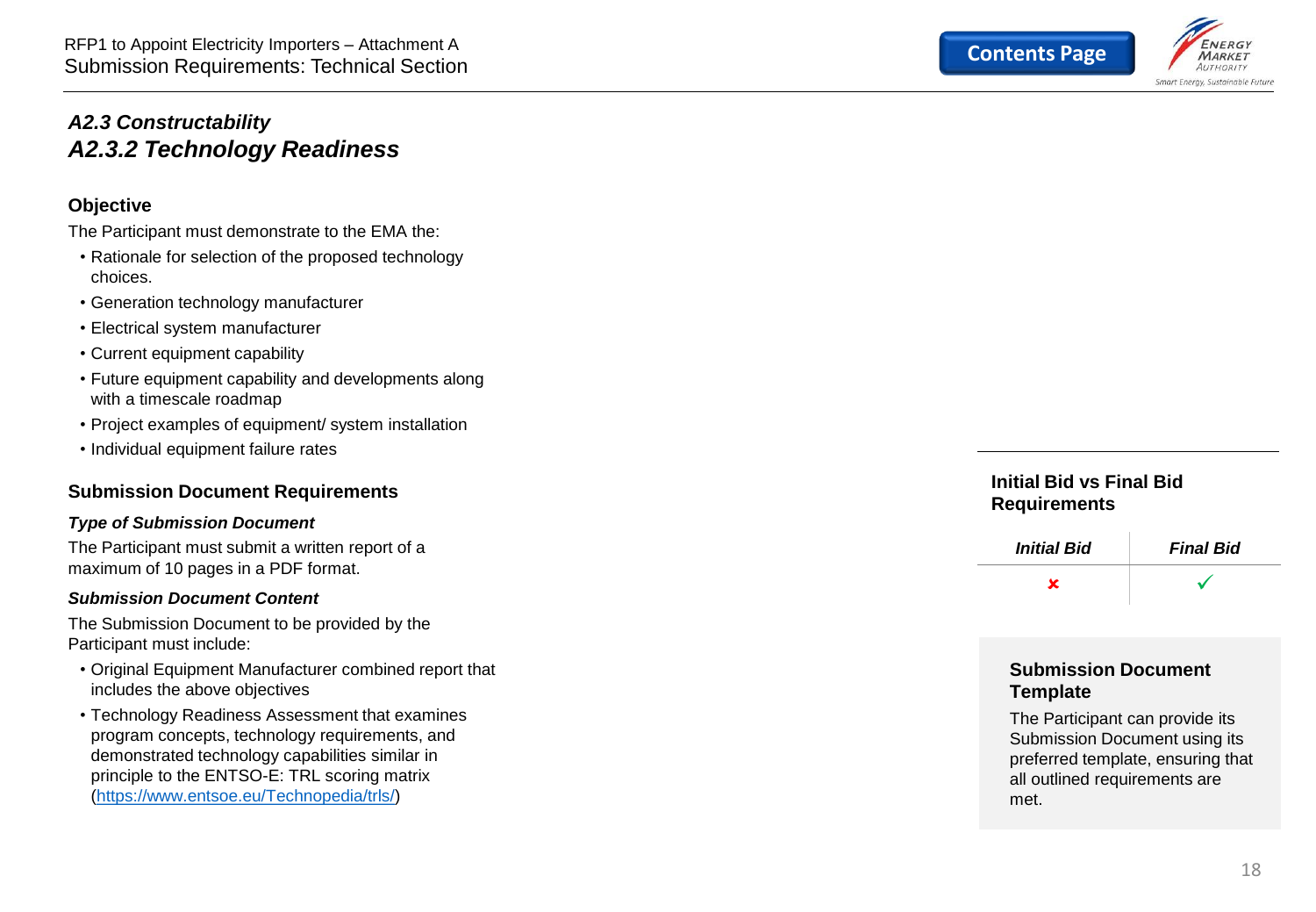

#### <span id="page-18-0"></span>*A2.4 Transmission Code Compliance A2.4.1 Transmission Code Compliance Capability*

#### **Objective**

The Participant must demonstrate to the EMA that:

- The proposed entire import facility from the generation source to the point of connection at Singapore Grid (including HVDC system if applicable) complies with the Transmission Code
- Sufficient consideration has been given to the process required for demonstrating Transmission Code compliance

#### **Submission Document Requirements**

#### *Type of Submission Document*

The Participant must submit a Word document / PDF of a minimum of 05 pages and a maximum of 15 pages. The Word document / PDF must include relevant crossreferences to the Transmission Code requirements (e.g. tables/diagrams with frequency and voltage ranges).

#### *Submission Document Content*

The Submission Document to be provided by The Participant shall describe the entire import facility from the generation source to the point of connection at Singapore Grid (including HVDC system if applicable), including equipment, facilities and services which shall enable it to meet the performance requirements and other obligations specified in the Transmission Code. Content shall consist of:

• Narrative on technical solution capability to meet

Transmission Code requirements, including but not limited to:

- oRatings
- oSystem voltage management
- oReactive power
- oFrequency response
- oHarmonic performance
- oProvision of Primary and Contingency reserve oN-1 criteria
- 
- Outline of simulation studies and testing to be performed to demonstrate Transmission Code compliance

#### **Initial Bid vs Final Bid Requirements**



#### **Submission Document Template**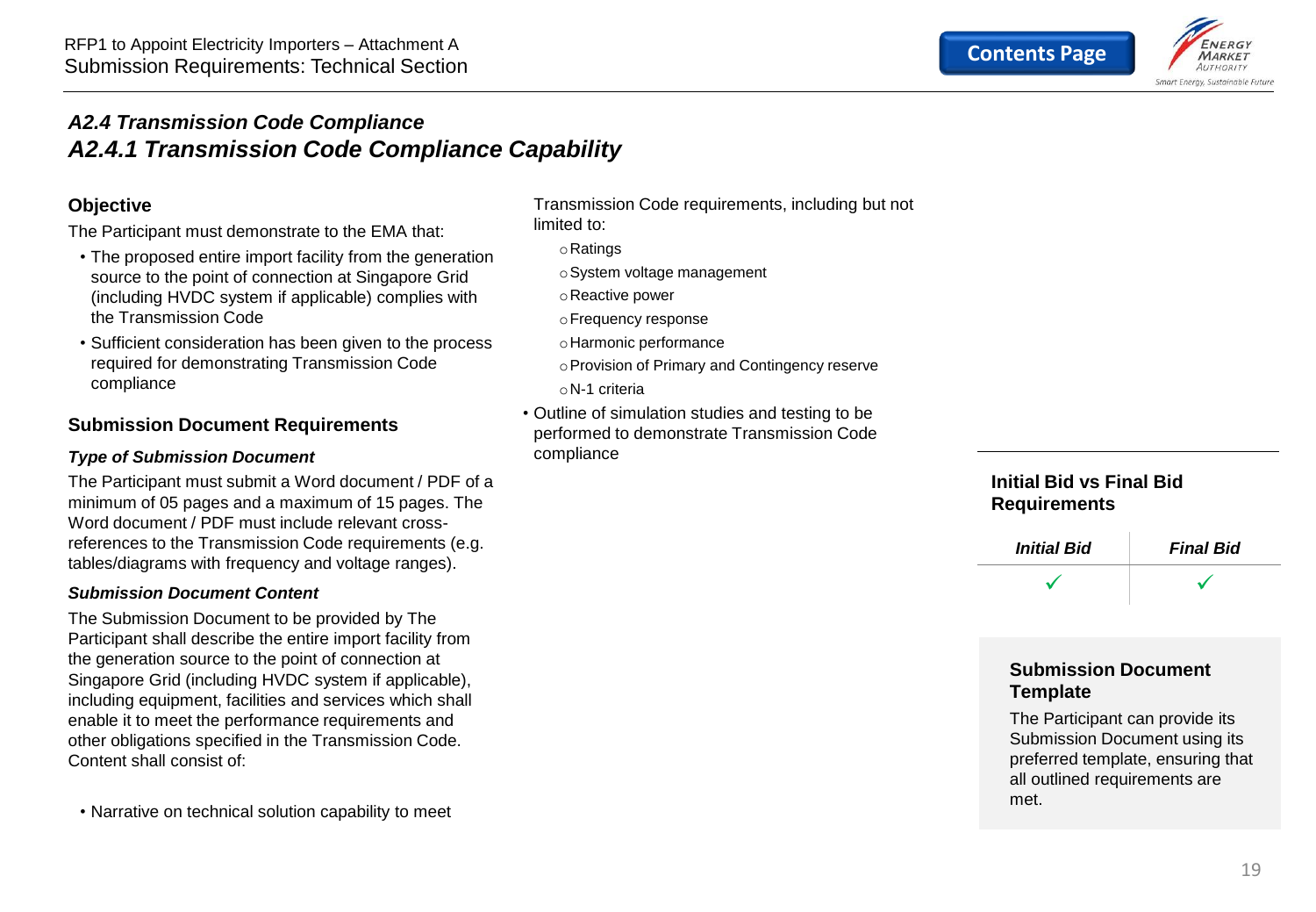

## *A3 Design Phase*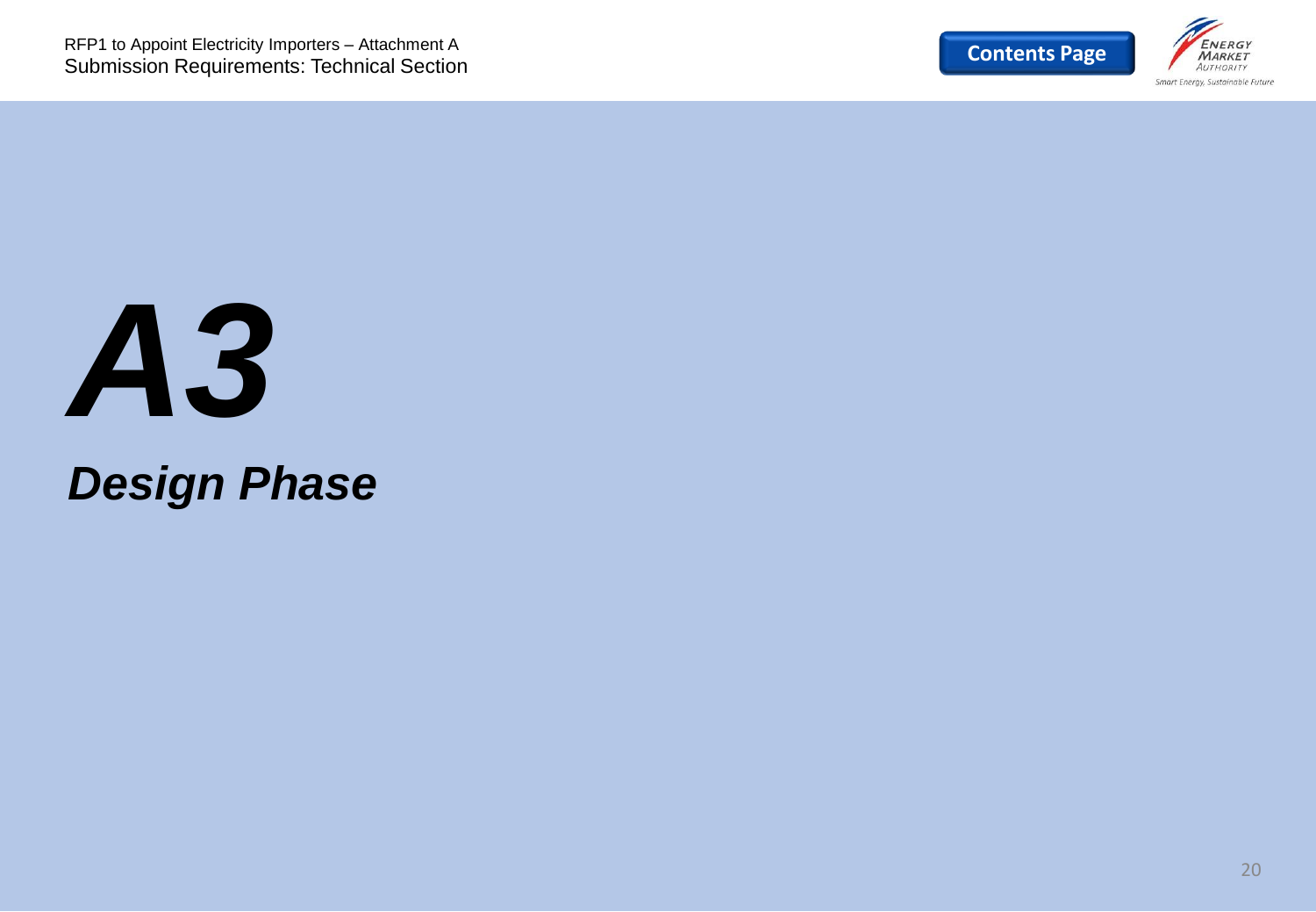

#### <span id="page-20-0"></span>*A3.1 Planning and Permitting A3.1.1 List of Required Permits*

#### **Objective**

The Participant must demonstrate to the EMA that:

- It has a clear understanding of the permitting scope for all different geographical locations and asset types
- Activities and associated timeframes needed for securing required permits are clear and planned for
- Permitting approach is based on quality data resulting from official guidance, liaison with relevant authorities/other stakeholders and previous projects experience

#### **Submission Document Requirements**

#### *Type of Submission Document*

The Participant must submit an Excel register using the template provided by the EMA.

#### *Submission Document Content*

The Submission Document to be provided by the Participant must include:

- List of all required permits (primary and secondary) classified by geography and asset type
- Timeframes and key steps (e.g. information requirements) for securing the required permits
- Progress achieved to date (including engagement with authorities)
- Analysis of criticality of permit related requirements (permits' critical path)
- Permitting strategy, including Participant's approach to increase likelihood of success

**Initial Bid vs Final Bid Requirements**



#### **Submission Document Template**

The Participant shall provide its response by completing the template **A3.1.1 – List of Required Permits** provided with this Corrigendum.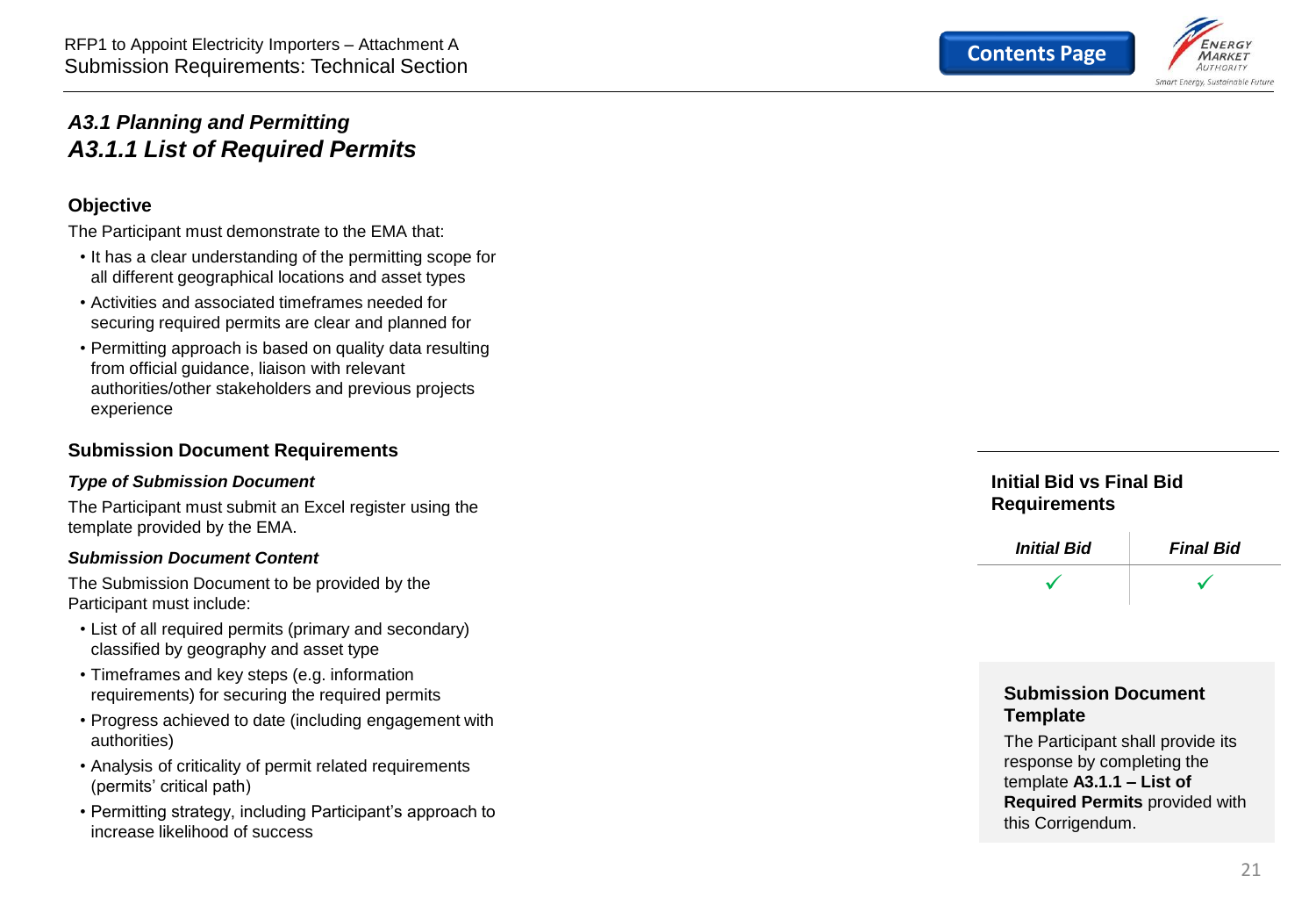

#### <span id="page-21-0"></span>*A3.1 Planning and Permitting A3.1.2 Land Access Strategy*

#### **Objective**

The Participant must demonstrate to the EMA that:

- Consideration has been given to the project's land requirements
- Understands the process for purchasing land and securing the required land access rights at different geographical locations
- A plan is in place to identify land requirements and satisfy them

#### **Submission Document Requirements**

#### *Type of Submission Document*

The Participant must submit a Word document / PDF of a minimum of 3 pages and a maximum of 5 pages.

#### *Submission Document Content*

The Submission Document to be provided by the Participant must include:

- Identification of current land requirements classified by geography and asset type
- Definition of land use requirements (e.g. partial access during construction, partial access during operation, permanent access, etc.)
- Description of intended strategy to secure land access (e.g. purchase, lease, easement, etc.)
- Description of plan to refine and confirm land access requirements

**Initial Bid vs Final Bid Requirements**



#### **Submission Document Template**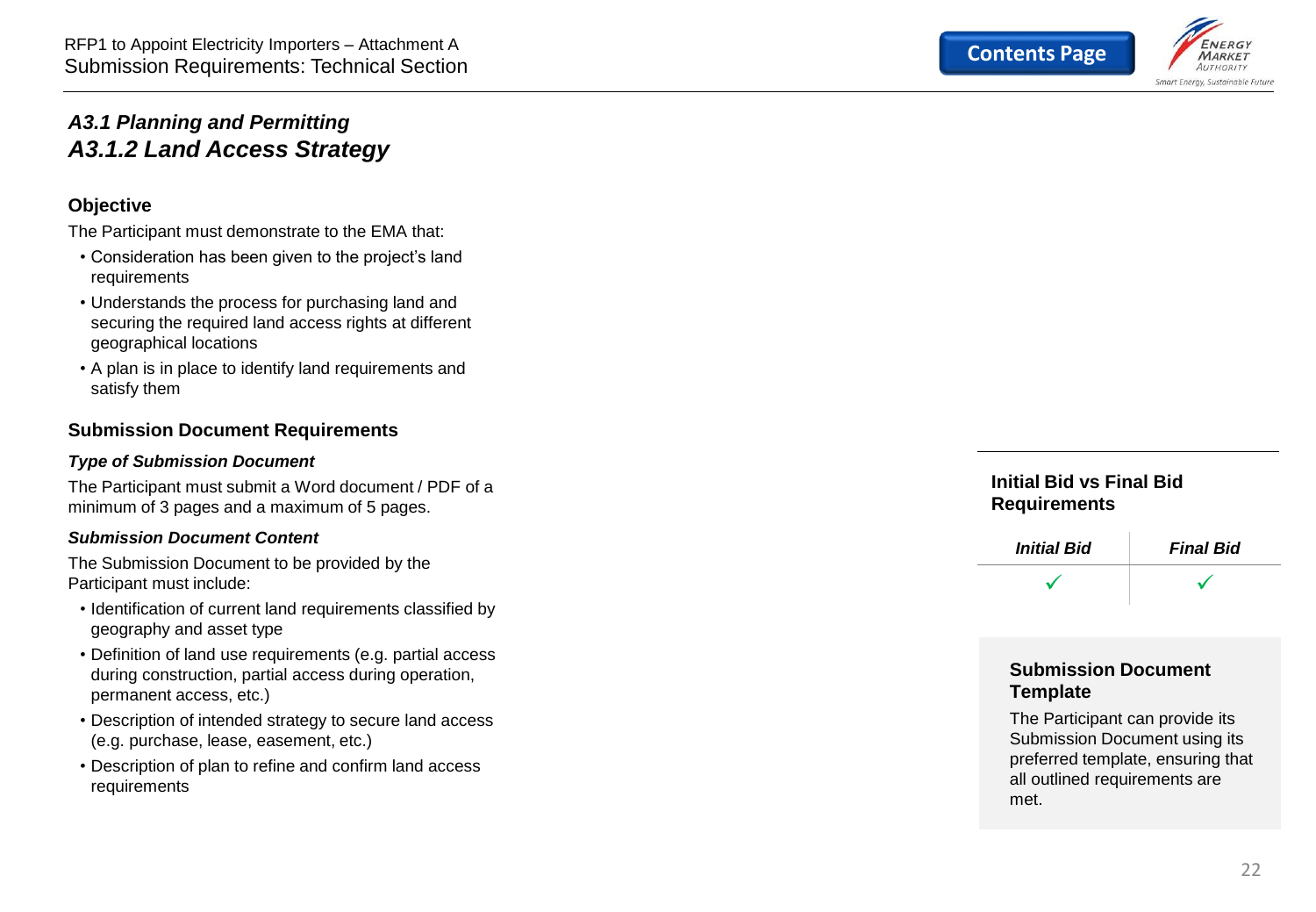

#### <span id="page-22-0"></span>*A3.2 Regulatory A3.2.1 Regulatory Requirements Overview*

#### **Objective**

The Participant must demonstrate to the EMA that:

• Understands the full extent of the relevant regulatory frameworks, in particular those unrelated to the EMA.

#### **Submission Document Requirements**

#### *Type of Submission Document*

The Participant must submit a Word document / PDF of a minimum of 2 pages and a maximum of 5 pages.

#### *Submission Document Content*

The Submission Document to be provided by the Participant must include:

- Outline of applicable regulatory regimes
- Description of required regulatory submissions
- Definition of key activities/products predecessors of any regulatory submission and successors depending on them

#### **Initial Bid vs Final Bid Requirements**



#### **Submission Document Template**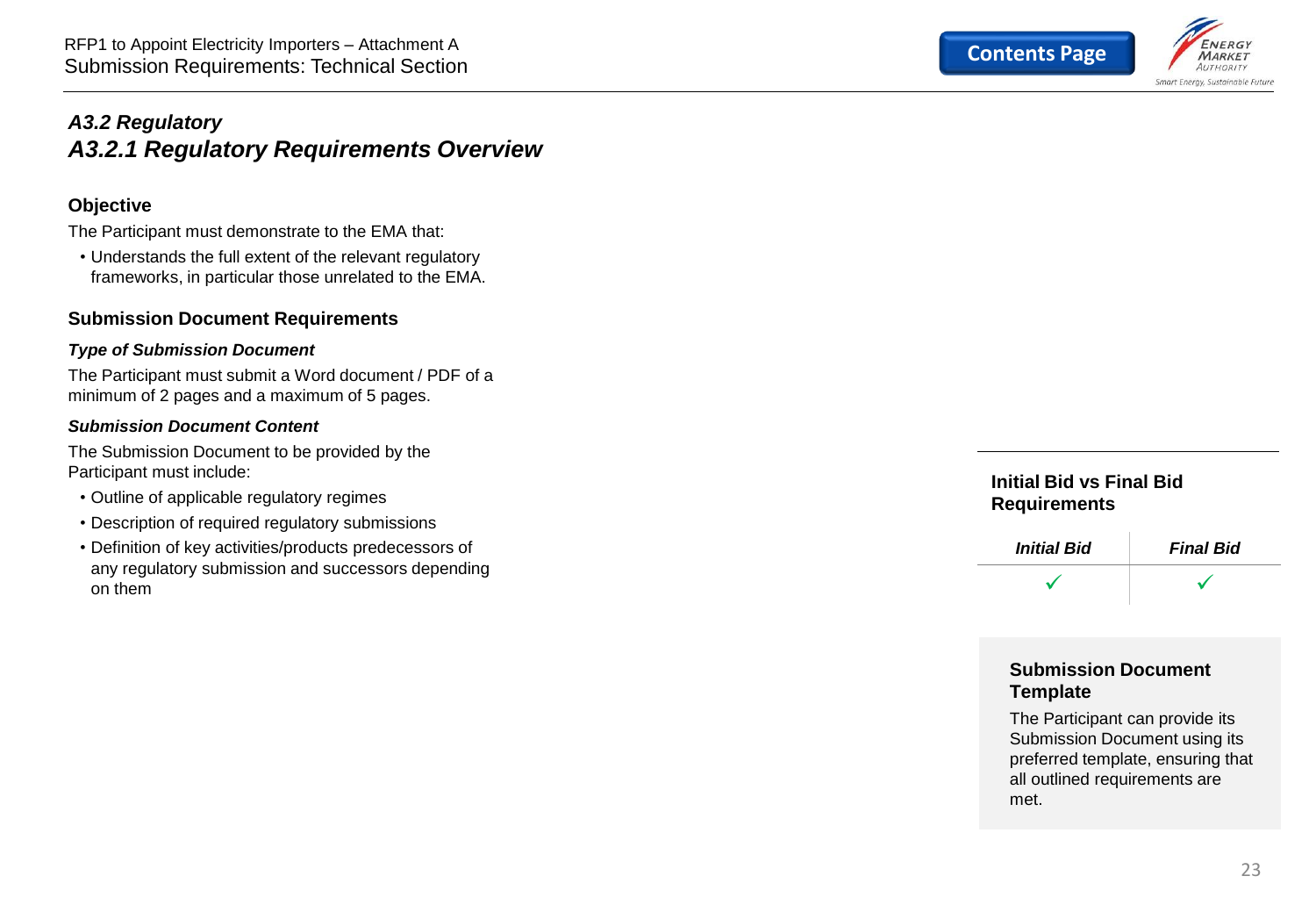

#### <span id="page-23-0"></span>*A3.3 Design Phase Project Management A3.3.1 Organisational Structure*

#### **Objective**

The Participant must demonstrate to the EMA that:

- Understands the nature of the scope to be delivered
- Adequate consideration has been given to structure the design phase team
- The proposed structure is consistent with the totality of the defined scope and other elements of the submission (e.g. defined WBS), showing clear accountability for project activity.
- Support from sub -consultants and contractors have been identified

#### **Submission Document Requirements**

#### *Type of Submission Document*

The Participant must submit a hierarchical organisational breakdown structure (OBS) with clear identification of relationships and relative ranks of the defined workstreams and roles. This chart must be supplemented by a brief 1 page narrative explaining the rationale behind the proposed structure.

#### *Submission Document Content*

The Submission Document to be provided by the Participant must include:

- Definition of workstreams
- Definition of team member roles
- Clear identification of reporting lines
- Existing/expected consultants/sub-contractors
- Link to risk management and design phase schedule

#### **Initial Bid vs Final Bid Requirements**



#### **Submission Document Template**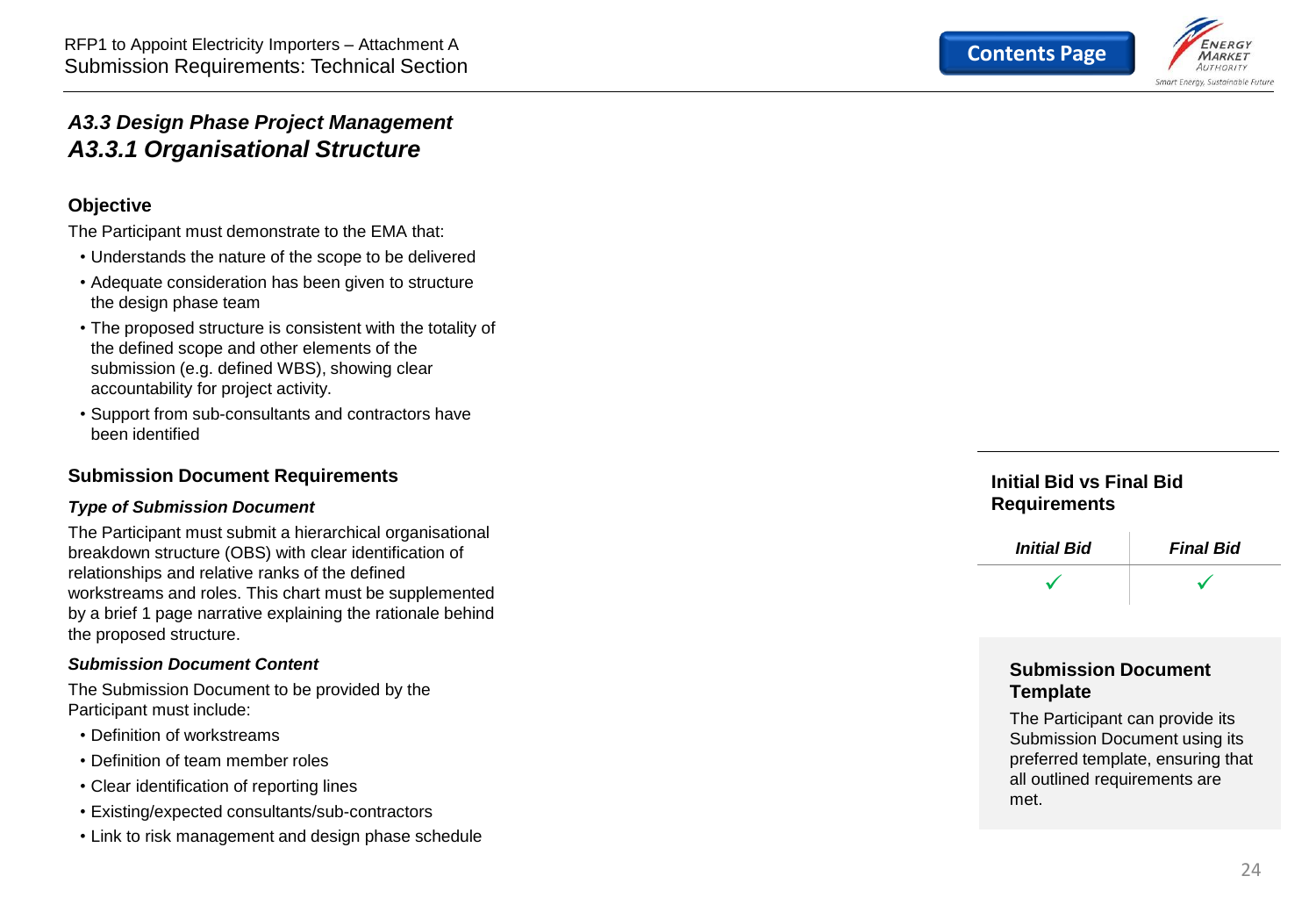

#### <span id="page-24-0"></span>*A3.3 Design Phase Project Management A3.3.2 Project Lifecycle*

#### **Objective**

The Participant must demonstrate to the EMA that:

- They operate robust governance processes for project delivery
- Project leaders have opportunity to review and challenge project progress, and offer direction at key stages
- The intended project delivery process can be simply and effectively communicated to stakeholders

#### **Submission Document Requirements**

#### *Type of Submission Document*

The Participant must submit a short presentation (typically a Microsoft PowerPoint file, or equivalent) of a minimum of 2 pages and a maximum of 5 pages.

The document shall ensure the reader obtains a clear understanding of the outline process, and associated governance, to be undertaken by the Participant to efficiently deliver the full scope of the works.

The project lifecycle shall, at its highest level, align with the 2 phase (Design Phase and Construction Phase) approach of EMA.

#### *Submission Document Content*

The Submission Document to be provided by the Participant must include:

- A clear diagram summarising the project lifecycle
- A definition of each stage/phase of the lifecycle
- A definition of stage gates and their objectives
- The key deliverables at each stage/phase



#### *Project Lifecycle (Example)***:**

The diagram introduces a schematic example of a project lifecycle, with clearly identified phases, stages and decision making gates. The number of stage and gates defined are indicative only.



#### **Submission Document Template**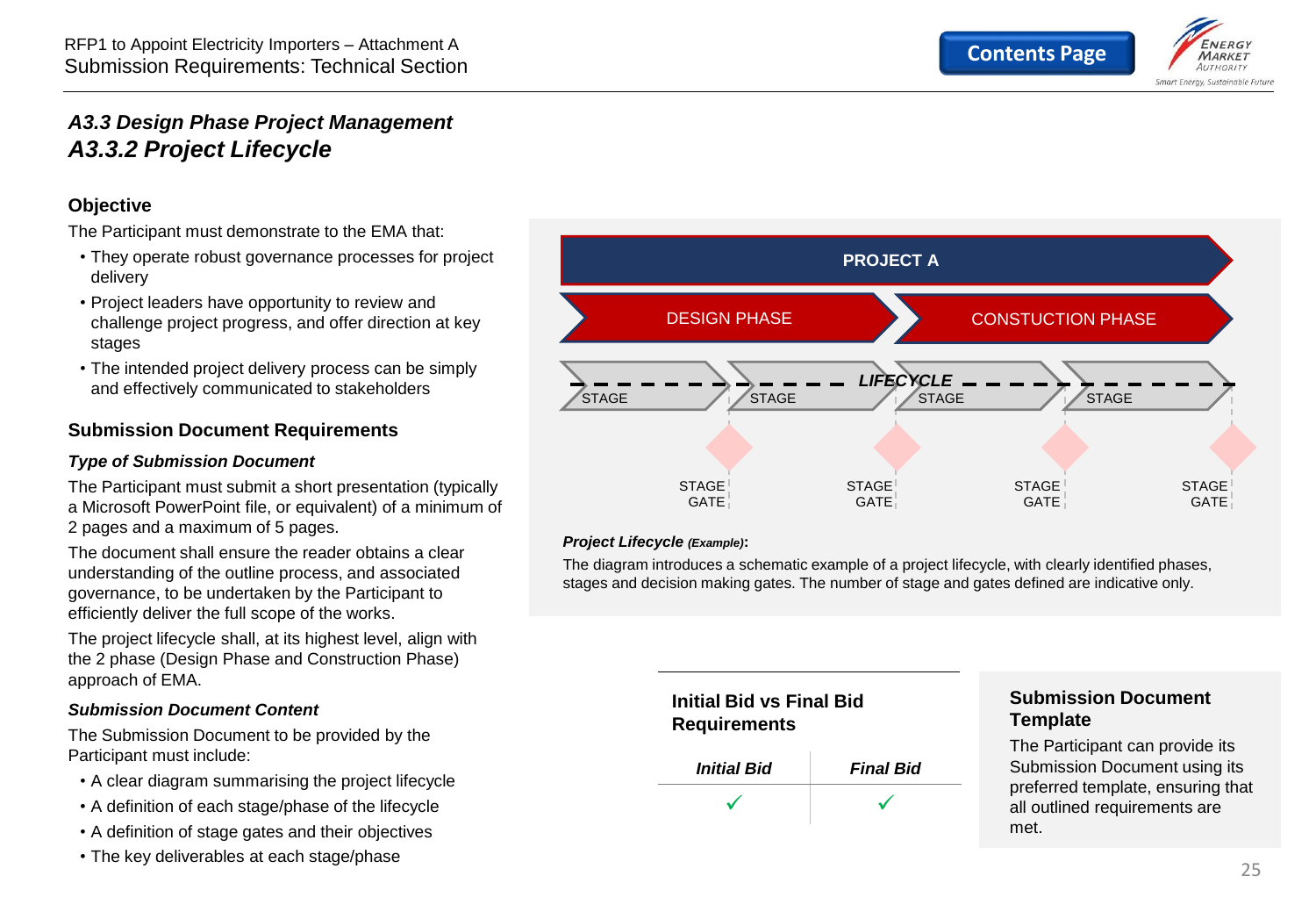

#### <span id="page-25-0"></span>*A3.3 Design Phase Project Management A3.3.3 Governance Structure*

#### **Objective**

The Participant must demonstrate to the EMA that:

- They operate robust governance processes for project delivery
- There is a clear process in place for project reporting and the communication of key project data
- There is a clear process in place for decision making
- Delegation of authority has been clearly identified

#### **Submission Document Requirements**

#### *Type of Submission Document*

The Participant must submit a Word document / PDF of a minimum of 3 pages and a maximum of 5 pages (excluding example documents to be provided).

#### *Submission Document Content*

The Submission Document to be provided by the Participant must include:

- Definition of different assurance and decision making bodies (e.g. project board, steering committees, etc.)
- Definition of delegation of authority
- Description and examples of the project's reporting Examples of board/committees decision making
- papers templates
- Diagram and narrative on decision making process, and how this maps to the lifecycle and stage gate process (A3.3.2)
- The project's reporting calendar

#### **Initial Bid vs Final Bid Requirements**



#### **Submission Document Template**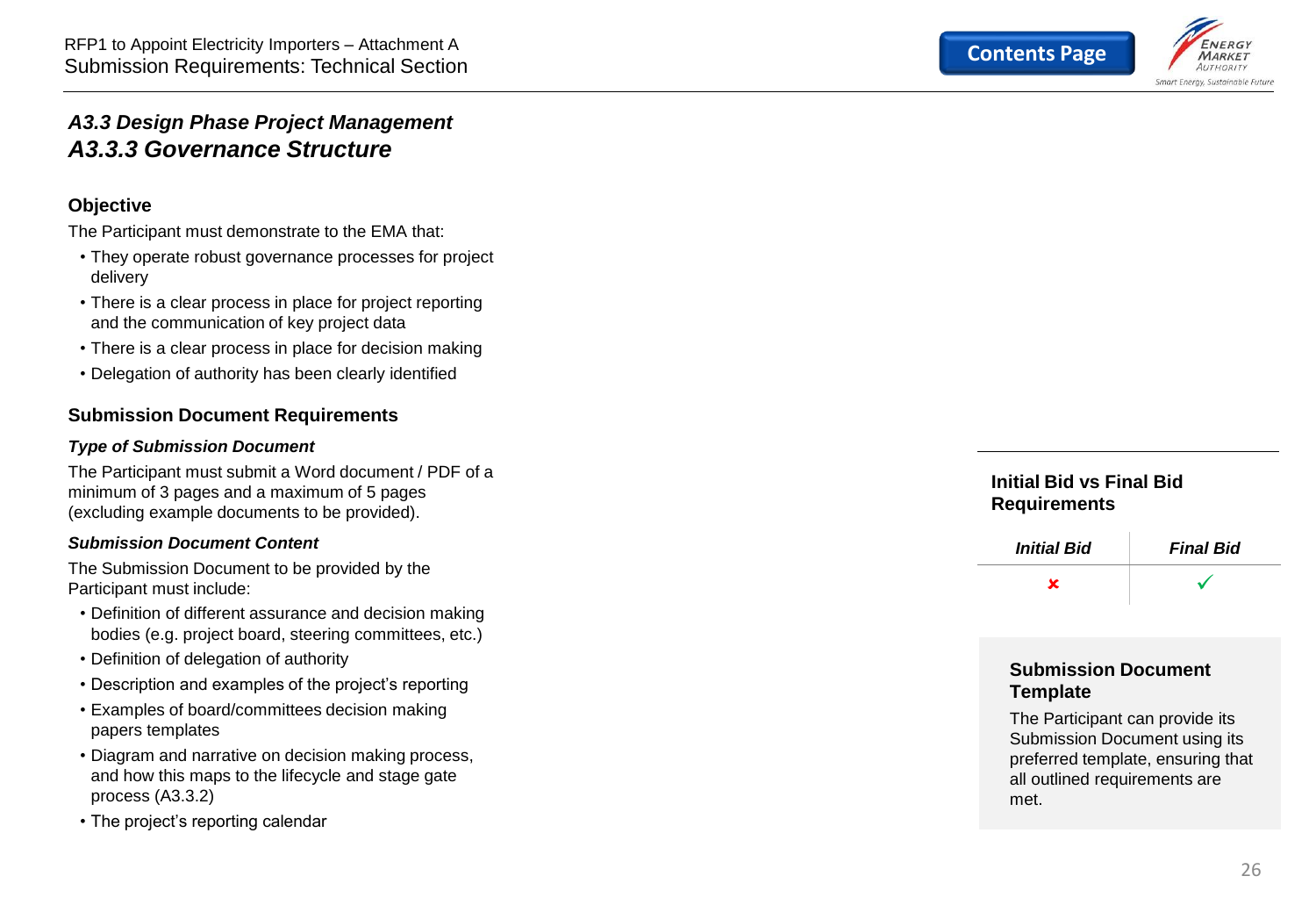

#### <span id="page-26-0"></span>*A3.3 Design Phase Project Management A3.3.4 Design Phase Key Risks*

#### **Objective**

The Participant must demonstrate to the EMA that:

- Understands the key risks associated to the development and delivery of the proposed project
- Significant effort has been placed in the identification of project risks
- Adequate management plans are being implemented to control key project risks

#### **Submission Document Requirements**

#### *Type of Submission Document*

The Participant must submit a completed risk register using the template provided by the EMA, supplemented by a 1-2 page narrative on the process followed for the identification and monitoring of project risks.

#### *Submission Document Content*

The Submission Document to be provided by the Participant must include:

- Clear description of the project's risk root causation and its potential consequences if it were to materialise
- An indicative assessment of the severity of the identified risks
- For risks identified as "High" and "Medium":
	- o A description of the potential range of outcomes (scenarios) in case of the risk occurring
	- o An indication of the management plan in place to control the risks

*Note to Participants: risk register submissions have been split into two independent deliverables (A3.3.4 and A4.1.2) to account for the differences in the level of specificity expected in the data. The design phase risk register is expected to be of higher detail and include more specific information and better defined management plans. On the other hand, the construction phase risk register is expected to be more thematic in nature and the mitigations to focus on activities that can be implemented during the design phase.* 

\_\_\_\_\_\_\_\_\_\_\_\_\_\_\_\_\_\_\_\_\_\_\_\_\_\_\_\_\_\_\_\_\_\_\_\_\_\_\_\_\_\_\_\_\_\_

#### **Initial Bid vs Final Bid Requirements**



#### **Submission Document Template**

The Participant shall provide its response by completing the template **A3.3.4 – Design Phase Risks** provided with this Corrigendum.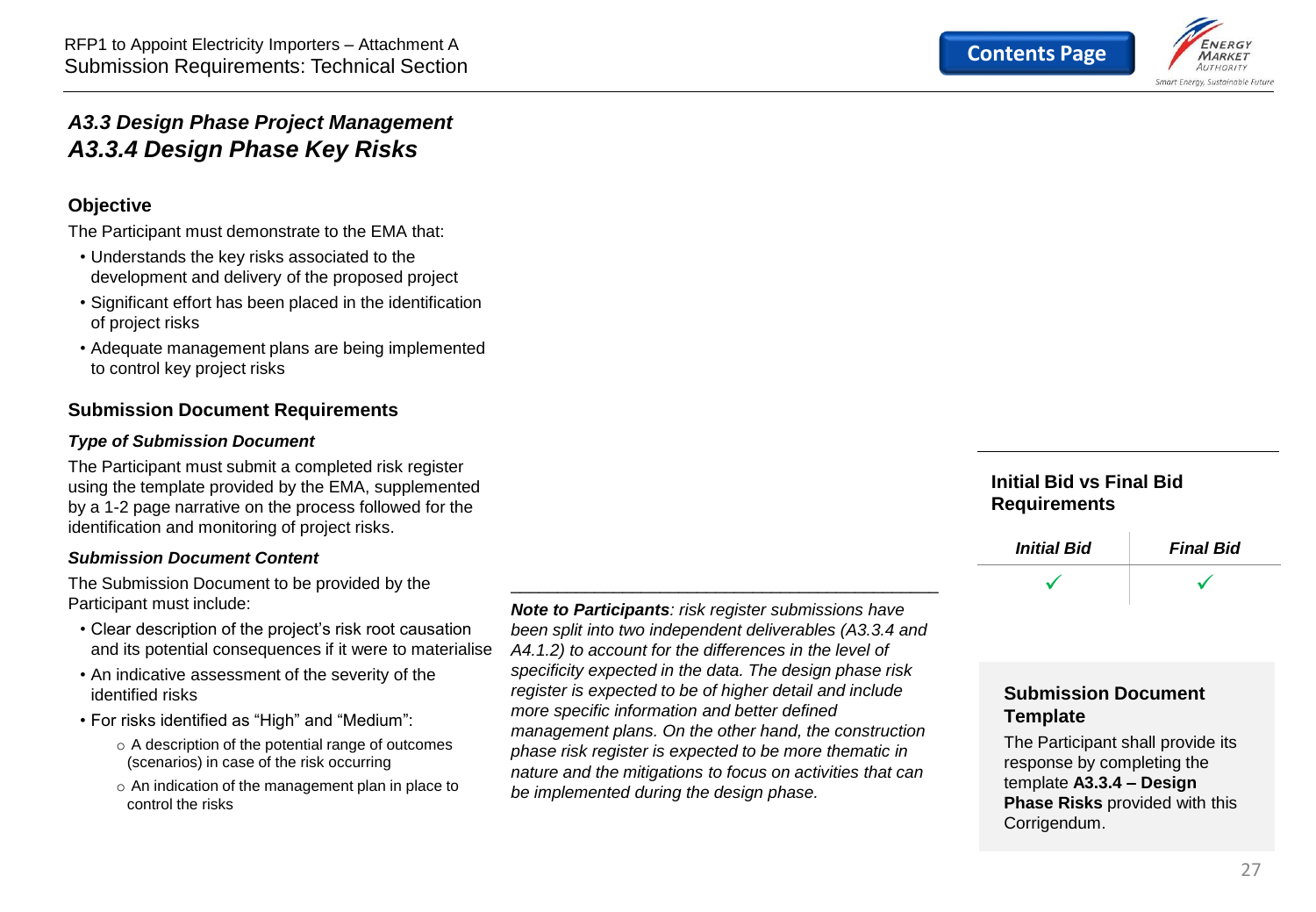

#### <span id="page-27-0"></span>*A3.3 Design Phase Project Management A3.3.5 Lessons Learnt*

#### **Objective**

The Participant must demonstrate to the EMA that:

- Due-diligence has been undertaken when conceptualising the project
- Lessons learnt have been incorporated into the project's delivery strategy

#### **Submission Document Requirements**

#### *Type of Submission Document*

The Participant must submit a Word document / PDF of a minimum of one 1 page and a maximum of 3 pages.

#### *Submission Document Content*

The Submission Document to be provided by the Participant must include:

- A list of lessons learnt from projects of similar complexity (either delivered by the Participant or by another organisation)
- Information on how the identified lessons learnt have influenced the defined strategy for project development and delivery.

#### **Initial Bid vs Final Bid Requirements**



#### **Submission Document Template**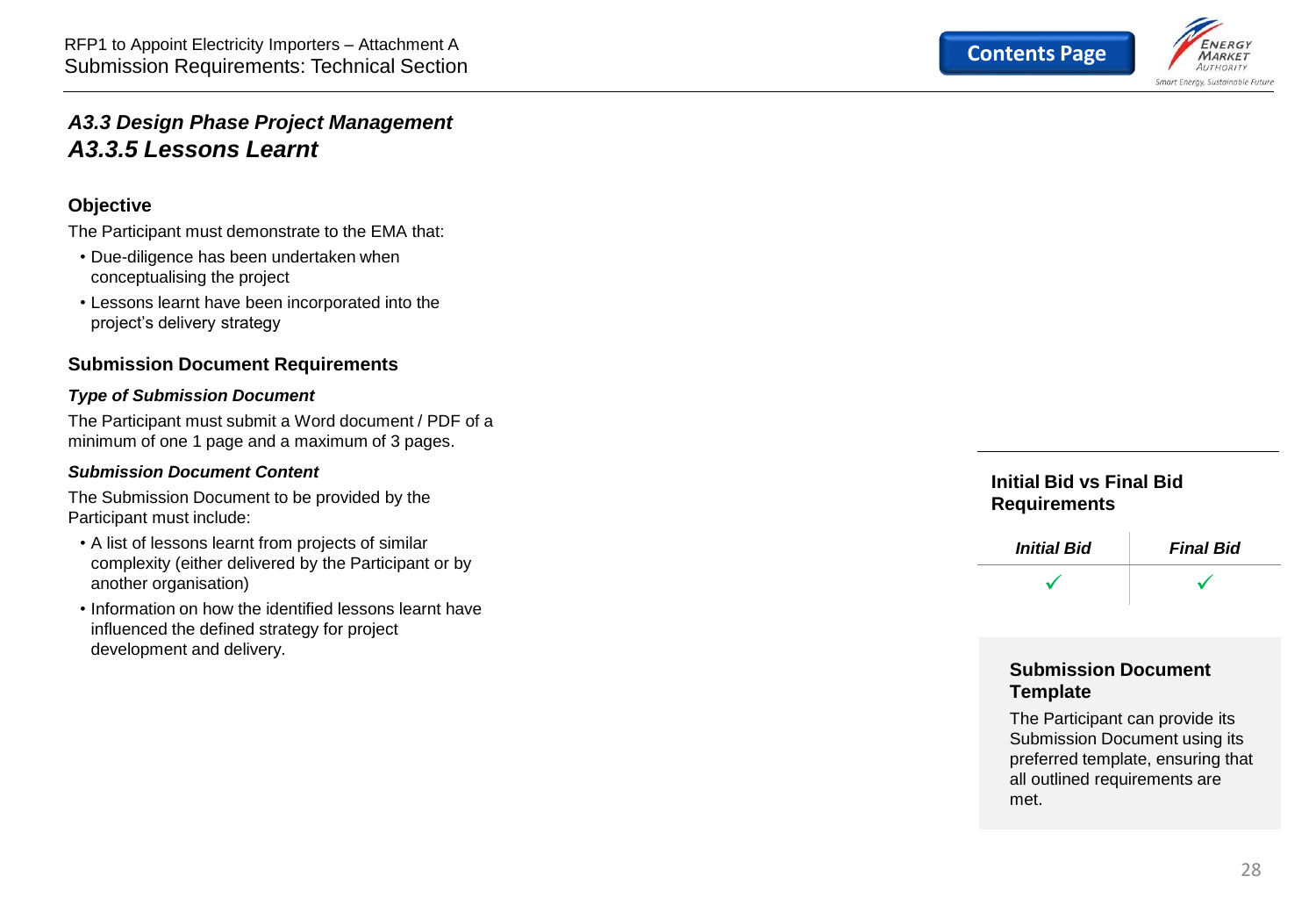

#### <span id="page-28-0"></span>*A3.3 Design Phase Project Management A3.3.6 Stakeholder Management*

#### **Objective**

The Participant must demonstrate to the EMA that:

- Key project's stakeholders have been identified
- There is a clear strategy in place to engage with key stakeholders
- Relevant progress has been made engaging with key stakeholders

#### **Submission Document Requirements**

#### *Type of Submission Document*

The Participant must submit a Word document / PDF of a minimum of 3 and a maximum of 5 pages. The Participant shall supplement its submission with a copy of its stakeholder management plan/register.

#### *Submission Document Content*

The Submission Document to be provided by the Participant must include:

- A list of key stakeholders classified by geography and asset type
- A narrative on how the identified key stakeholders influence the project
- A description of the strategy to be followed to engage with key stakeholders
- A narrative on the progress made to date engaging with key stakeholders

#### **Initial Bid vs Final Bid Requirements**



#### **Submission Document Template**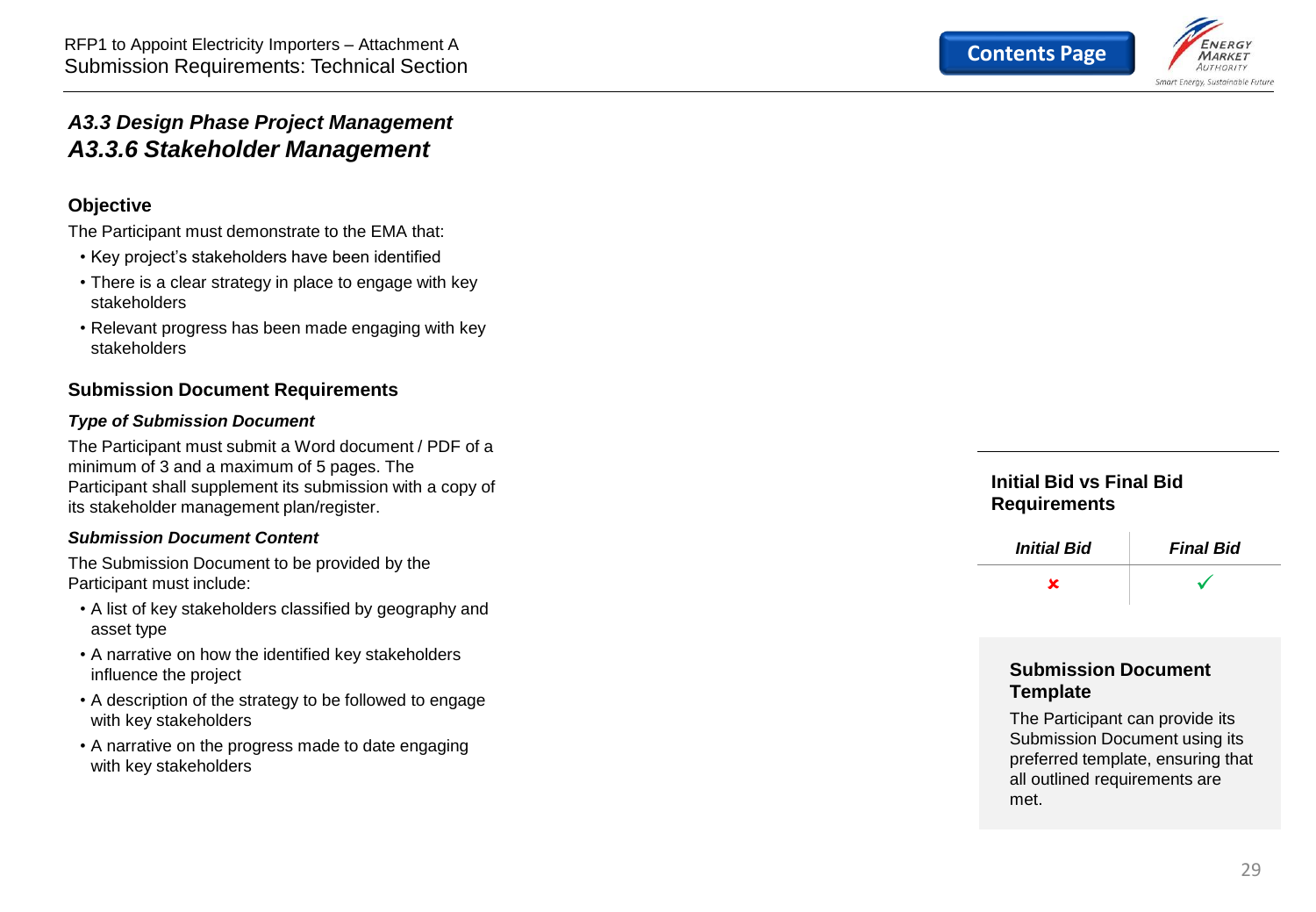<span id="page-29-0"></span>

#### **Objective**

The Participant must demonstrate to the EMA:

- That the scope of work is fully understood
- The sequencing of tasks required to deliver the required scope of work
- The timescale required to deliver the scope of work
- How the scope of work interfaces with other project participants
- That quality and robust data has been used to plan the project
- That it understands the process to reach FID/FC (see Submission Document A6.2.2)

#### **Submission Document Requirements**

#### *Type of Submission Document*

The Participant must submit a project schedule (activity table and Gantt chart) in native electronic and PDF formats, together with a supporting written narrative.

Microsoft Project or Primavera P6 (or equivalent) should be used to develop the project schedule. The Participant, applying critical path methodology to achieve a closed logic activity network, should identify a series of tasks and milestones to clearly demonstrate the sequencing required to complete the required scope of work.

Key interfaces to, and from, other participants should be clearly identifiable.

The detail included must be sufficient to demonstrate to the reader that all key tasks have been considered and to allow the reader to assess the proposed sequencing of activity.

The project schedule shall be developed using a consistent Work Breakdown Structure, equivalent to that shown opposite. Additional Work Breakdown Structure levels below that shown, may be included at the Participants' discretion.

#### *Submission Document Content*

The Submission Document to be provided by The Participant must include:

- Project schedule native electronic file (.MPP / .XER)
- Project schedule in PDF format, clearly showing; Activity ID, Activity Name, Activity Duration, Earliest Start Date, Earliest Finish Date, Total Float (highlighting the activities that will be completed after conditional award and their expected completion date)
- Clearly identifiable interfaces to, and from, other third parties
- Supporting schedule narrative, explaining the critical path, and clarifying schedule constraints and assumptions, including data reference sources

#### **Initial Bid vs Final Bid Requirements**

| <b>Initial Bid</b> | <b>Final Bid</b> |
|--------------------|------------------|
|                    |                  |

*Note to Participants: schedules submissions have been split into two independent deliverables (A3.4.1 and A4.2.1) to account for the differences in the level of detail, estimation approach and certainty expected in the plans. The design phase schedule is expected to be of higher detail and certainty than the construction one. It is also expected to have been planned following a bottom-up approach. On the other hand, the construction phase schedule is expected to be developed using parametric methods and/or intelligence from the supply chain.* 

| <b>Project: EMA - PROJECT A</b>      |  |
|--------------------------------------|--|
| <b>WBS: Design Phase</b>             |  |
| <b>WBS: Design &amp; Engineering</b> |  |
| <b>WBS: Asset 01</b>                 |  |
| WBS: Asset 02                        |  |
| <b>WBS: Asset 03</b>                 |  |
| <b>WBS: Regulatory</b>               |  |
| WBS: Asset 01                        |  |
| <b>WBS: Asset 02</b>                 |  |
| <b>WBS: Asset 03</b>                 |  |
| <b>WBS: Permitting</b>               |  |
| WBS: Asset 01                        |  |
| <b>WBS: Asset 02</b>                 |  |
| <b>WBS: Asset 03</b>                 |  |
| <b>WBS: Land</b>                     |  |
| <b>WBS: Asset 01</b>                 |  |
| WBS: Asset 02                        |  |
| <b>WBS: Asset 03</b>                 |  |
| <b>WBS: Other Agreements</b>         |  |
| <b>WBS: Asset 01</b>                 |  |
| WBS: Asset 02                        |  |
| <b>WBS: Asset 03</b>                 |  |
| Design phase WBS (Example):          |  |

The structure shown is clear and consistent grouping the activities by workstream and asset type.

#### **Submission Document Template**

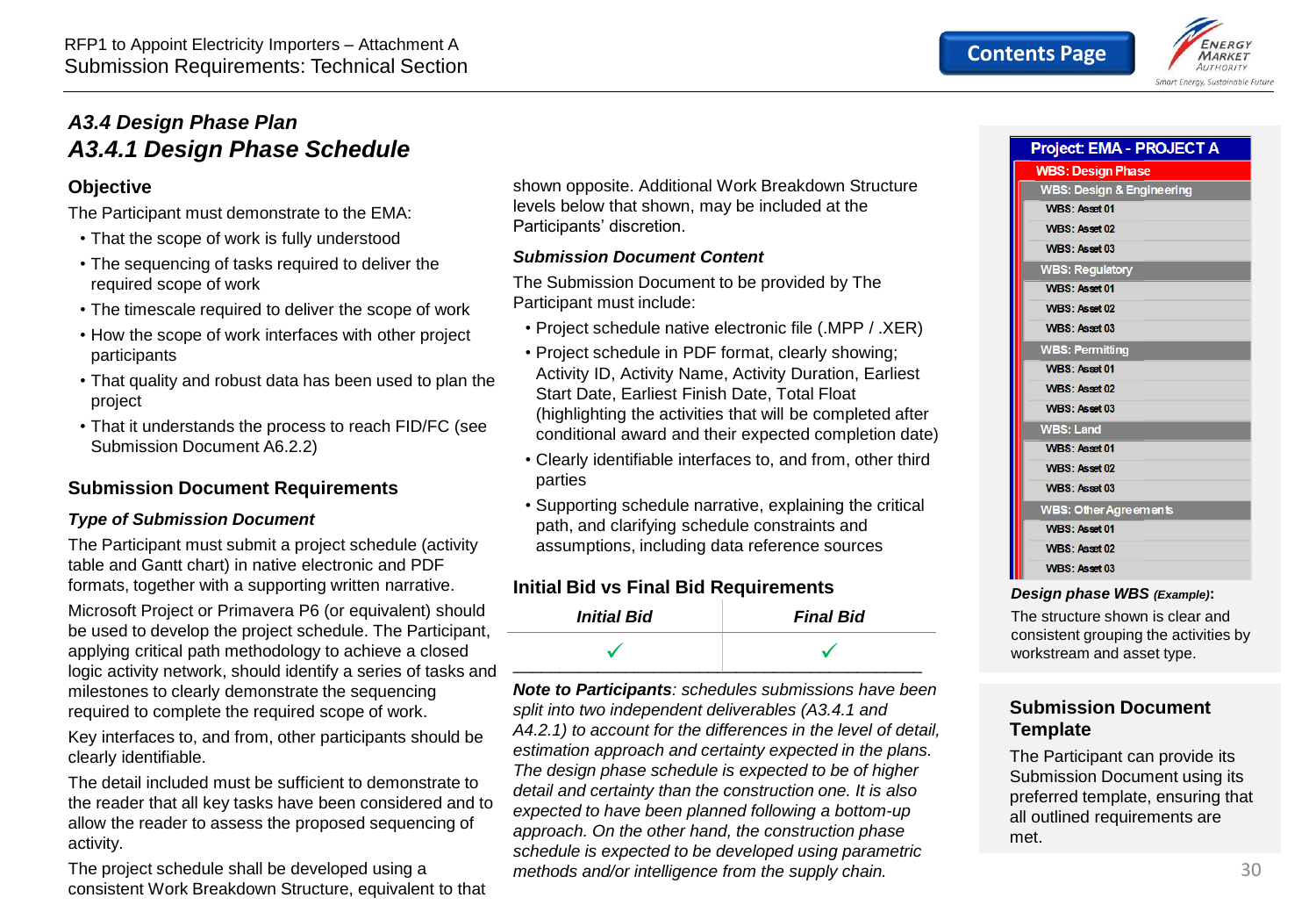

#### <span id="page-30-0"></span>*A3.4 Design Phase Plan A3.4.2 Design Phase Schedule Uncertainty Analysis*

#### **Objective**

The Participant must demonstrate to the EMA that:

- Understands the range of potential outcomes (construction completion) for the proposed project
- Has accounted for uncertainty and optimism bias when planning the development and delivery of its project

#### **Submission Document Requirements**

#### *Type of Submission Document*

The Participant must submit either a simple Quantitative Schedule Risk Analysis (QSRA) of its proposed schedule or a Word document / PDF of a minimum of 3 pages and a maximum of 10 pages providing a scenario analysis of the projects critical path and other key activities with limited float.

#### *Submission Document Content*

The Submission Document to be provided by the Participant must include:

- Definition of ranges (best case, most likely and worst case) for the completion of key project activities
- Clear indication of best and worst case scenarios (dates) for the completion of the project
- Key contributors (risks) to a potential project delay
- Narrative on how this analysis is accounted for the project (e.g. correction of the project baseline, mitigations, etc)

**Initial Bid vs Final Bid Requirements**



#### **Submission Document Template**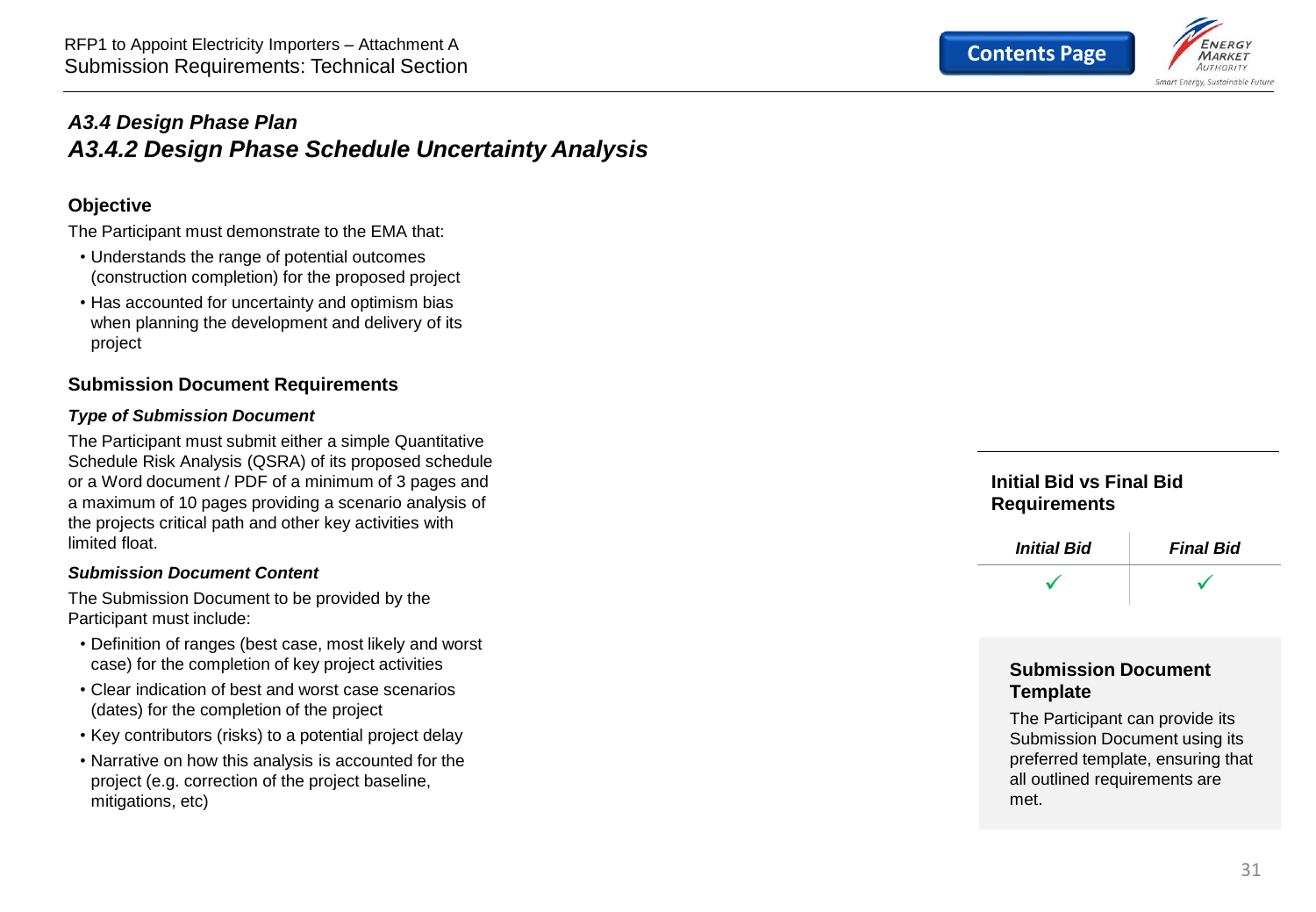

#### <span id="page-31-0"></span>*A3.5 Procurement & Contract Strategy A3.5.1 Supply Chain Analysis*

#### **Objective**

The Participant must demonstrate to the EMA:

- Its understanding of the supply chain, and the associated technology options available, including drivers, constraints and resilience inherent within it
- Demonstration of competition within the supply chain to maximise value for money and ensure security of project delivery timescales
- Its engagement with, and support to, the supply chain and its approach to coordinating supply chain activity

#### **Submission Document Requirements**

#### *Type of Submission Document*

The Participant must submit a Word document / PDF of a minimum of 4 pages and a maximum of 10 pages, excluding any additional supporting evidence it deems necessary.

#### *Submission Document Content*

The Submission Document to be provided by the Participant must include:

- The activities it has undertaken to date, and those activities it plans to undertake, to engage with the supply chain for the provision of construction phase and operations phase suppliers.
- Methods or processes it has implemented, or intends to implement, to ensure open and positive engagement with the supply chain, e.g. tender design, contract terms, business model, procurement and contracting strategy, digital tools (BIM, digital twins etc.)
- The Participant shall describe its proposed subcontractor assessment system and give examples of how this has been successfully deployed on previous projects.
- The Participant shall provide it's Key Subcontracts Plan and associated Supply Chain Management Plan. Please demonstrate how this has been implemented on previous similar projects.

#### **Initial Bid vs Final Bid Requirements**



#### **Submission Document Template**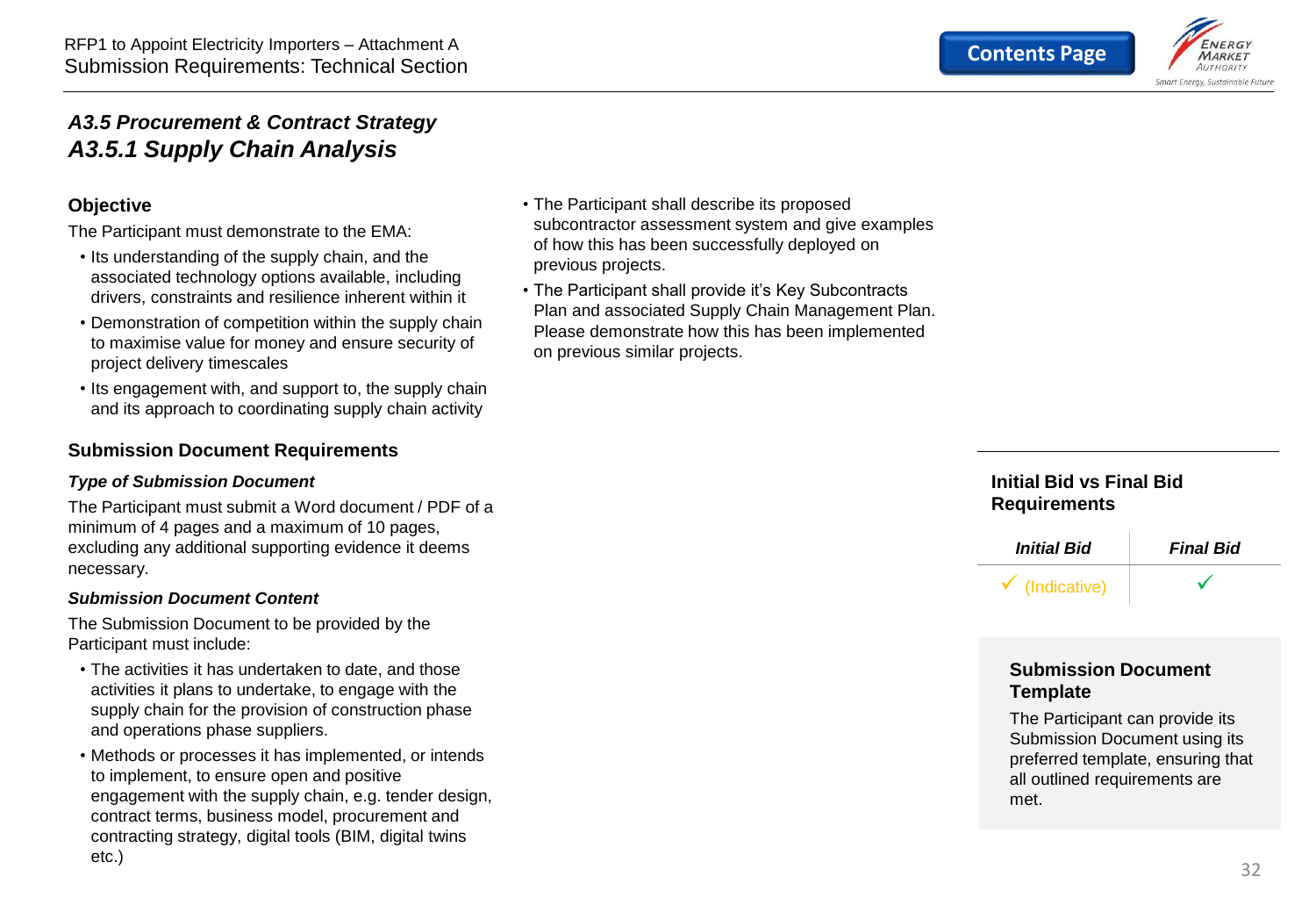

#### <span id="page-32-0"></span>*A3.5 Procurement & Contract Strategy A3.5.2 Procurement & Contract Strategy*

#### **Objective**

The Participant must demonstrate to the EMA its:

- Understanding of tendering and procurement strategies, and the suitability of chosen procurement strategies to the supply chain it is engaging with. This should consider the balance of the Participant's requirements to balance cost, quality and time risks, and demonstrate that the Participant has considered the best value for money for the whole life of the asset.
- Approach to procuring all components of the project during construction and operations.
- Organisational arrangements to how it intends to manage procurements of all components of the project during construction and operations.
- Appreciation of the complexity of the project and the technology choices
- Alignment between the chosen procurement strategy, the balance of risk between the Participant and the supply chain, and the link to the intended financing strategy.

#### **Submission Document Requirements**

#### *Type of Submission Document*

The Participant must submit a Word document / PDF of a minimum of 10 pages and a maximum of 30 pages.

#### *Submission Document Content*

The Submission Document to be provided by the Participant must include:

- Procurement routes considered and rationale for the chosen one, including how it complements the supply chain
- Procurement strategy, lotting and how this addresses the understanding of the supply chain, its constraints and technology options available
- Demonstration of how it intends to evaluate and compare first tier suppliers capabilities, as well as consideration given to evaluation of tenders
- Demonstration of competitiveness, transparency and equal treatment of supply chain partners
- Risk transfer objectives and an overview of the contract strategy
- Integration of procurement activities within the development phase programme activities.
- Any considerations on the supply chain for new technologies (as relevant)

*Note to Participants: when new technologies are offered, a high level of technology readiness shall be demonstrated (Submission Document A2.3.2)*

\_\_\_\_\_\_\_\_\_\_\_\_\_\_\_\_\_\_\_\_\_\_\_\_\_\_\_\_\_\_\_\_\_\_\_\_\_\_\_\_\_\_\_\_

#### **Initial Bid vs Final Bid Requirements**



#### **Submission Document Template**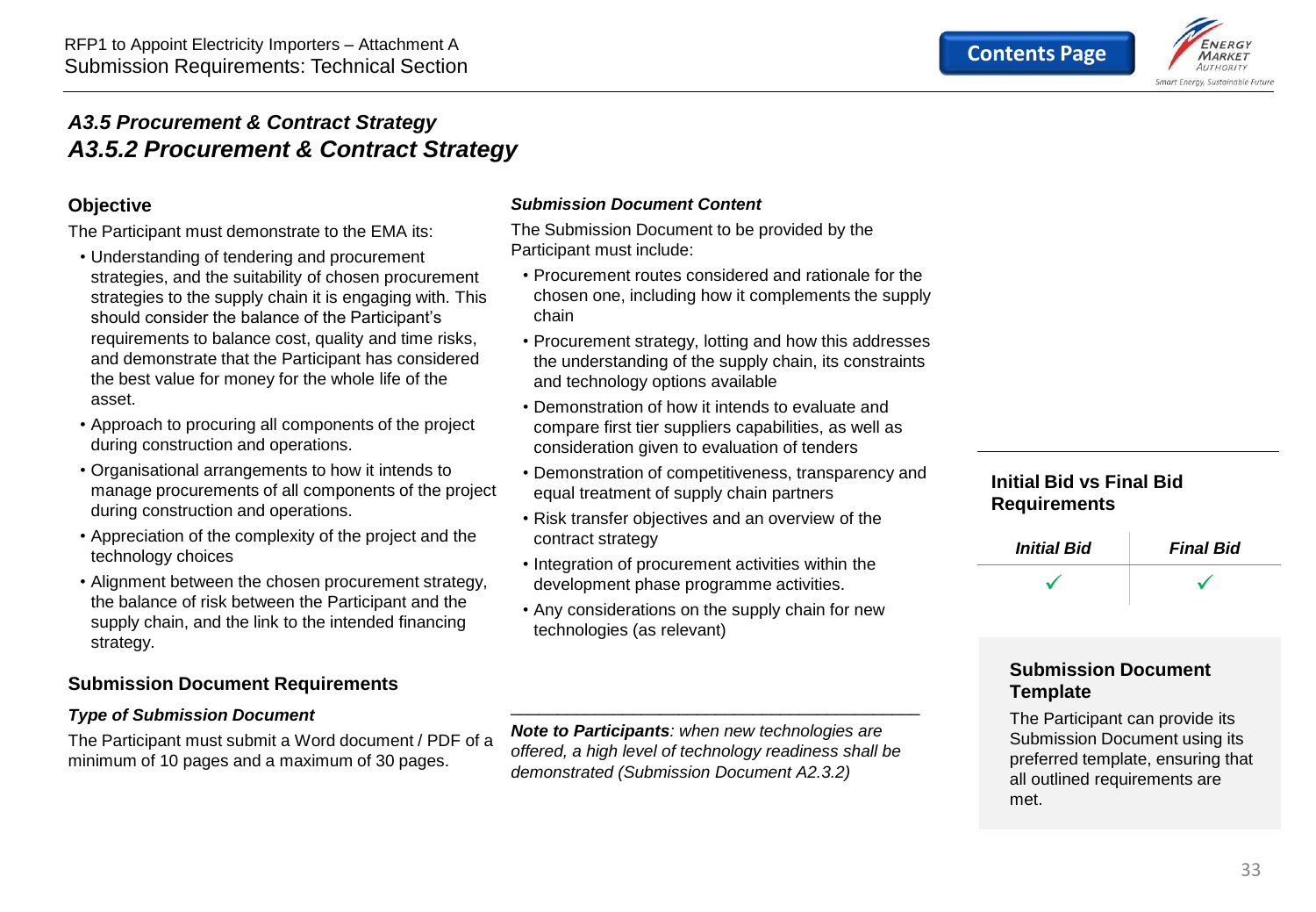

## *A4*

## *Construction Phase*

34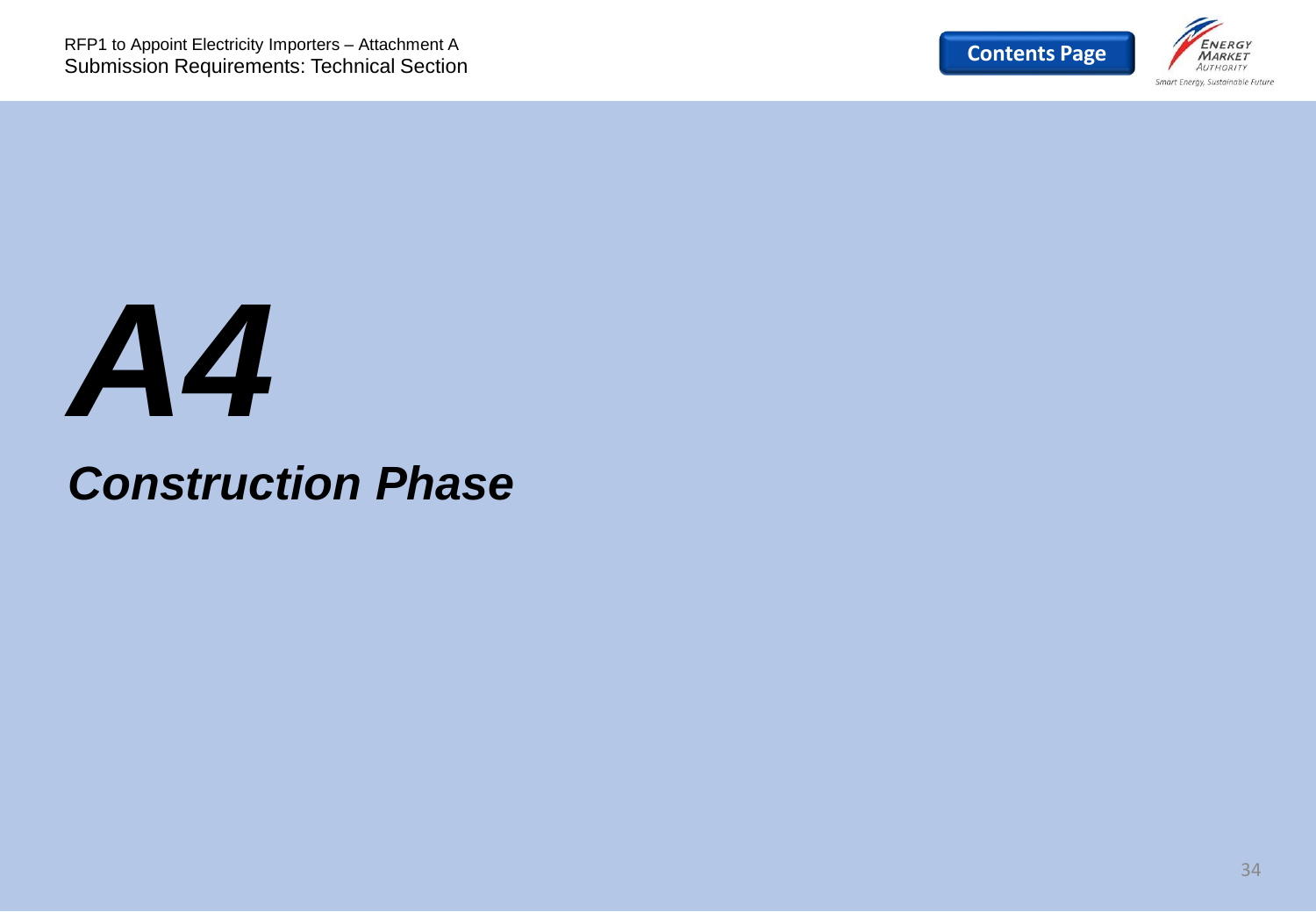

#### <span id="page-34-0"></span>*A4.1 Construction Phase PM A4.1.1 Delivery Model/Strategy*

#### **Objective**

The Participant must demonstrate to the EMA that:

- The competence and structure of the Participant's delivery organisation is appropriate to manage construction phase scope and inherent risks.
- That the organisation structure respects the contract strategy, including contract responsibilities and Lot structure, and the resulting WBS.
- The design of the organisation will be reviewed to consider the assurance functions planned (E.g. Technical oversight, SHESQ, Commercial & Contract, PMO, etc)
- That each assurance function includes the composition of the roles to satisfy the function objectives.
- Key role responsibilities and experience requirements are understood.

#### **Submission Document Requirements**

#### *Type of Submission Document*

The Participant must submit a hierarchical organisational breakdown structure (OBS) with clear identification of relationships and relative ranks of the defined workstreams and roles. This chart must be supplemented by a brief narrative of a minimum of 1 page and a maximum of 3 pages explaining the rationale behind the proposed structure. In addition, at initial bid a paragraph description of each key role (leadership roles) should be included.

#### *Submission Document Content*

The Submission Document to be provided by the Participant must include:

- Definition of the delivery model/high level organisational structure intended to be used during the construction phase. This should included key workstreams and expected sub-consultants.
- Organisation structure narrative.
- Key role (leadership role) descriptions/profiles
- Key Role CVs (Final Bid only)

#### **Initial Bid vs Final Bid Requirements**



#### **Submission Document Template**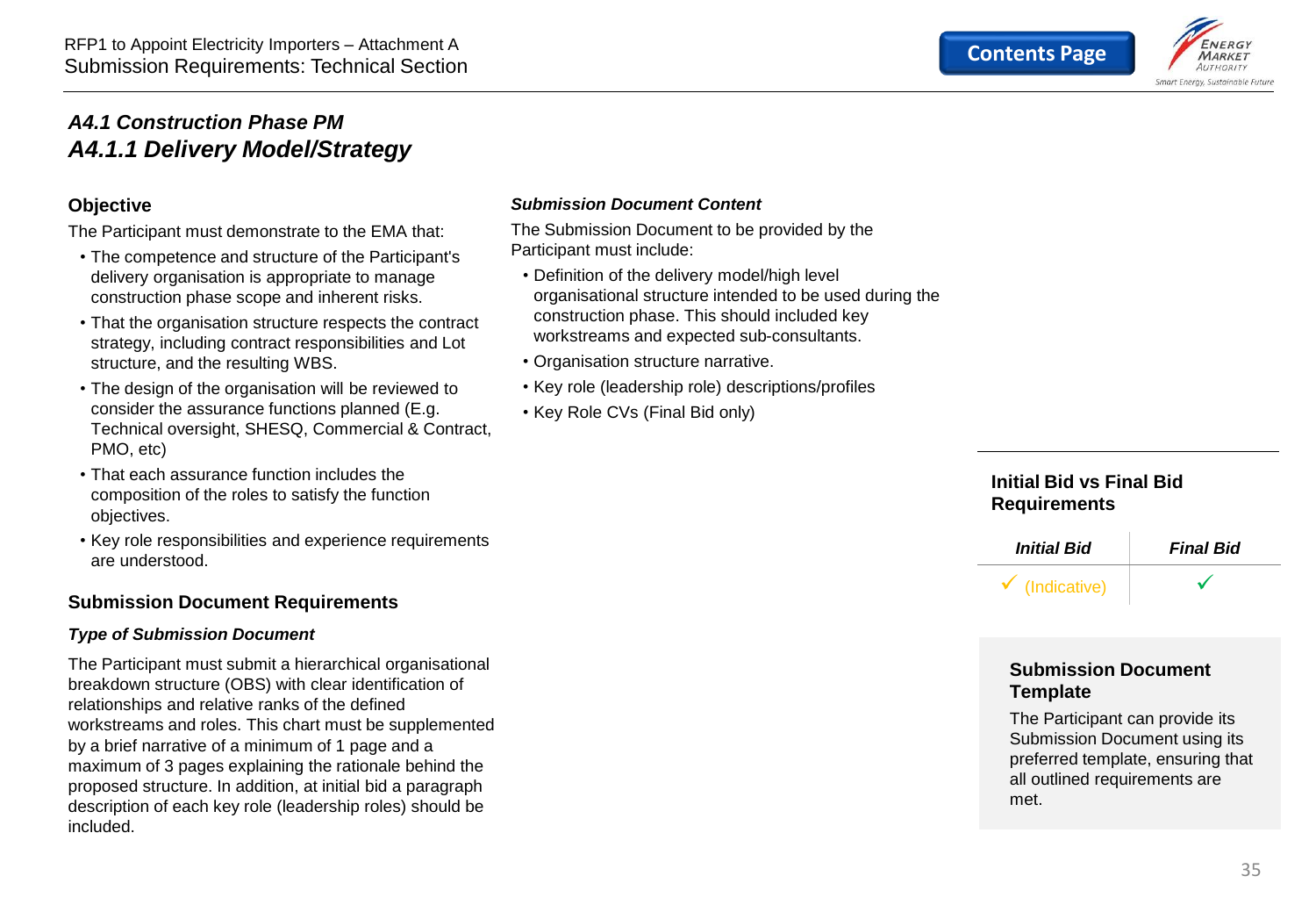

#### <span id="page-35-0"></span>*A4.1 Construction Phase PM A4.1.2 Construction Phase Key Risks*

#### **Objective**

The Participant must demonstrate to the EMA that:

- Understands the key risks associated to the development and delivery of the proposed project
- Significant effort has been placed in the identification of project risks
- Adequate management plans are being implemented to control key project risks

#### **Submission Document Requirements**

#### *Type of Submission Document*

The Participant must submit a completed risk register using the template provided by the EMA.

#### *Submission Document Content*

The Submission Document to be provided by the Participant must include:

- Clear description of the project's risk root causation and its potential consequences if it were to materialise
- An indicative assessment of the severity of the identified risks
- For risks identified as "High" and "Medium":
	- oA description of the potential range of outcomes (scenarios) in case of the risk occurring
	- oAn indication of the control actions planned to be completed during the design phase to de-risk construction

*Note to Participants: risk register submissions have been split into two independent deliverables (A3.3.4 and A4.1.2) to account for the differences in the level of specificity expected in the data. The design phase risk register is expected to be of higher detail and include more specific information and better defined management plans. On the other hand, the construction phase risk register is expected to be more thematic in nature and the mitigations to focus on activities that can be implemented during the design phase.* 

\_\_\_\_\_\_\_\_\_\_\_\_\_\_\_\_\_\_\_\_\_\_\_\_\_\_\_\_\_\_\_\_\_\_\_\_\_\_\_\_\_\_\_\_\_\_

#### **Initial Bid vs Final Bid Requirements**



#### **Submission Document Template**

The Participant shall provide its response by completing the template **A4.1.2 – Construction Phase Risks** provided with this Corrigendum.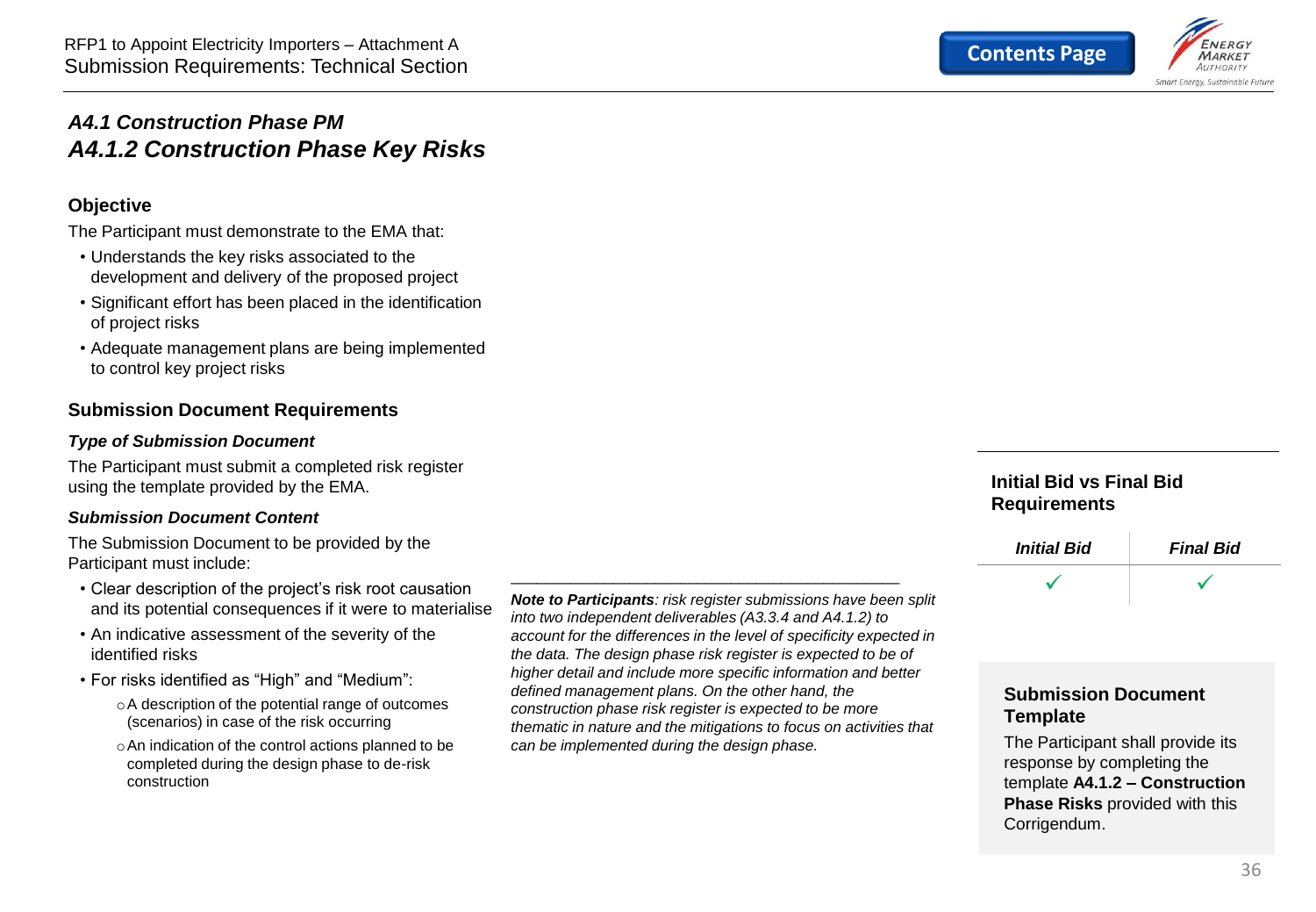<span id="page-36-0"></span>

#### **Objective**

The Participant must demonstrate to the EMA:

- That the scope of work is fully understood
- The sequencing of tasks required to deliver the required scope of work
- The timescale required to deliver the scope of work
- How the scope of work interfaces with other project participants
- That quality and robust data has been used to plan the project

#### **Submission Document Requirements**

#### *Type of Submission Document*

The Participant must submit a project schedule (activity table and Gantt chart) in native electronic and PDF formats, together with a supporting written narrative.

Microsoft Project or Primavera P6 (or equivalent) should be used to develop the project schedule. The Participant, applying critical path methodology to achieve a closed logic activity network, should identify a series of tasks and milestones to clearly demonstrate the sequencing required to complete the required scope of work.

Key interfaces to, and from, other participants should be clearly identifiable.

The detail included must be sufficient to demonstrate to the reader that all key tasks have been considered and to allow the reader to assess the proposed sequencing of activity.

The project schedule should be developed using a consistent Work Breakdown Structure, equivalent to that shown opposite. Additional Work Breakdown Structure

levels below that shown, may be included at the Participants' discretion.

#### *Submission Document Content*

The Submission Document to be provided by the Participant must include:

- Project schedule native electronic file (.MPP / .XER)
- Project schedule in PDF format, clearly showing; Activity ID, Activity Name, Activity Duration, Earliest Start Date, Earliest Finish Date, Total Float, Critical Path
- Clearly identifiable interfaces to, and from, other third parties
- Supporting schedule narrative, explaining the critical path, and clarifying schedule constraints and assumptions, including data reference sources

#### **Initial Bid vs Final Bid Requirements**



*Note to Participants: schedules submissions have been split into two independent deliverables (A3.4.1 and A4.2.1) to account for the differences in the level of detail, estimation approach and certainty expected in the plans. The design phase schedule is expected to be of higher detail and certainty than the construction one. It is also expected to have been planned following a bottom-up approach. On the other hand, the construction phase schedule is expected to be developed using parametric methods and/or intelligence from the supply chain.* 

| Project: EMA - PROJECT A                     |
|----------------------------------------------|
| <b>WBS: Construction Phase</b>               |
| <b>WBS: Asset 01</b>                         |
| <b>WBS: Engineering &amp; Permitting</b>     |
| <b>WBS: Manufacturing &amp; Procurement</b>  |
| <b>WBS: Pre-Construction</b>                 |
| <b>WBS: Construction &amp; Installation</b>  |
| <b>WBS: Sub-System Commissioning</b>         |
| <b>WBS: Asset 02</b>                         |
| <b>WBS: Engineering &amp; Permitting</b>     |
| <b>WBS: Manufacturing &amp; Procurement</b>  |
| <b>WBS: Pre-Construction</b>                 |
| <b>WBS: Construction &amp; Installation</b>  |
| <b>WBS: Sub-System Commissioning</b>         |
| WBS: Asset 03                                |
| <b>WBS: Engineering &amp; Permitting</b>     |
| <b>WBS: Manufacturing &amp; Procurement</b>  |
| <b>WBS: Pre-Construction</b>                 |
| <b>WBS: Construction &amp; Installation</b>  |
| <b>WBS: Sub-System Commissioning</b>         |
| <b>WBS: System Wide</b>                      |
| <b>WBS: System Commissioning</b>             |
| <b>WBS: System Handover &amp; Completion</b> |
|                                              |

#### *Construction phase WBS (Example)***:**

The structure shown is clear and consistent grouping the activities by asset type and sub-phase.

#### **Submission Document Template**

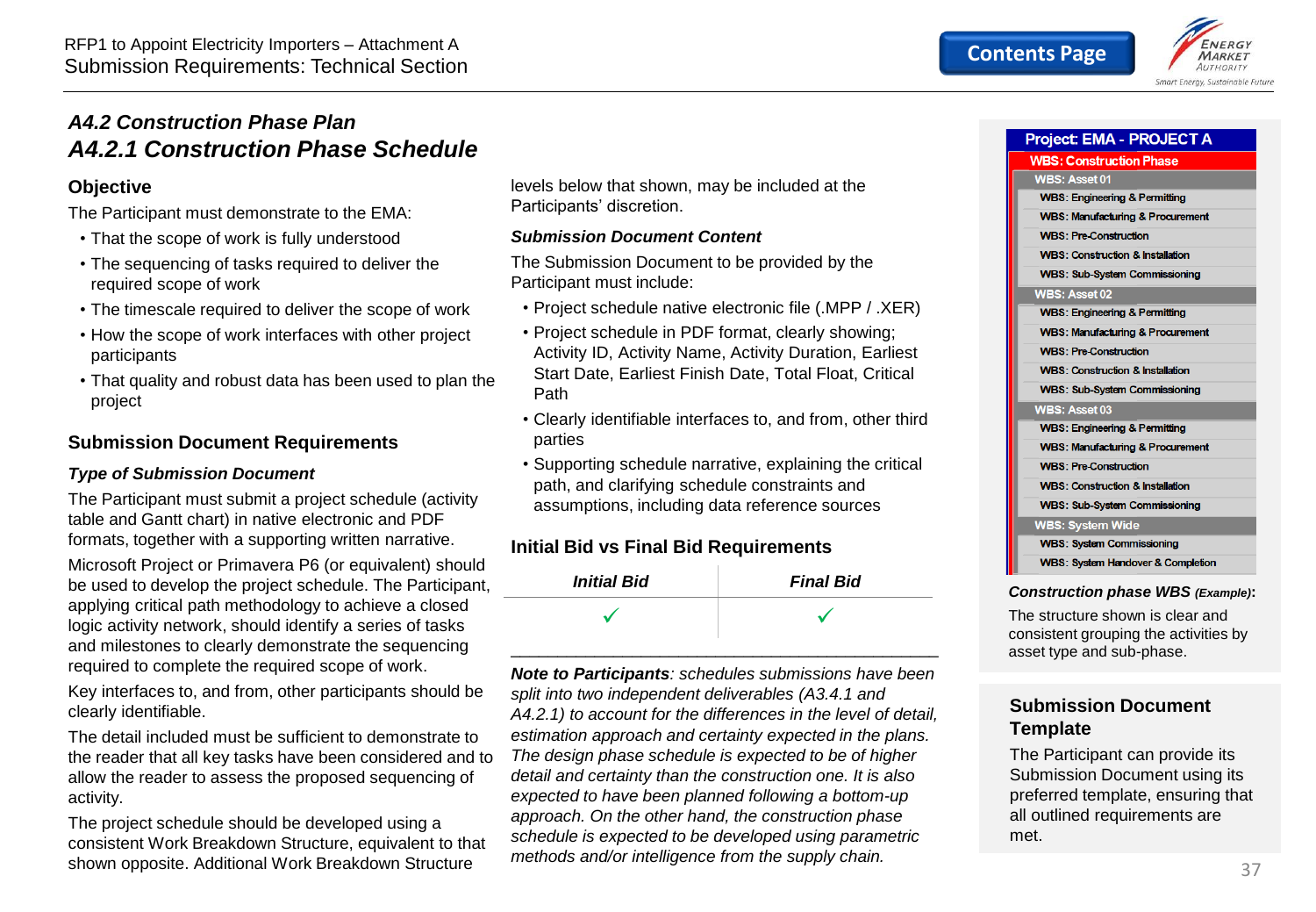

#### <span id="page-37-0"></span>*A4.3 Safety, Health, Environment & Quality A4.3.1 SHEQ Competence*

#### **Objective**

The Participant must demonstrate to the EMA that:

- They are competent to manage all SHEQ aspects of the project through all engineering (design), procurement and construction tasks
- They have defined the SHEQ management strategy, including allocation of responsibilities (RACI)
- They have defined SHEQ management systems which have been accredited to international standards
- Have identified and defined the SHEQ legislative standards that will apply and adhered to.

#### **Submission Document Requirements**

#### *Type of Submission Document*

The Participant must submit a SHEQ management strategy report, including allocation of responsibilities in a Word document / PDF of a minimum of 3 and a maximum of 5 pages, excluding attachments (certificates etc.).

#### *Submission Document Content*

The Submission Document to be provided by the Participant must include:

- SHEQ Accreditation / Certification including corporate policies and procedures
- Preliminary or example project SHEQ Management Plans and associated templates
- Org / RACI / CVs of key SHEQ roles

• SHEQ Records and Statistics of main project participants, as set out in the Submission Document template. (Minimum 3 years)

.

#### **Initial Bid vs Final Bid Requirements**



#### **Submission Document Template**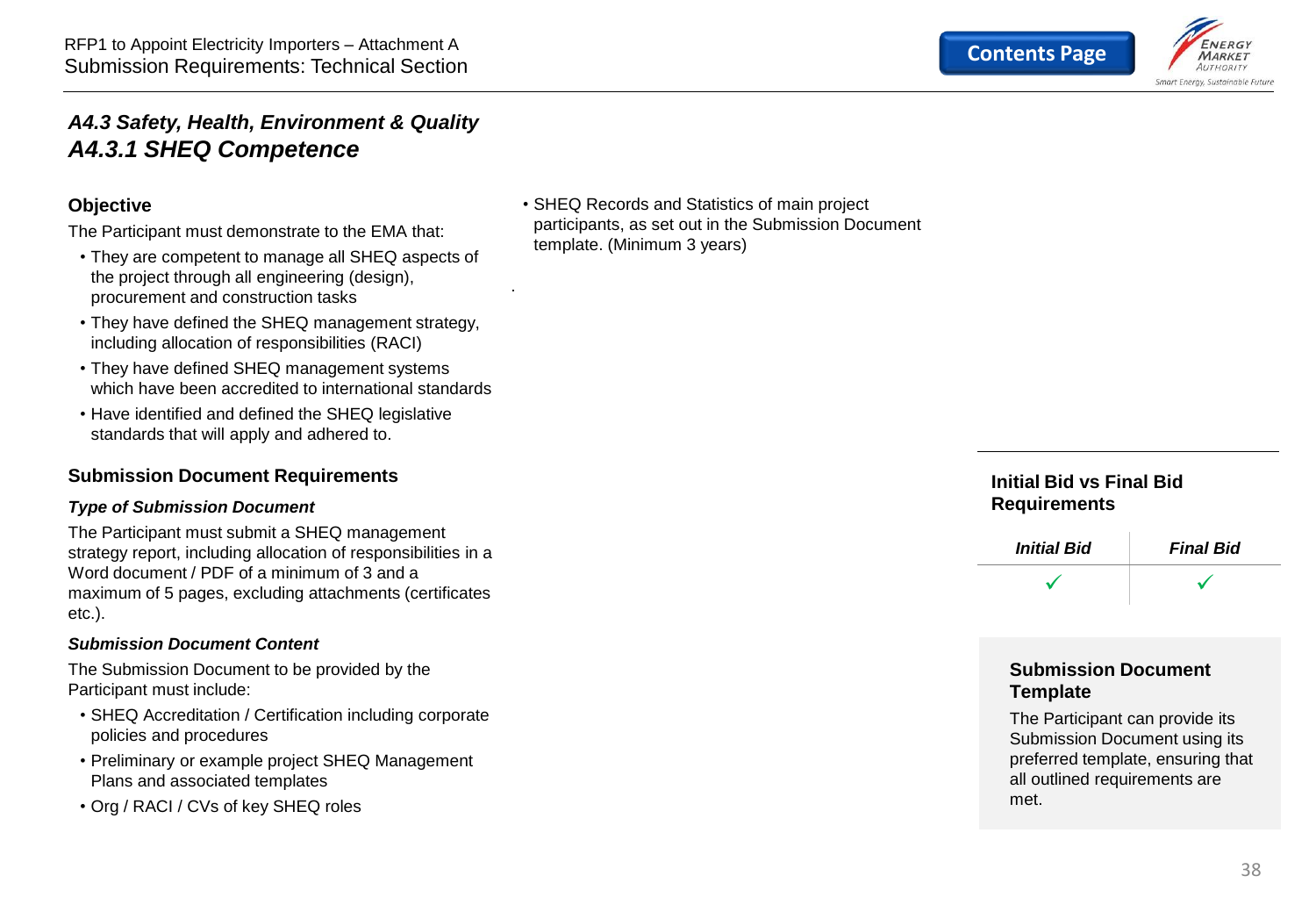

## *A5*

## *Operation & Maintenance*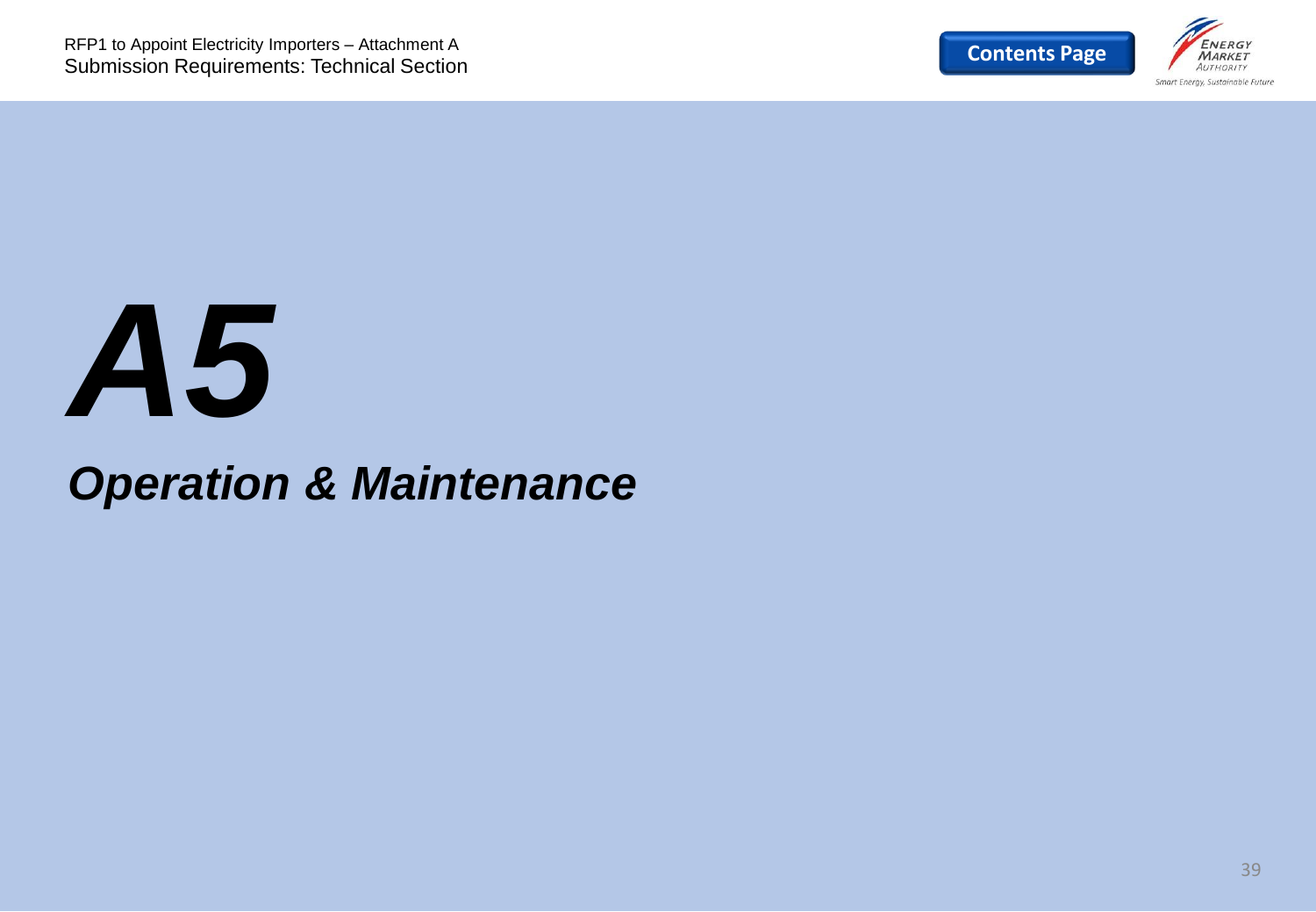

#### <span id="page-39-0"></span>*A5.1 O&M Strategy A5.1.1 O&M Strategy*

#### **Objective**

The Participant must demonstrate to the EMA that:

- It has a structured and costed organisational model for operating and maintaining the proposed assets in a way that will support reliability and associated high levels of availability;
- It understands the high level maintenance requirements, frequencies and likely durations of maintenance requiring outage for each different asset category; and
- It has a defined strategy and approach to managing the operation and maintenance of each of the key asset groups (covering preventative, predictive and reactive approaches as appropriate).

#### **Submission Document Requirements**

#### *Type of Submission Document*

The Participant must submit:

- A high level organisational structure chart showing the operation and maintenance arrangements that it expects to be in place during commercial operation of the assets. This should show both directly employed and contracted resource.
- A table (maximum of 5 pages) breaking the system down into key asset groups. Against each asset group it will capture the main maintenance activities, frequencies and duration of expected planned maintenance activities. It will also outline, against each asset group, the external support arrangements and contracts that will be required to effectively manage operations and maintenance activities.

(no more than 5 pages) articulating the rationale for the proposed structure, key interfaces and split of responsibilities between different roles and delivery organisations. This should acknowledge the proposed relationship between generation and transmission asset operations. Where the Participant will own the generation assets there may be a different and separate organisational structure required to that which will operate and maintain the connection assets.

#### *Submission Document Content*

The Submission Document to be provided by the Participant must include:

- A hierarchical organisation chart showing resource numbers and split of inhouse and contractor roles with high level role descriptions.
- An articulation of the proposed high level operations and maintenance organisational structure.
- An overview of the processes and systems that will be put in place to manage operational, maintenance and defect workload
- A table showing the main asset groups and describing for each asset group:
	- oan outline maintenance approach,
	- othe frequency and duration of planned maintenance
	- ohow much of the planned maintenance will require asset shutdown (duration)
	- ospares management strategy

#### **Initial Bid vs Final Bid Requirements**

| <b>Initial Bid</b> | <b>Final Bid</b> |
|--------------------|------------------|
|                    |                  |

#### **Submission Document Template**

The Participant can provide its Submission Document using its preferred template, ensuring that all outlined requirements are met.

• An organisational chart supplemented with a narrative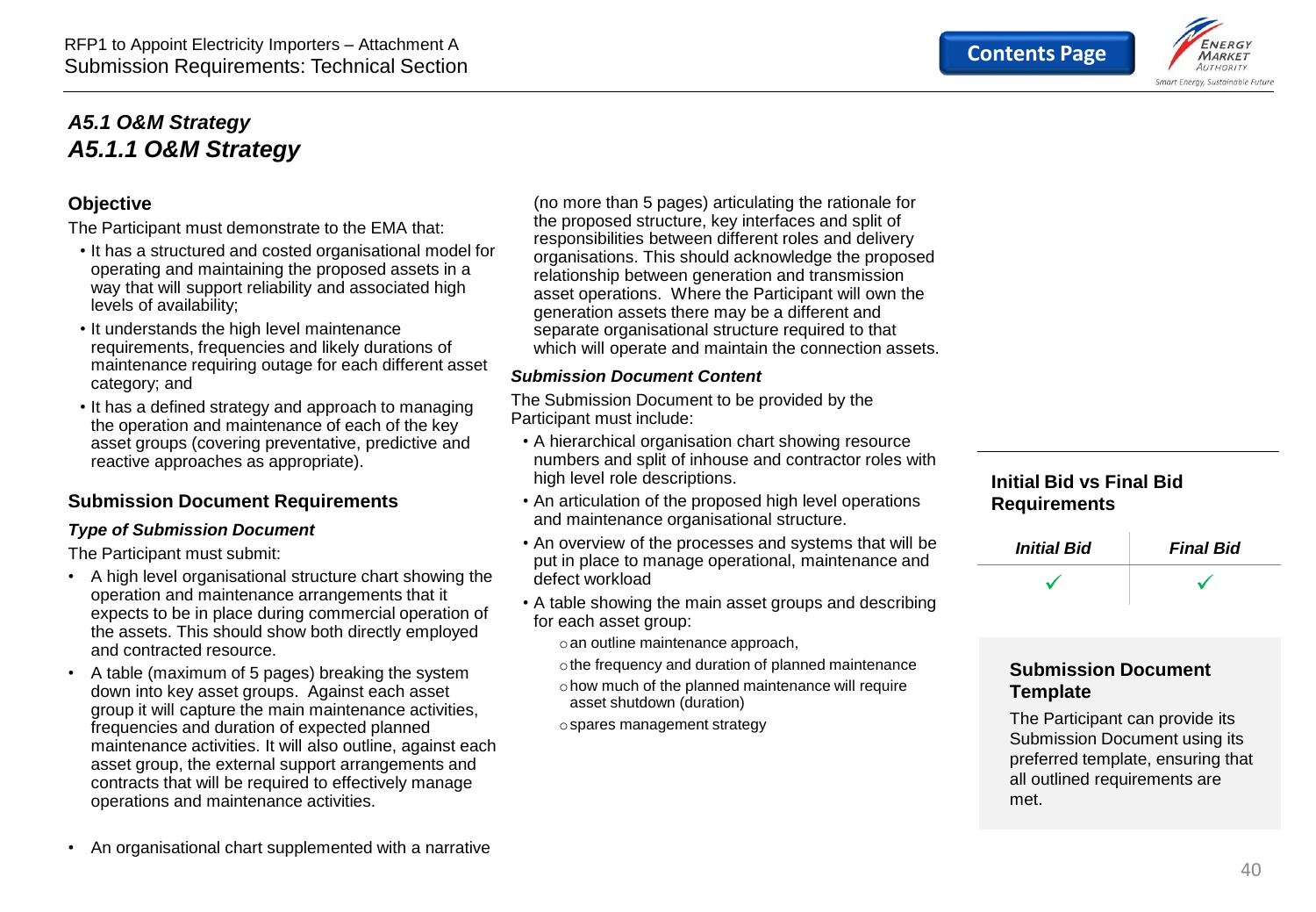

#### <span id="page-40-0"></span>*A5.2 Energy Availability A5.2.1 Asset Failure Causation*

#### **Objective**

The Participant must demonstrate to the EMA that:

- It has a grasp and understanding of the main operational and asset related risks which could lead to unavailability and interruption of supply;
- It has a credible approach to mitigating the key risks that could threaten reliable operation of its assets and associated energy supply;
- It has an organisation structure and related support contracts that will allow it to respond in a timely manor and minimise unplanned asset unavailability; and
- It understands the range of timescales that could be involved in returning the asset to service following credible asset failures.

#### **Submission Document Requirements**

#### *Type of Submission Document*

The Participant must submit a risk register of no more that 10 pages with a clear articulation of generic and specific risks for each main asset group. The risk register should outline key risks that could result in unplanned asset failure and show mitigation it plans to put in place to reduce risks to a level that are 'as low as reasonably practicable'

When considering the impact of each risk the Participant response should indicate a time range for the duration of asset unavailability before being able to return to service.

#### *Submission Document Content*

The Submission Document to be provided by the Participant must include:

- A risk register detailing credible risk to asset availability. This shall cover generic as well as asset specific risks. Mitigating actions should cover both proactive preventative measures (such as maintenance); predictive measures (such as asset monitoring) and preparation for reactive measures that will support the prompt return to service following unforeseen failures (such as call out contracts with specialist contractors).
- A brief narrative on potential links to insurance strategy

#### **Initial Bid vs Final Bid Requirements**



#### **Template Submission Document**

The Participant shall provide its response by completing the template **A5.2.1 – Asset Failure Causation** provided with this Corrigendum. Other references can be provided using the Participant's preferred template.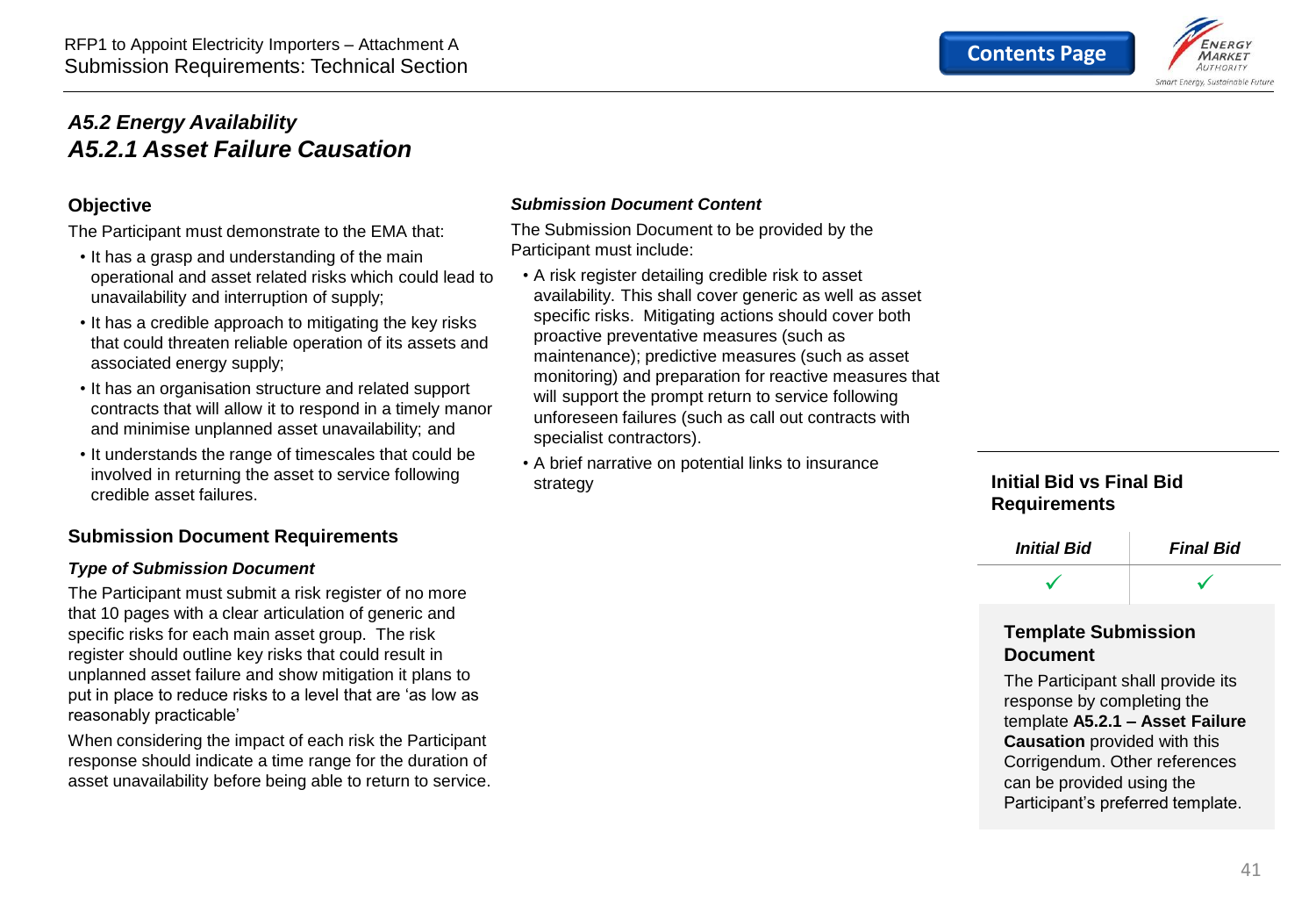<span id="page-41-0"></span>

#### **Objective**

The Participant must demonstrate to the EMA that:

• The availability objective stated by the Participant is supported by a clear understanding of corrective maintenance requirements.

#### **Submission Document Requirements**

#### *Type of Submission Document*

The Participant must submit a Word document/pdf of a minimum of 3 pages and a maximum of 10 pages.

#### *Submission Document Content*

The Submission Document to be provided by the Participant must include:

- An analysis of a range of asset failure repair scenario
- Calculation/justification of the mean time to repair per asset type.

#### **Initial Bid vs Final Bid Requirements**

The Participants must provide this Submission Document both as part of their Initial and Final Bid.



#### **Initial Bid vs Final Bid Requirements**



#### **Submission Document Template**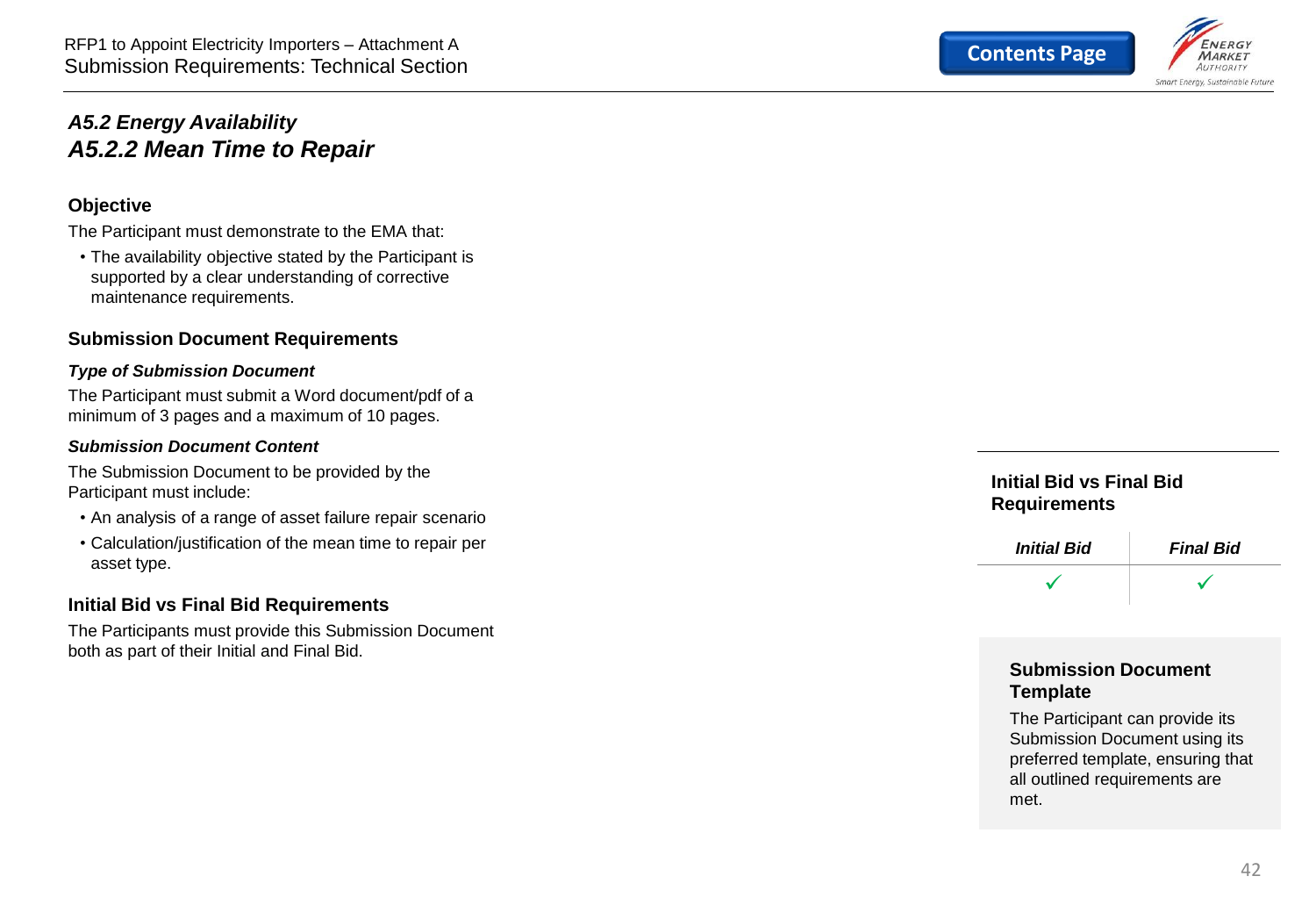

#### <span id="page-42-0"></span>*A5.3 Decommissioning Strategy A5.3.1 Decommissioning Assumptions*

#### **Objective**

The Participant must demonstrate to the EMA that:

• The scope of decommissioning activities is being considered as the project is developed

#### **Submission Document Requirements**

#### *Type of Submission Document*

The Participant must submit a 1 page Word document / PDF outlining the assumptions made for the decommissioning of the asset.

#### **Initial Bid vs Final Bid Requirements**



#### **Submission Document Template**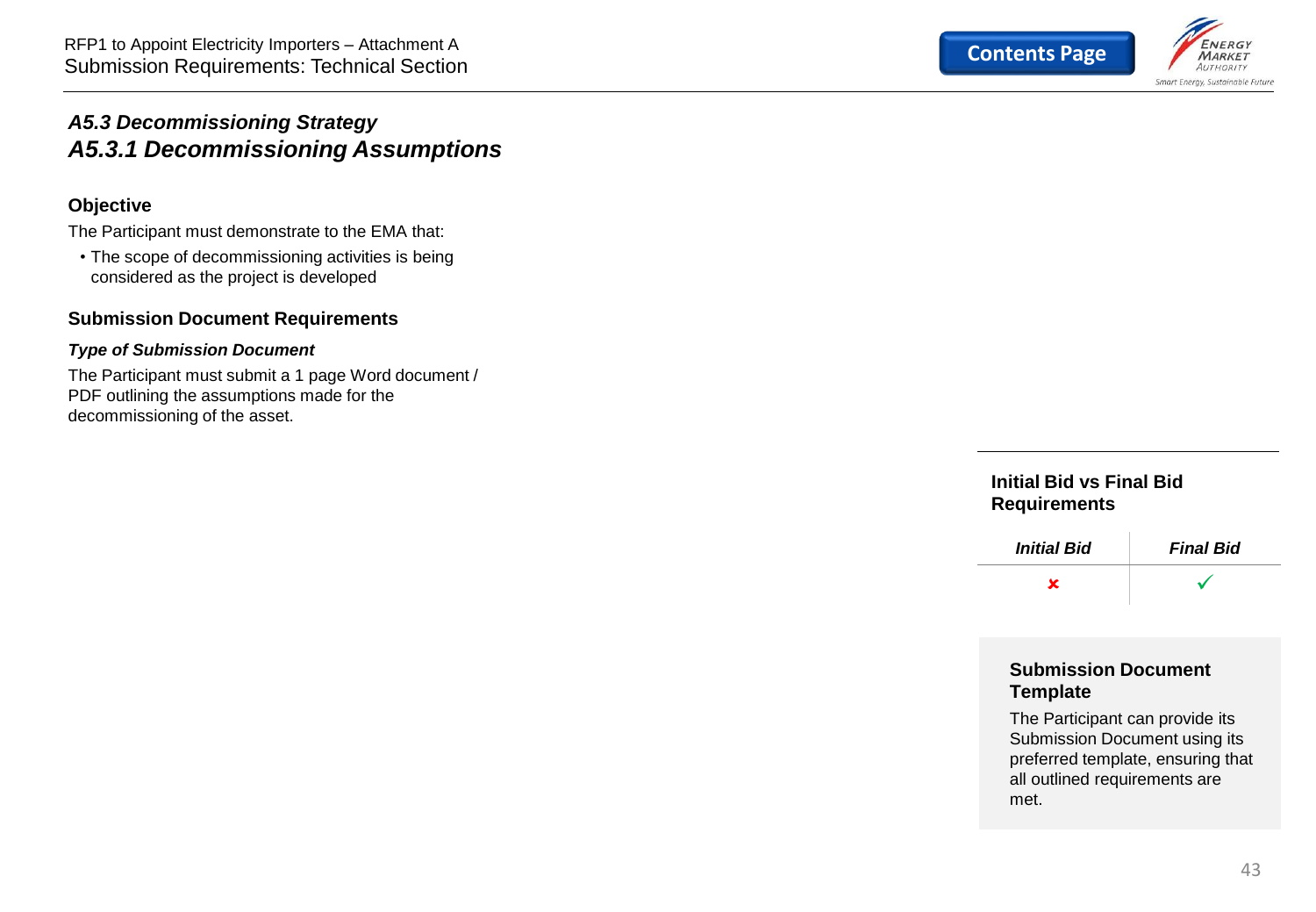

# *A6*

## *Financial Deliverability*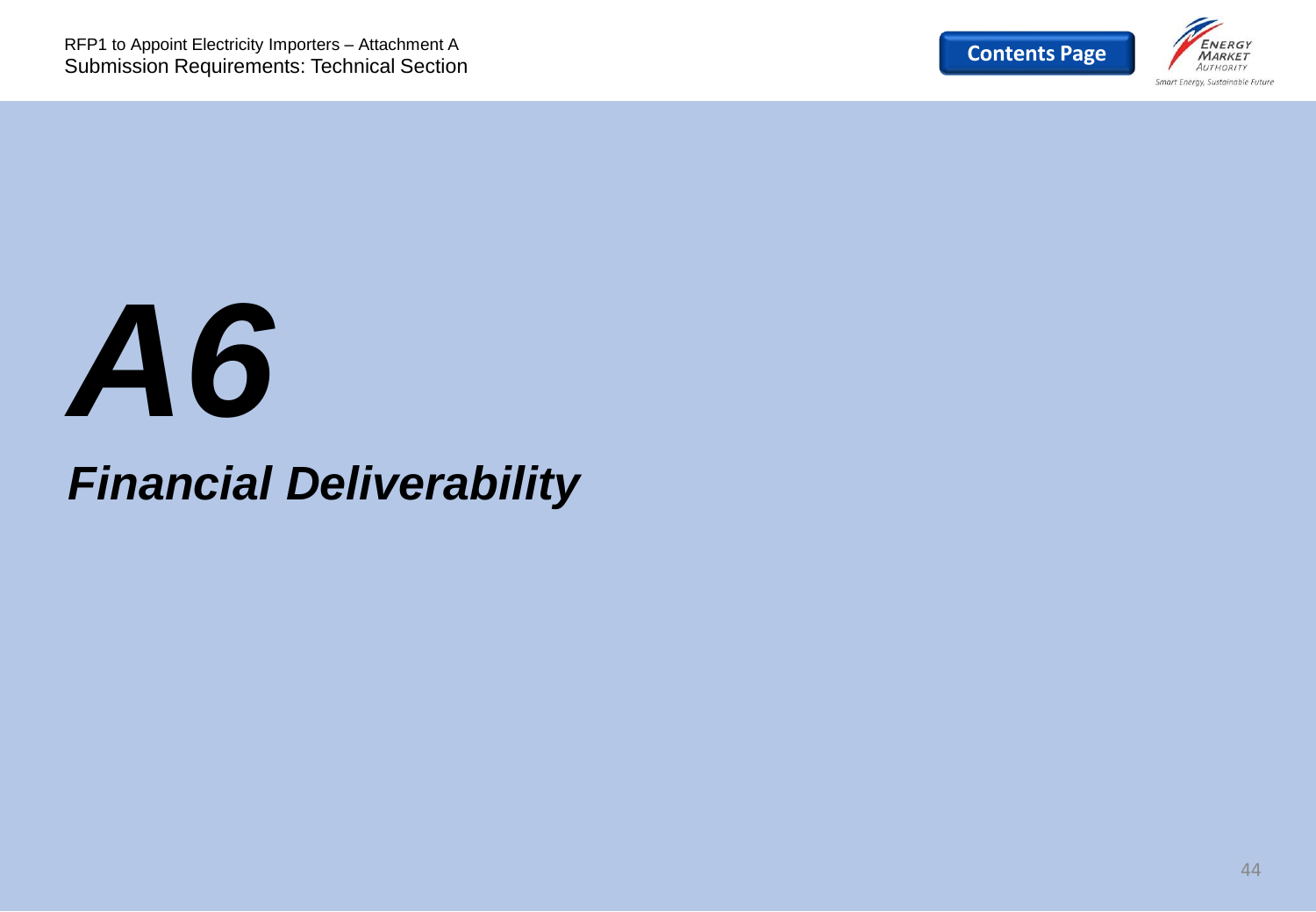

#### <span id="page-44-0"></span>*A6.1 Financing Strategy A6.1.1 Financing strategy & supporting analysis*

#### **Objective**

The Participant must demonstrate to the EMA that:

• Development of the financing strategy for the project is adequately progressed, in the context of the overall project delivery plan.

#### **RFP Submission Requirements**

#### *Type of Submission*

The Participant must submit a Word or PDF document of a maximum of 8 pages.

#### *Submission Content*

The Submission Document to be provided by the Participant must include:

- A description of the intended financing strategy for the import project. The description should include the intended capital structure and sources of funding for the import project, as well as a statement on the rationale for the intended financing strategy.
- A table setting out the intended sources and uses of funds (debt and equity). This must be consistent with the financial model included in response to B5.1.
- A statement on the maturity of the financing strategy and any associated uncertainties. For example, this may apply if the Participant has not yet settled on a preferred financing strategy.
- A description of the steps the Participant has taken to progress the implementation of its intended financing strategy at the time of Initial Bid and Final Bid submission. For example, this could include a description of engagement with debt or equity providers, if any.
- **For the Final Bid only**: A description of any supporting analysis that the Participant has undertaken to define or develop its intended financing strategy. This could include analysis undertaken by the Participant and/or external advisors (for example, identifying and/or assessing alternative financing options).

*Note to Participants: A high quality response to this submission requirement would include an independent view from a well regarded external financial advisor, demonstrating that in their view the proposed approach is viable.*

\_\_\_\_\_\_\_\_\_\_\_\_\_\_\_\_\_\_\_\_\_\_\_\_\_\_\_\_\_\_\_\_\_\_\_\_\_\_\_\_\_\_\_\_\_\_

#### **Initial Bid vs Final Bid Requirements**



#### **Submission Document Template**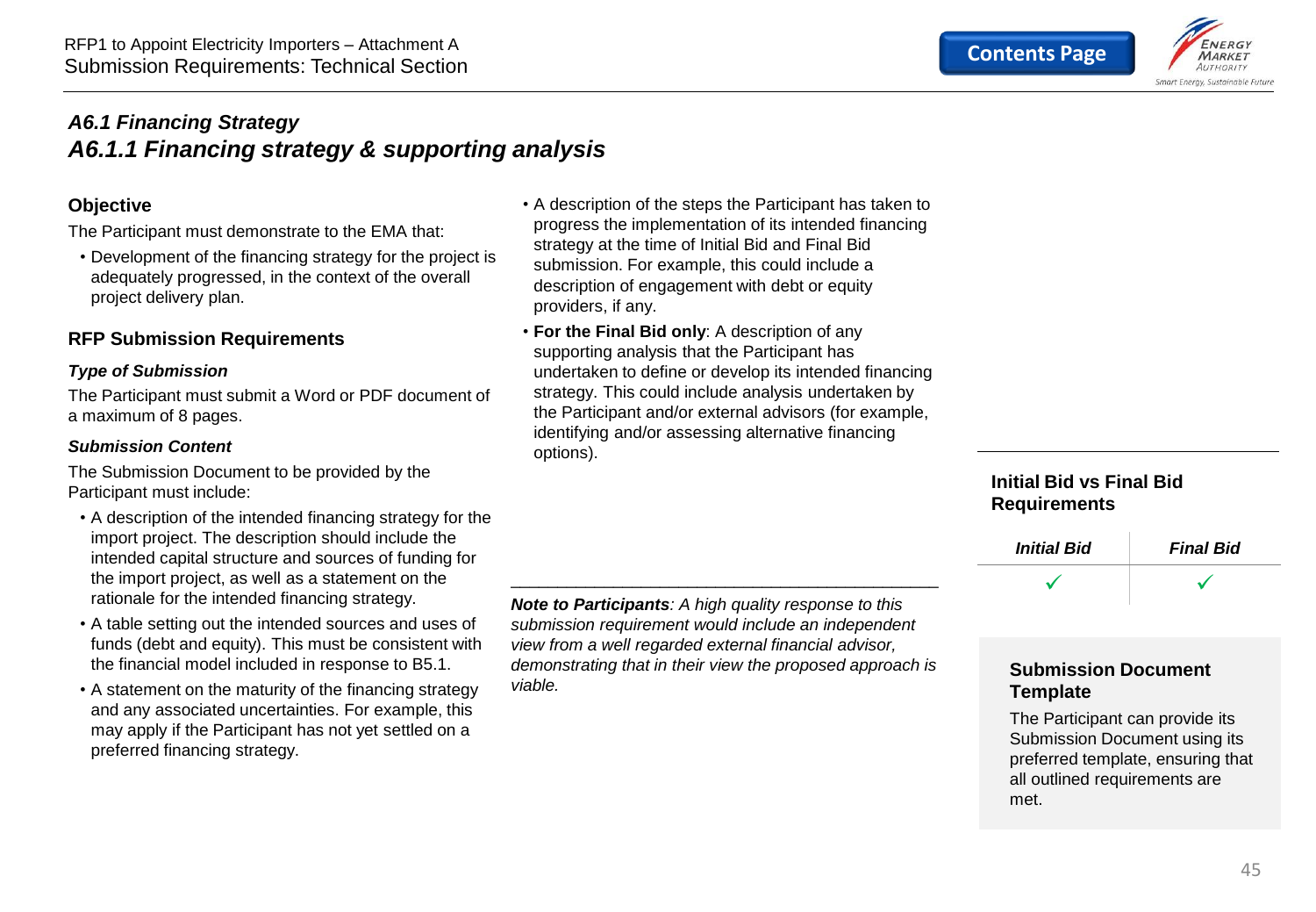

#### <span id="page-45-0"></span>*A6.2 Implementation of the Financing Strategy A6.2.1 Participant's Financing Track Record*

#### **Objective**

The Participant must demonstrate to the EMA that:

• It has the capacity to successfully implement its plan to achieve a final investment decision (FID) / financial close (FC), as evidenced by its past experience in securing financing of a similar type and magnitude.

#### **RFP Submission Requirements**

#### *Type of Submission*

The Submission to be provided by the Participant must include the completed Submission Template in Word or PDF format.

#### *Submission Content*

See Submission Template. The submission should include at least 3 and no more than 10 relevant examples.

#### **Initial Bid vs Final Bid Requirements**



#### **Submission Template**

The Participant shall provide its response by completing the template **A6.2.1 - Financing Track Record** provided with this Corrigendum.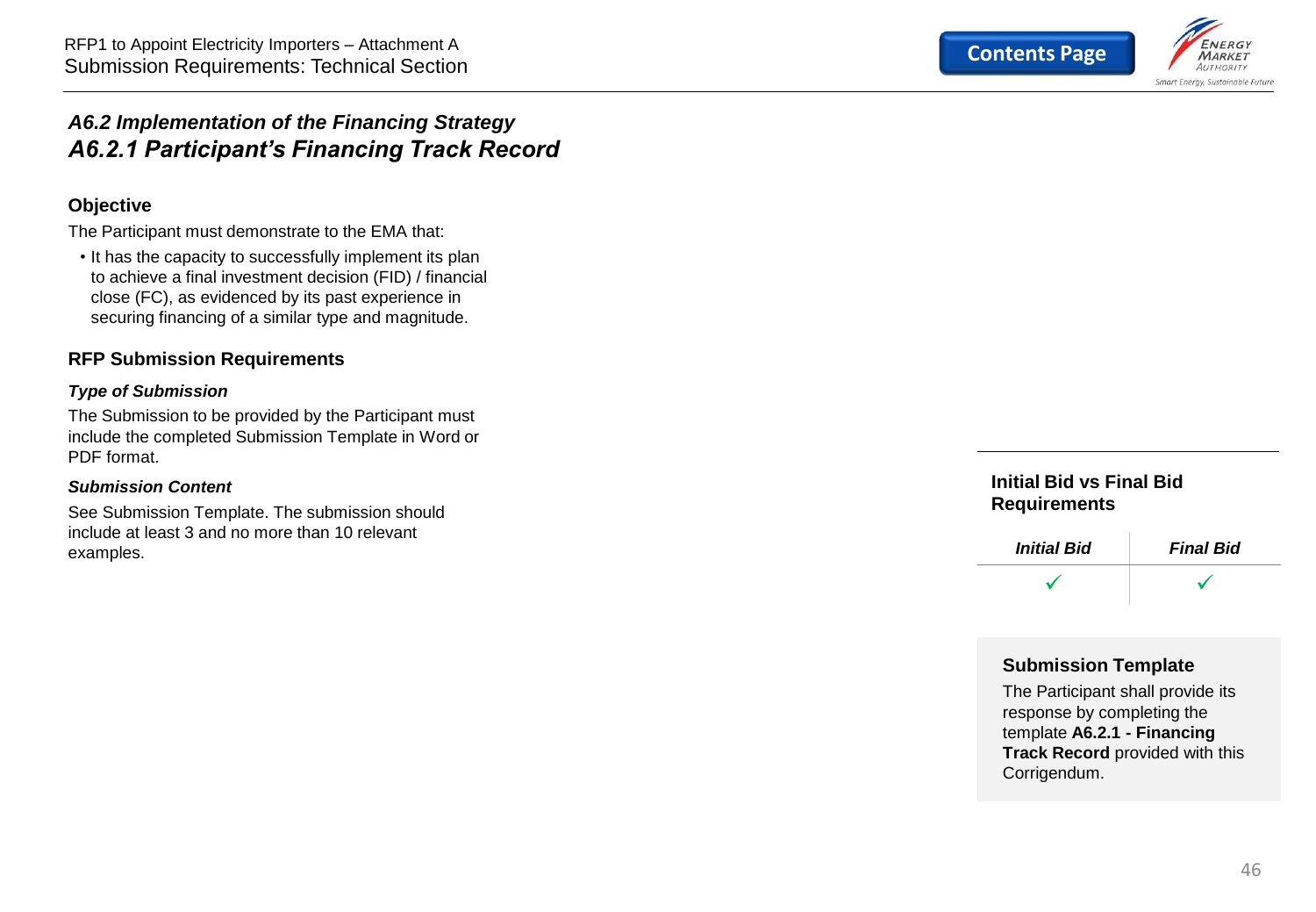

#### <span id="page-46-0"></span>*A6.2 Implementation of the Financing Strategy A6.2.2 FID/FC Requirements & Plan*

#### **Objective**

The Participant must demonstrate to the EMA that:

- It understands the process and requirements (conditions precedent) to reach a final investment decision (FID) and/or financial close (FC).
- It has an adequate understanding of the activities and resources required to achieve the conditions precedent to reach FID / FC in the required timeframe.

#### **RFP Submission Requirements**

#### *Type of Submission*

The Participant must submit a Word or PDF document of a maximum of 8 pages that provides a concise supporting narrative on the Participant's process and plan to reach FID/FC.

In addition, the Participant must submit the completed Submission Template in Excel format.

#### *Submission Content*

The Submission Template requires the Participant to list:

- key condition precedents for FID/FC;
- the date when completion is expected; and
- a brief update on the status at the moment of submission of the Participant's Bid.

The supporting narrative should address the key activities across all workstreams (e.g., legal, regulatory, financial, commercial, engineering, consents etc) to achieve FID/FC. The supporting narrative should:

• explain how these activities support the FID/FC conditions precedent;

achieving the FID/FC conditions precedent by the expected dates; and

• explain how the Participant plans to manage these risks / uncertainties.

\_\_\_\_\_\_\_\_\_\_\_\_\_\_\_\_\_\_\_\_\_\_\_\_\_\_\_\_\_\_\_\_\_\_\_\_\_\_\_\_

*Note to Participants: Broadly, FID/FC the conditions precedent are expected to include the Participant's financial approvals and agreements, regulatory approvals, and contractual agreements, among others.*

*The EMA expects that the specific conditions precedent required to reach FID / FC may vary across proposals, as Participants may take different approaches to financing their project (for example, corporate finance or project finance approaches). The Participant should therefore identify the conditions precedent that it considers are relevant to its plan to reach FID / FC. For example, completion of Lender's Due Diligence may be relevant for a project finance approach.*

*The key activities required to achieve FID / FC shall be reflected in the Gantt chart to be provided as part of Submission Document A3.4.1.*

*For the supporting narrative, the Participant is encouraged to provide as much detail as it can within the Submission length limit, as this will assist in demonstrating that the Participant has an adequate understanding of the activities and resources needed to implement its financing strategy.*

#### **Initial Bid vs Final Bid Requirements**

| <b>Initial Bid</b> | <b>Final Bid</b> |
|--------------------|------------------|
|                    |                  |

#### **Submission Template**

The Participant can provide its Submission Document using its preferred template, ensuring that all outlined requirements are met. This includes incorporating the template **A6.2.2 FID/FC Requirements.**

identify the key risks and uncertainties associated with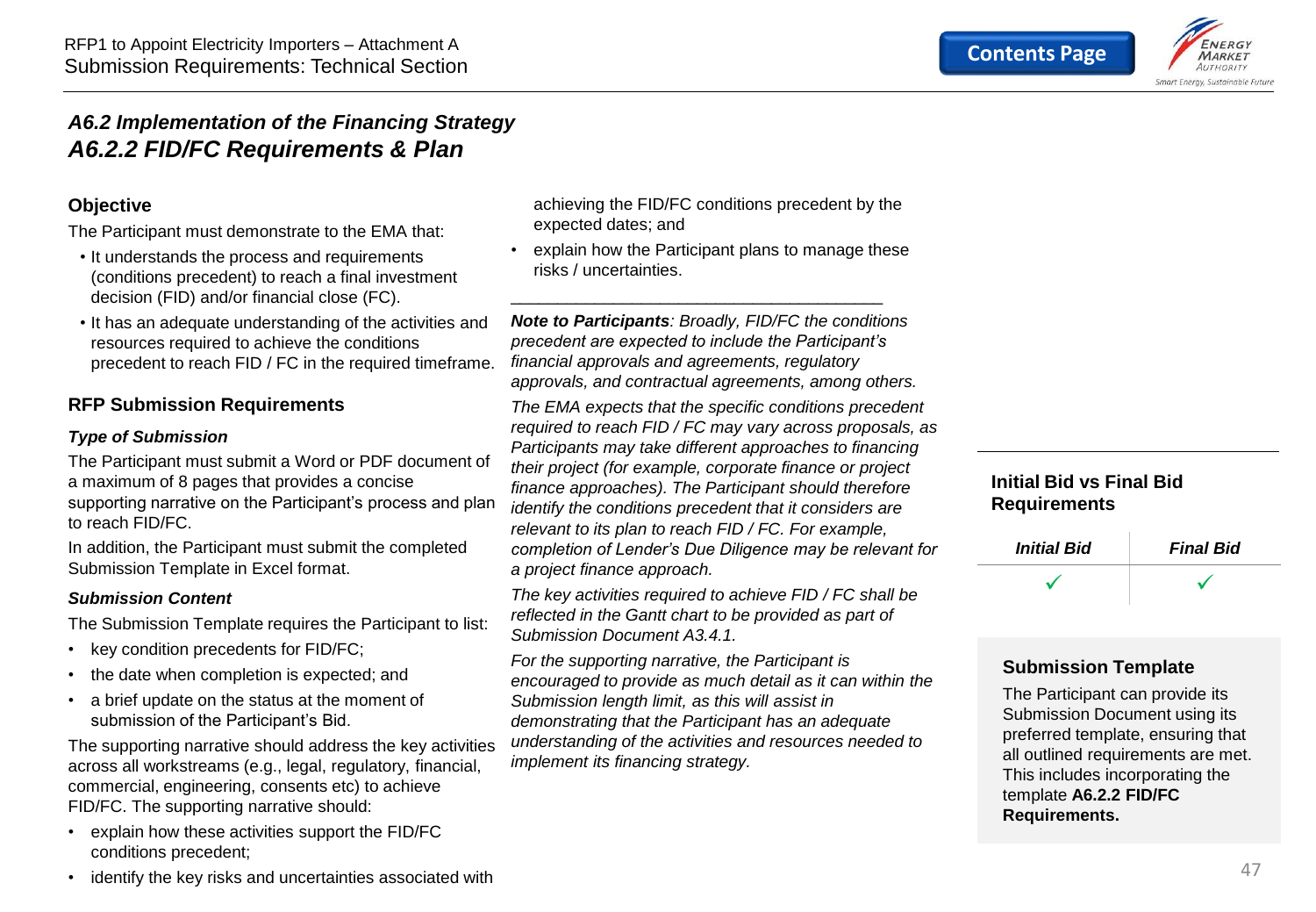

#### <span id="page-47-0"></span>*A6.3 Insurance Strategy A6.3.1 Insurance Strategy*

#### **Objective**

The Participant must demonstrate to the EMA that:

• It has a satisfactory understanding of the insurance requirements for its project at the different stages of development, and how to implement these requirements.

#### **RFP Submission Requirements**

#### *Type of Submission*

The Participant must submit a Word or PDF document of a maximum length of 3 pages.

#### *Submission Content*

The Submission to be provided by the Participant must include:

- An overview of the insurance arrangements that it expects to put in place for the import project at different stages of its development. This overview should:
	- Explain why the proposed arrangements are appropriate.
	- Highlight any uncertainties related to the proposed strategy.
- An overview of the process that the Participant plans

to follow to finalise its insurance strategy and procure insurance for the import project. The Participant should:

- Include indicative timing for the process.
- Explain how the process and timing is consistent with the FID/FC plan submitted in A6.2.2.

*Note to Participants: A high quality response would be supported by a letter or short report from a well regarded insurance advisor or broker, stating that in their expert view, the proposed insurance solution was appropriate.* 

\_\_\_\_\_\_\_\_\_\_\_\_\_\_\_\_\_\_\_\_\_\_\_\_\_\_\_\_\_\_\_\_\_\_\_\_\_\_\_\_

#### **Initial Bid vs Final Bid Requirements**



#### **Submission Document Template**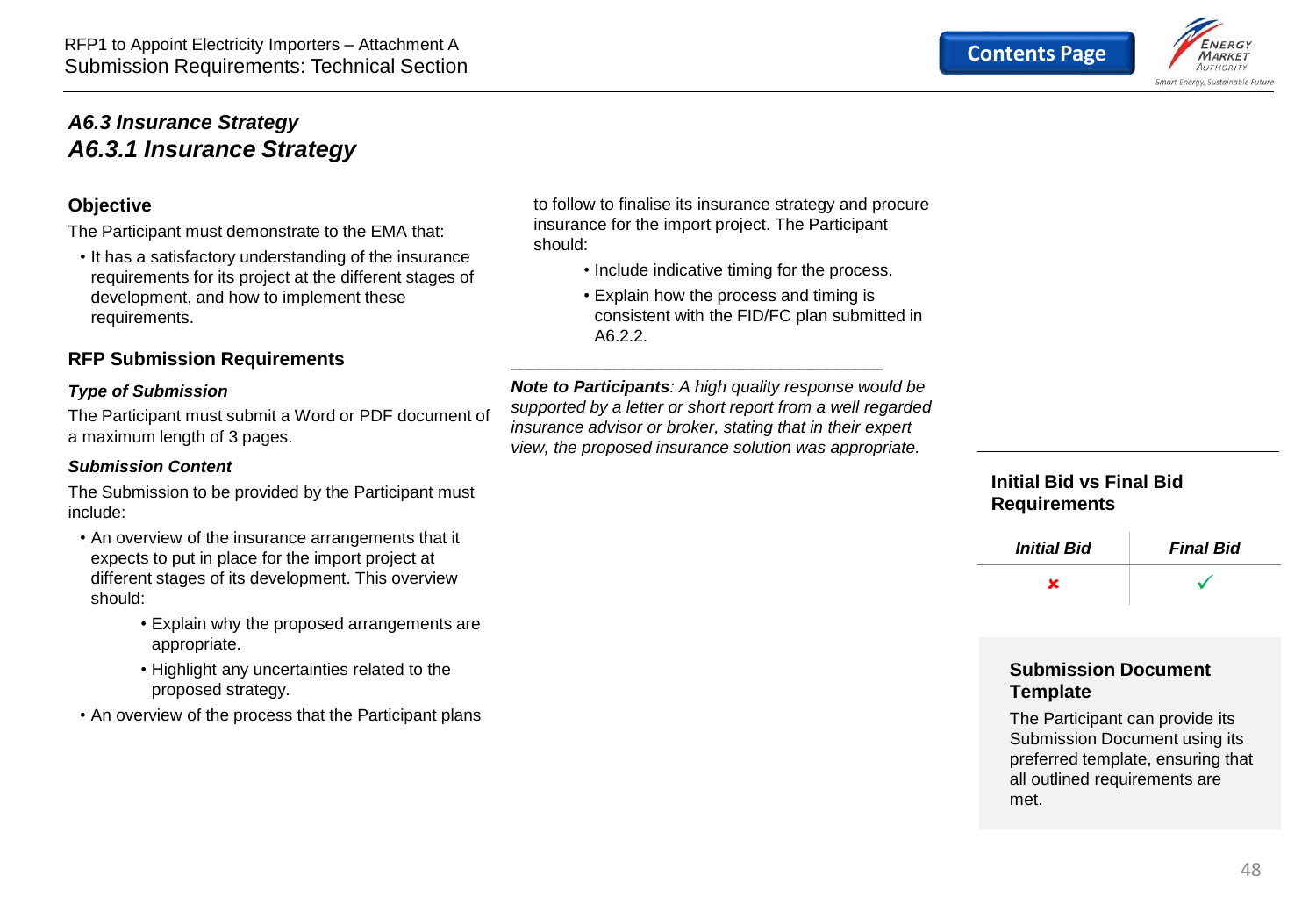

## *B*

## *Commercial Section*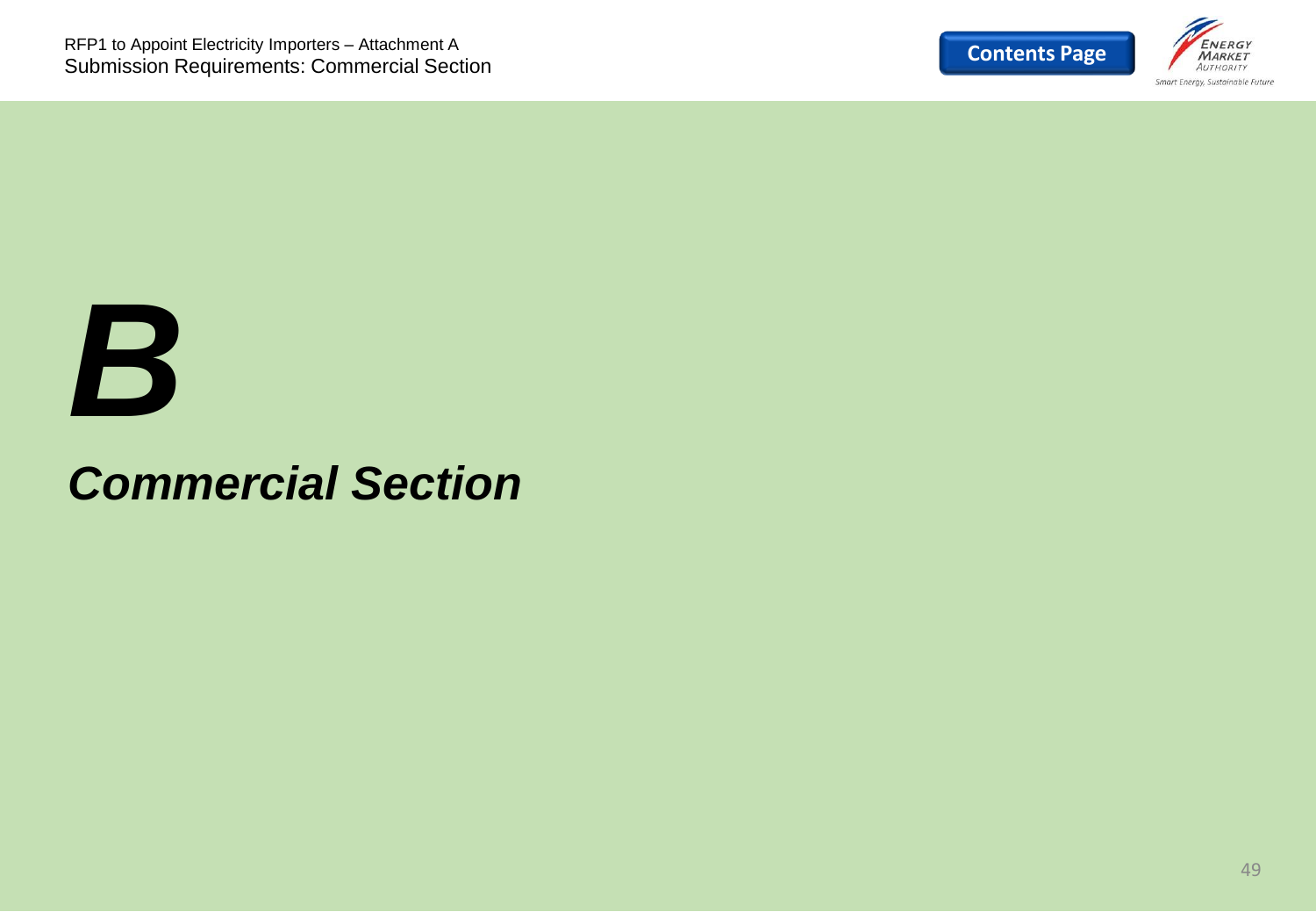

#### <span id="page-49-0"></span>*B1 Duration of Electricity Importer Licence B1.1 Duration of Electricity Importer Licence*

#### **Objective**

The Participant must demonstrate to the EMA that:

• It has provided reasonable justification for the requested duration of the Electricity Importer Licence.

#### **RFP Submission Requirements**

#### *Type of Submission*

The Participant must submit a Word or PDF document of a maximum length of 1 page.

#### *Submission Content*

- The requested duration of the Electricity Importer Licence, from Final Award.
- The rationale for the requested duration.

#### **Initial Bid vs Final Bid Requirements**



#### **Submission Document Template**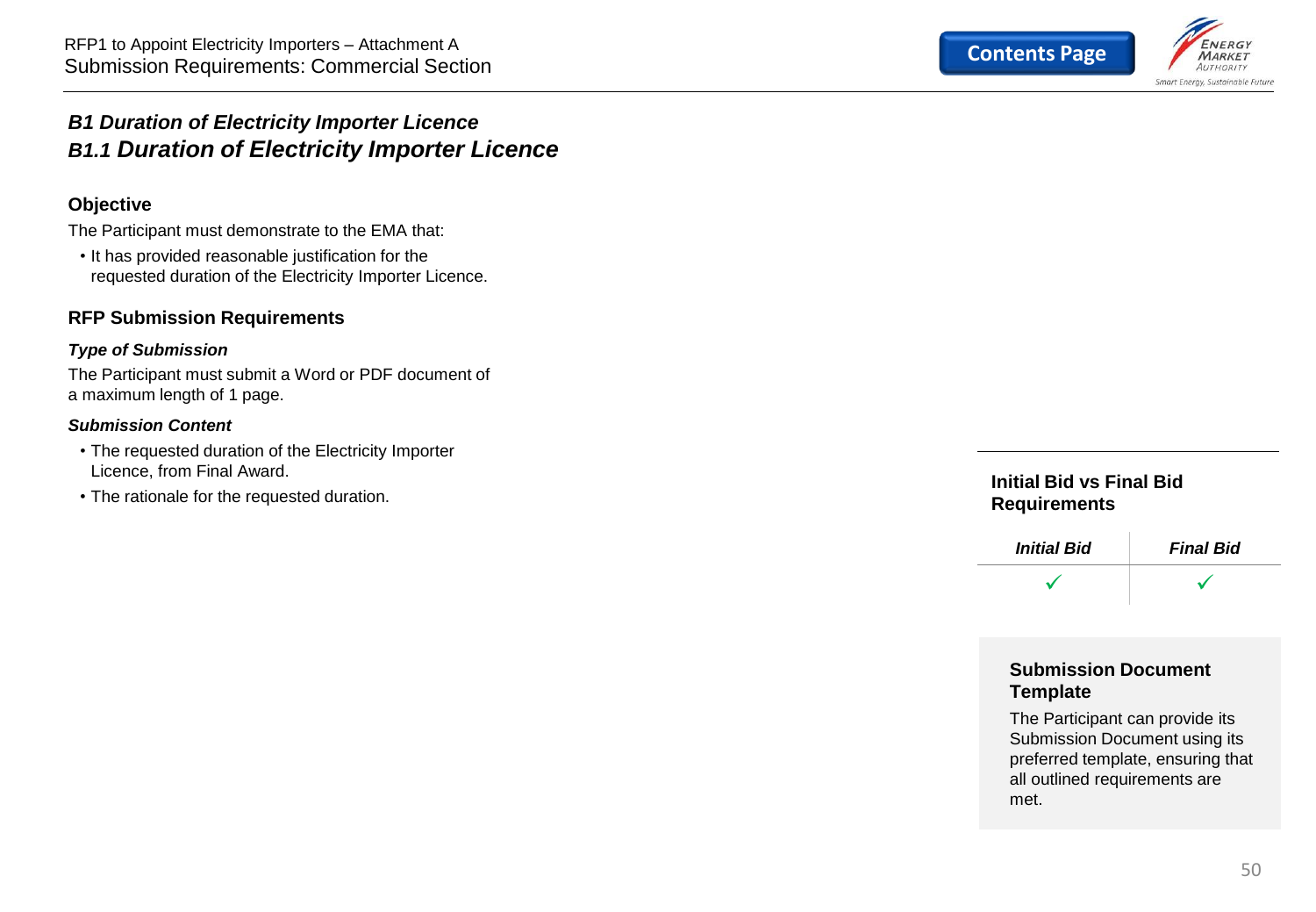

#### <span id="page-50-0"></span>*B2 Commercial Power Purchase Agreements (PPAs) B2.1 Proof of Commercial PPAs*

#### **Objective**

The Participant must demonstrate to the EMA that:

• It has firm commitments in place with offtakers for the volume of electricity that the Participant states will be covered by commercial PPAs.

#### **RFP Submission Requirements**

#### *Type of Submission*

The Participant must submit a Word or PDF document. There is no length limit for this submission.

In addition, the Participant must submit the completed Submission Template in Word or PDF format.

#### *Submission Content*

The Submission to be provided by the Participant must include:

- A statement of the Participant's proposed trading strategy for the expected level of electricity imports. This should state the percentage of the project's annual electricity output that is:
	- Already covered by binding commercial PPAs;
	- Covered by a request for revenue support;
	- Subject to merchant risk (i.e. the Participant intends to trade these volumes through the wholesale market and/or make available to future offtakers under the Baseline Offer terms). The participant to state why its intended trading strategy is viable.

• Firm commitment from offtakers in Singapore should be demonstrated through the submission of binding

commercial PPAs between the Participant and its offtakers that is complete and unredacted with key terms, subject to appropriate conditions precedents such as the award of an electricity importer licence. Letters of Intent and/or correspondence that only express an indicative interest to procure electricity, and that lack detailed terms, should not be submitted; the EMA will not consider these as proof of firm commercial commitments.

- A summary table of the submitted contracts/term sheets.
- A statement on how quantities currently covered by firm offtaker commitments are expected to be treated after the PPAs have expired (i.e. what is the Participant's trading strategy for these volumes beyond the anticipated PPA expiry date).

*Note to Participants: The EMA appreciates that importers may not have achieved firm commitments at the Initial Bid stage. Therefore, the information submitted for the Initial Bid may be more indicative.*

\_\_\_\_\_\_\_\_\_\_\_\_\_\_\_\_\_\_\_\_\_\_\_\_\_\_\_\_\_\_\_\_\_\_\_\_\_\_\_\_

*Given that there are a range of financial instruments for hedging, and to ensure that there is no double counting or offsetting of volumes, EMA will only accept virtual PPAs (vPPAs) if the consumer provides a declaration that apart from the proposed contract (e.g. CfD arrangement), there are no other financial instruments used for the purpose of hedging the said volumes in the submitted PPAs.* 

#### **Initial Bid vs Final Bid Requirements**



#### **Submission Document Template**

The Participant can provide its Submission Document using its preferred template, ensuring that all outlined requirements are met. This includes incorporating the template **B2.1 – Summary of offtaker commitments.**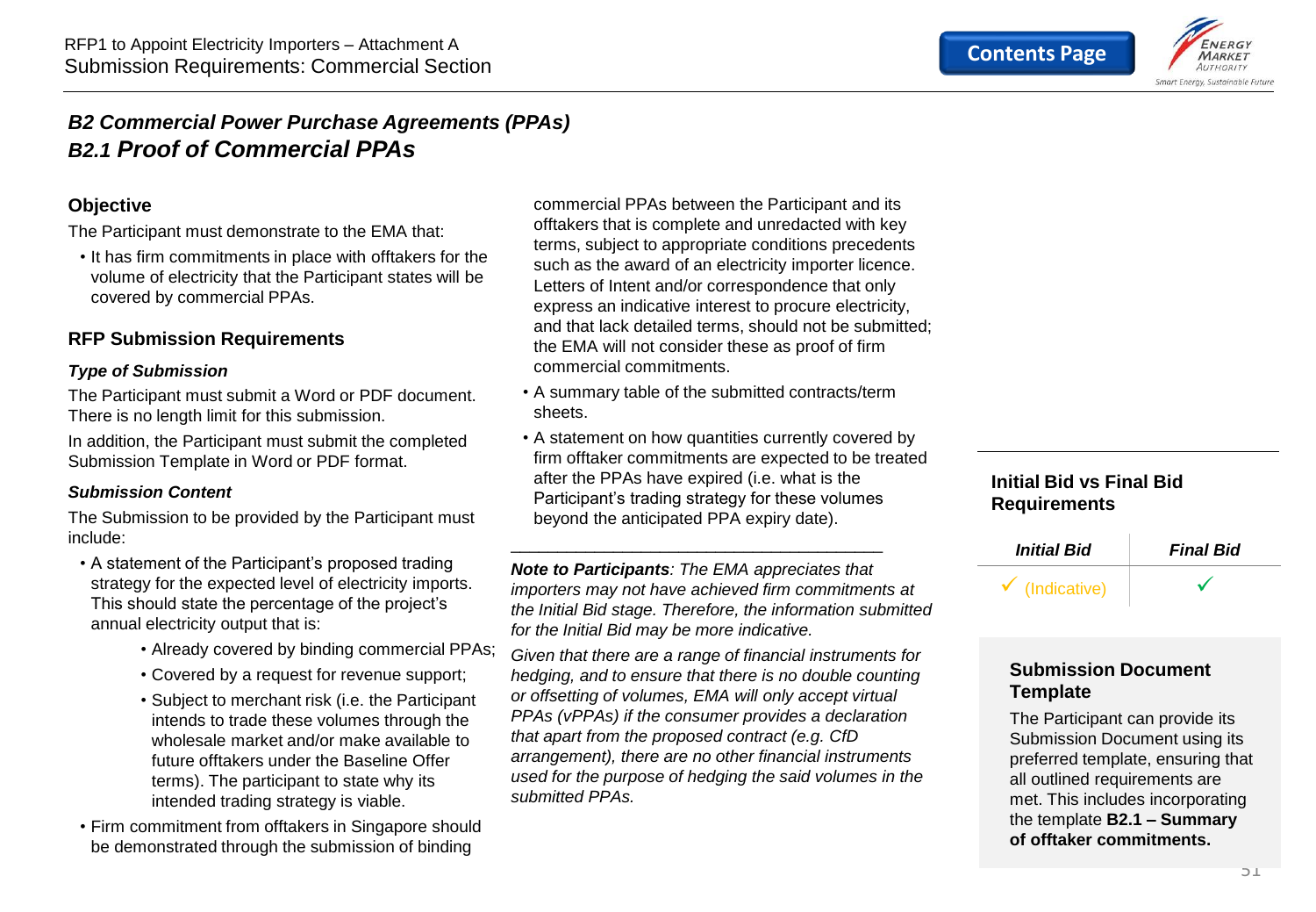<span id="page-51-0"></span>

#### **Objective**

The Participant must demonstrate to the EMA that:

- It has submitted a compliant request for revenue support, within the parameters described in the RFP.
- It has a reasonable basis for requesting the nominated level of revenue support.

#### **RFP Submission Requirements**

#### *Type of Submission*

The Participant must submit the completed Submission Template in Word or PDF format.

#### *Submission Content*

See the Submission Template, which requires Participants to provide:

- A statement on the level of revenue support that they wish to request, if any.
- A statement on how the level of revenue support would vary, based on alternative delivery dates and decarbonisation trajectories.
- A statement on the rationale for the level of revenue support requested.
- A statement on uncertain cost items that the Participant requests be covered under the revenue support mechanism.



#### **Initial Bid vs Final Bid Requirements**



#### **Submission Template**

The Participant shall provide its response by completing the template **B3.1 – Request for Revenue Support** provided with this Corrigendum.

If the Participant is not requesting any revenue support, it must still complete the template.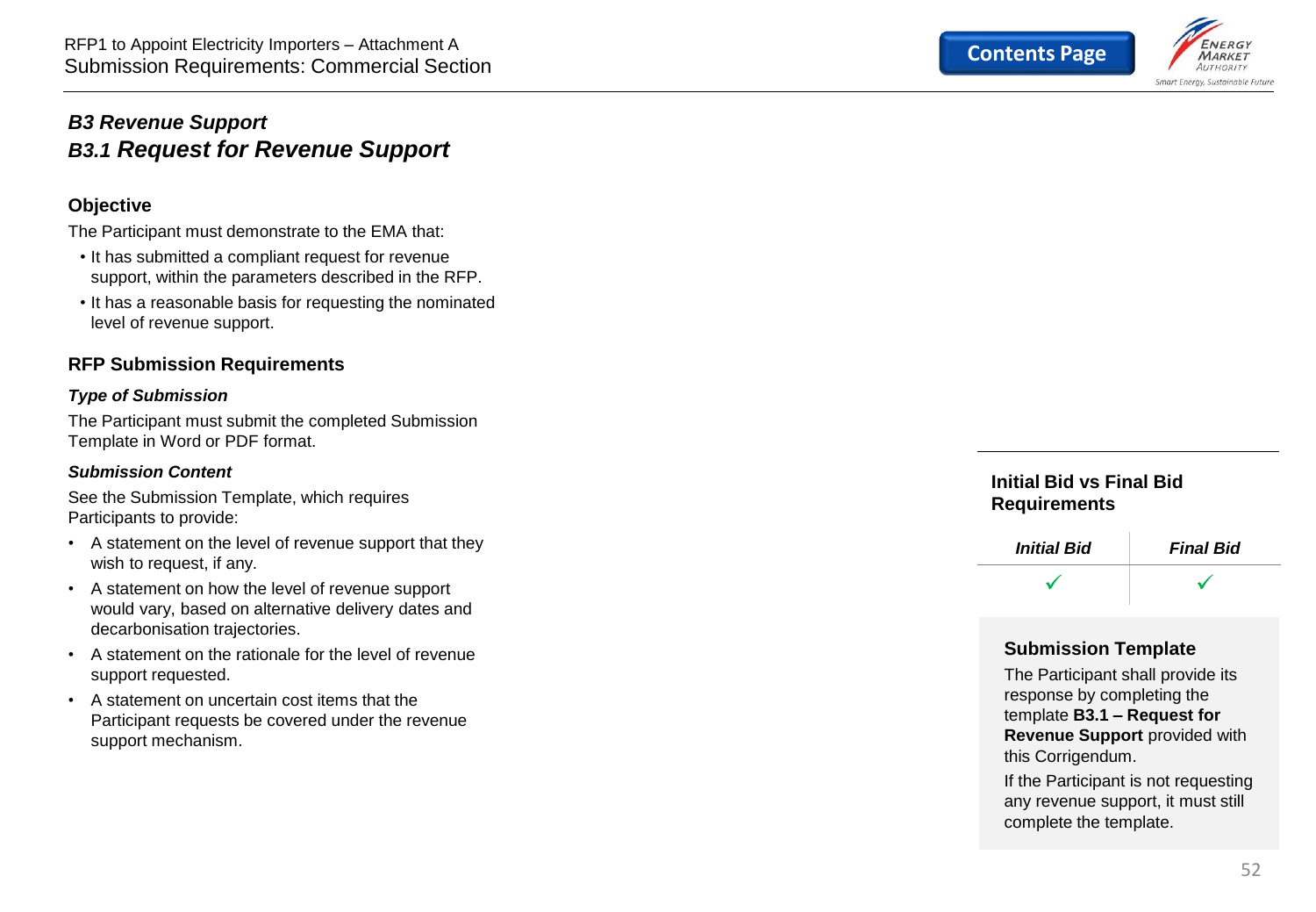

#### <span id="page-52-0"></span>*B4 Merchant Quantities B4.1 Baseline Offer*

#### **Objective**

The Participant must demonstrate to the EMA that:

• It has provided a compliant Baseline Offer (BO) as required by the RFP

#### **RFP Submission Requirements**

#### *Type of Submission*

The Participant must submit a Word or PDF document. There is no length limit for this submission.

#### *Submission Content*

The Participant must submit a BO term sheet that shall be made available to parties interested to purchase electricity from the import project via a new commercial PPA. The BO term sheet:

- Will state an initial offer that will apply for a period of 5 years from the Conditional Approval Date.
- Will minimally comprise:
	- Sales price of electricity For avoidance of doubt, this price should include the price of RECs that may be bundled with the sales of electricity;
	- Contract duration (e.g. minimum contract duration); and
	- Quantity requirements (e.g. minimum quantities)

• The BO may also include other terms that the Participant deems relevant (e.g. credit support required from consumers, termination charges etc). *Note to Participants: The EMA appreciates that importers may not have fully developed the BO terms at the Initial Bid stage. Therefore, the information submitted for the Initial Bid may be a draft.*

\_\_\_\_\_\_\_\_\_\_\_\_\_\_\_\_\_\_\_\_\_\_\_\_\_\_\_\_\_\_\_\_\_\_\_\_\_\_\_\_

#### **Initial Bid vs Final Bid Requirements**



#### **Submission Document Template**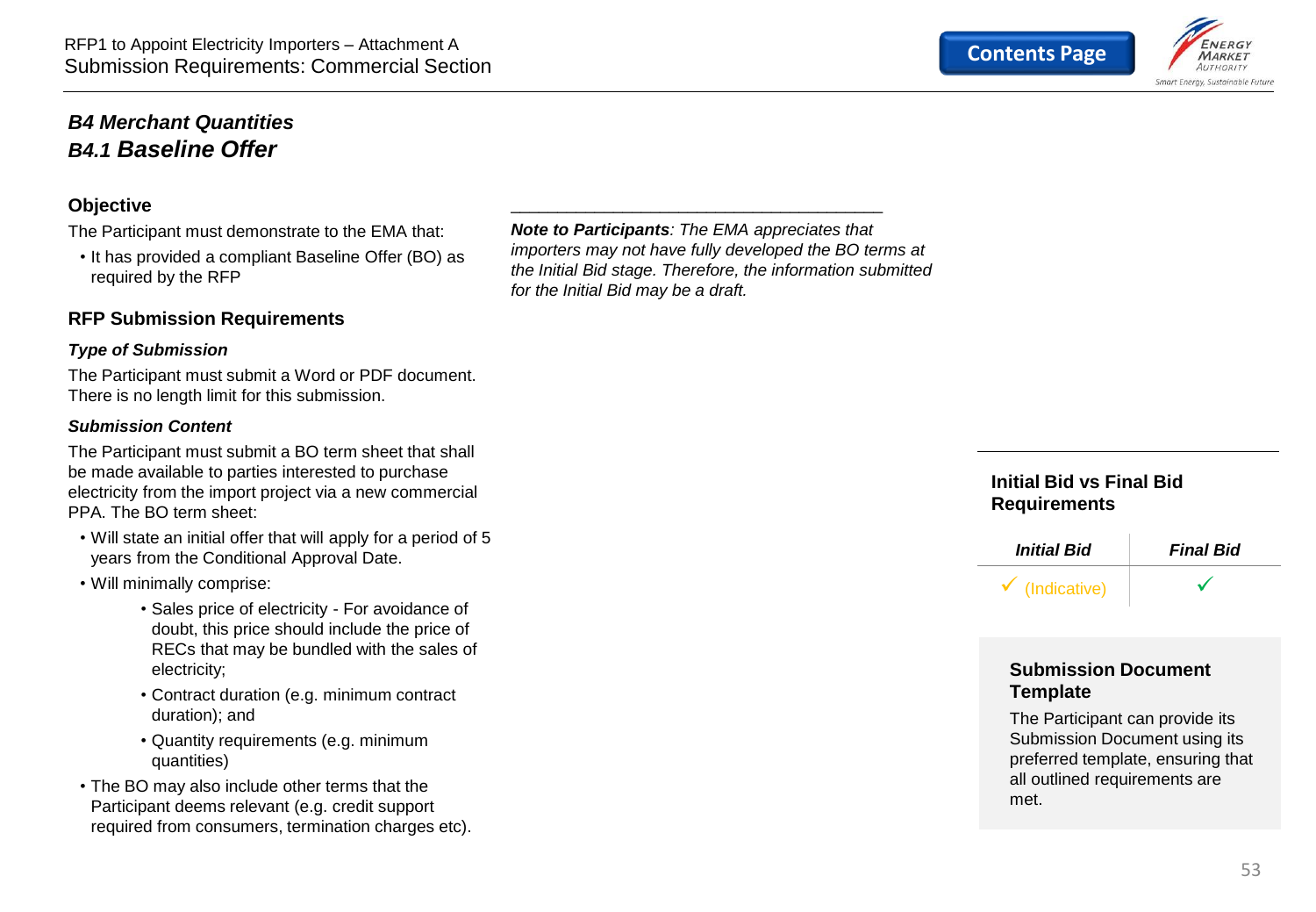

#### <span id="page-53-0"></span>*B5 Underlying Assumptions B5.1 Project Financial Model*

#### **Objective**

The Participant must provide the EMA with sufficient information to understand the assumptions and calculations that underpin :

- the Participant's request for revenue support, including projects for which no revenue support is requested.
- the Participant's Baseline Offer.

#### **RFP Submission Requirements**

#### *Type of Submission*

The Participant must submit a fully populated financial model for their import project in Microsoft Excel (version 2007 or later).

#### *Financial Model Content*

The model to be provided by the Participant must include:

- A single worksheet incorporating the populated tables in Part 1 or Part 2 of the template **B3.1 Request for Revenue Support** The model must allow the EMA to see the assumptions and calculations that underpin the requested revenue support.
- A single worksheet incorporating the price included in the Participant's Baseline Offer provided in response to B4.1. The model must allow the EMA to see the supporting assumptions and calculations that underpin the Baseline Offer price.
- A single worksheet incorporating the **B5.1 - Proposed HVDC System Whole-Life Costs**

provided with this corrigendum. The model must allow the EMA to see how the template has been populated from the financial model (i.e. the inputs to the template must be linked, not hardcoded).

- Annual forecast for Uniform Singapore Energy Price (USEP) per MWh, minimally for 15 years from COD
- **For the Final Bid only:** The financial model should include a single 'Version Control' worksheet that describes the changes made to the model between Initial Bid and Final Bid and the impact of these changes on the (i) requested revenue support and (ii) Baseline Offer.

Aside from the mandatory requirements listed above, the structure of the financial model is the responsibility of the Participant. However, the EMA expects that the financial model will:

- Include standard information necessary to demonstrate the financial robustness of the import project. This would include: financial statements (profit and loss/income statement, cash flow statement, balance sheet); key financial ratios (as appropriate for the intended financing strategy described in the response to A6.1.1); key financing parameters, including expected / required rates of return on equity and the assumed level of leverage.
- Follow good practice conventions, including a logical calculation flow from inputs to outputs, and consistent use of formatting.

*Note to Participants: The integrity of the financial model (including, but not limited to, all inputs, calculations and outputs) and the assumptions applied within the financial model are the responsibility of the Participant. Any errors (including incorrect assumptions) or omissions discovered in the financial model that would increase the requested cost of revenue support will be at the risk of Participants. The awarded level of revenue support (if any) will not be increased to accommodate any errors or omissions that are discovered after submission of the Final Bid*

\_\_\_\_\_\_\_\_\_\_\_\_\_\_\_\_\_\_\_\_\_\_\_\_\_\_\_\_\_\_\_\_\_\_\_\_\_\_\_\_

#### **Initial Bid vs Final Bid Requirements**



#### **Submission Document Template**

The Participant can provide its financial model using its preferred format, ensuring that all outlined requirements are met. This includes incorporating the template **B5.1 – Proposed System Whole-Life Costs** within the financial model.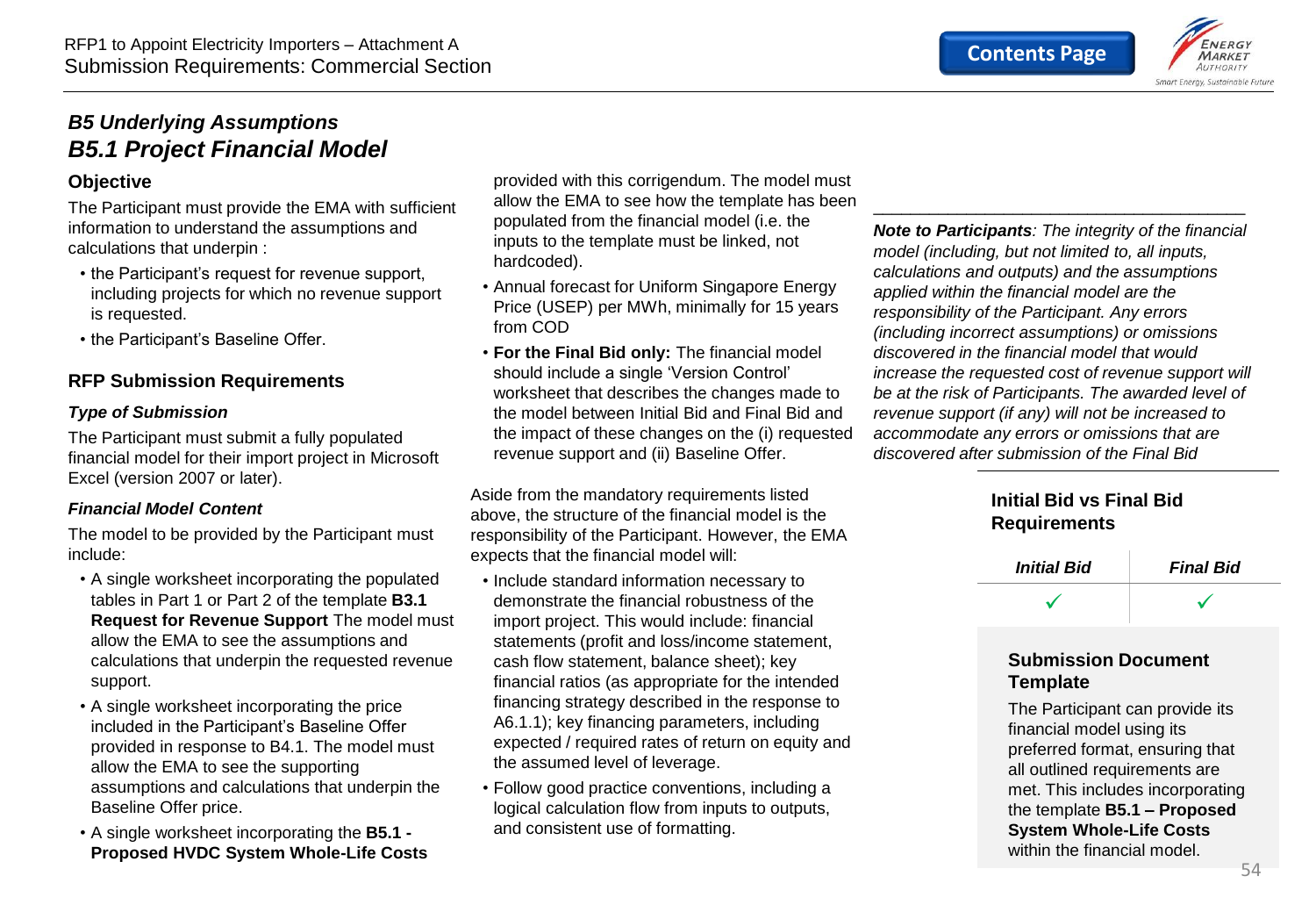

#### <span id="page-54-0"></span>*B5 Underlying Assumptions B5.2 Financial Model Supporting Documentation*

#### **Objective**

The Participant must provide the EMA with sufficient information to:

- Assess the basis and robustness of the assumptions that underpin the Participant's financial model.
- Understand the operation of the Participant's financial model.

#### **RFP Submission Requirements**

#### *Type of Submission*

The Participant must submit a Word or PDF document. There is no length limit for this submission.

#### *Submission Content*

The Submission to be provided by The Participant must include:

- A financial model manual that explains the operation of the model. The model manual should include:
	- o An overview of the financial model and its structure. For example, this may be in the form of a flow chart showing the logic of the model from inputs through to outputs.
	- o A model key, describing how the formatting applied in the financial model should be interpreted (for example, differentiating hard coded inputs from formulae).
	- o The procedure for running the model, including any steps required to enable the model to function correctly. For example, this would cover instructions for running different scenarios, such as alternative levels of revenue support coverage.
- o The procedure should:
	- Note the details of any macros and visual basic code.
	- Include a statement on any 'add-ins' and options that should be activated in Excel prior to the model being used.
	- Allow the EMA to reproduce the revenue support levels and Baseline Offer stated in the Proposal.
- A financial model assumptions book that explains the basis of all assumptions applied in the financial model. This should:
	- o Include a description of the sources and/or rationale underpinning these assumptions. The Participant may provide links to supporting information (where this is available online) and/or supporting documents in an appendix to this submission (for example, copies of consultant reports that support the assumptions used).
	- o Follow a logical structure that is consistent with the financial model.

#### **Initial Bid vs Final Bid Requirements**

| <b>Initial Bid</b> | <b>Final Bid</b> |
|--------------------|------------------|
|                    |                  |

#### **Submission Document Template**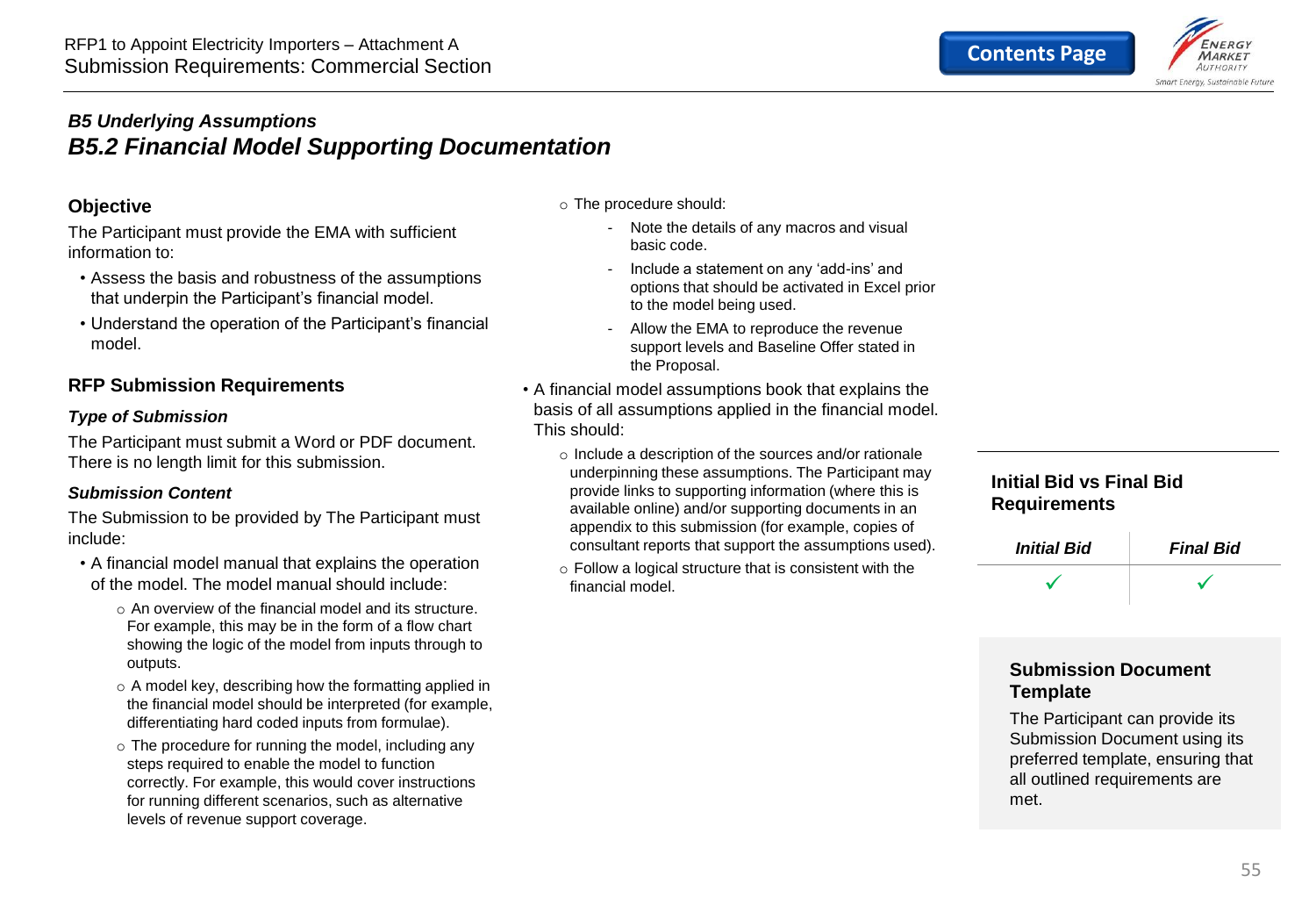



## *Carbon Section*

56